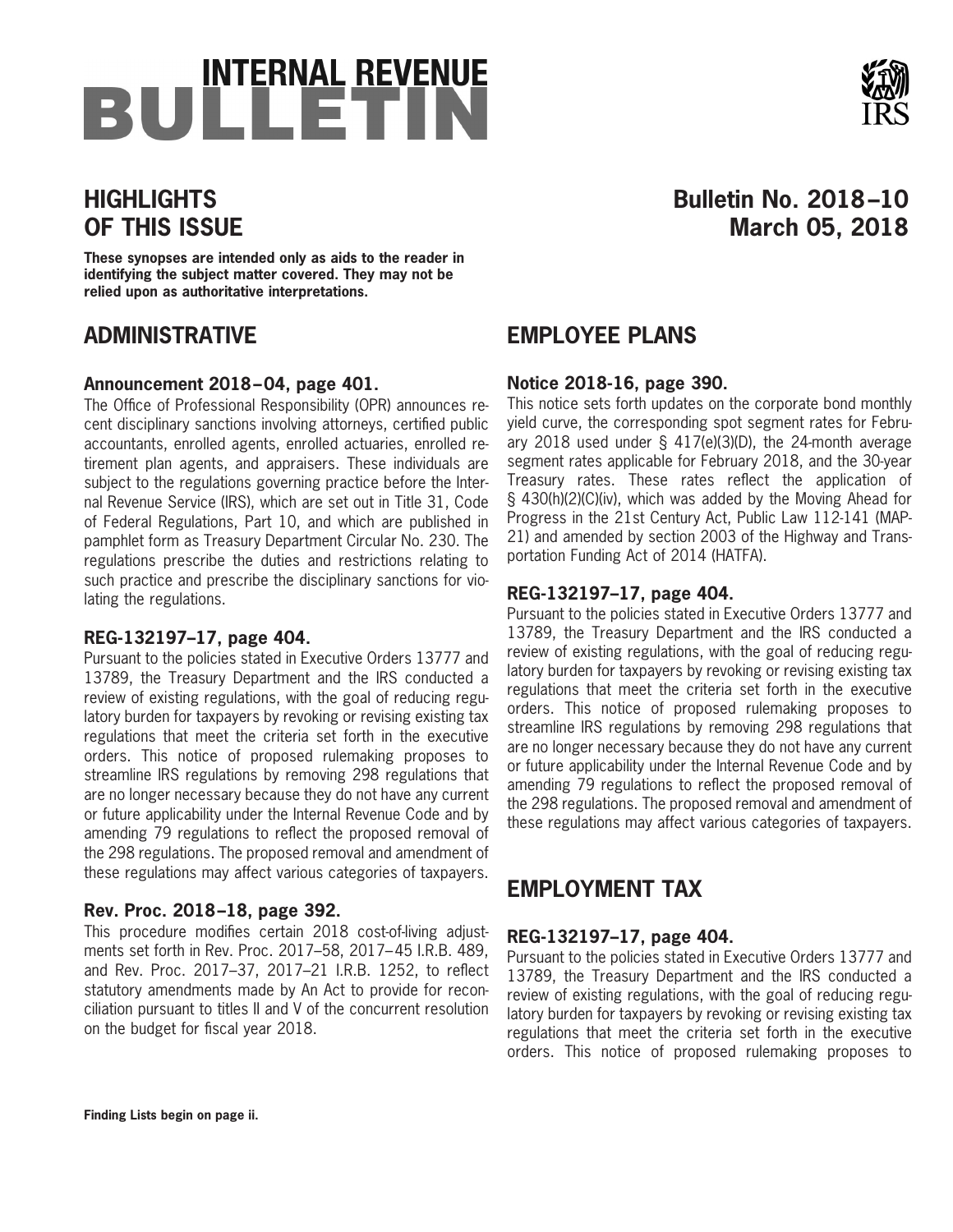streamline IRS regulations by removing 298 regulations that are no longer necessary because they do not have any current or future applicability under the Internal Revenue Code and by amending 79 regulations to reflect the proposed removal of the 298 regulations. The proposed removal and amendment of these regulations may affect various categories of taxpayers.

## **ESTATE TAX**

#### **REG-132197–17, page 404.**

Pursuant to the policies stated in Executive Orders 13777 and 13789, the Treasury Department and the IRS conducted a review of existing regulations, with the goal of reducing regulatory burden for taxpayers by revoking or revising existing tax regulations that meet the criteria set forth in the executive orders. This notice of proposed rulemaking proposes to streamline IRS regulations by removing 298 regulations that are no longer necessary because they do not have any current or future applicability under the Internal Revenue Code and by amending 79 regulations to reflect the proposed removal of the 298 regulations. The proposed removal and amendment of these regulations may affect various categories of taxpayers.

#### **Rev. Proc. 2018–18, page 392.**

This procedure modifies certain 2018 cost-of-living adjustments set forth in Rev. Proc. 2017–58, 2017– 45 I.R.B. 489, and Rev. Proc. 2017–37, 2017–21 I.R.B. 1252, to reflect statutory amendments made by An Act to provide for reconciliation pursuant to titles II and V of the concurrent resolution on the budget for fiscal year 2018.

## **EXCISE TAX**

#### **REG-132197–17, page 404.**

Pursuant to the policies stated in Executive Orders 13777 and 13789, the Treasury Department and the IRS conducted a review of existing regulations, with the goal of reducing regulatory burden for taxpayers by revoking or revising existing tax regulations that meet the criteria set forth in the executive orders. This notice of proposed rulemaking proposes to streamline IRS regulations by removing 298 regulations that are no longer necessary because they do not have any current or future applicability under the Internal Revenue Code and by amending 79 regulations to reflect the proposed removal of the 298 regulations. The proposed removal and amendment of these regulations may affect various categories of taxpayers.

#### **Rev. Proc. 2018–18, page 392.**

This procedure modifies certain 2018 cost-of-living adjustments set forth in Rev. Proc. 2017–58, 2017– 45 I.R.B. 489, and Rev. Proc. 2017–37, 2017–21 I.R.B. 1252, to reflect statutory amendments made by An Act to provide for reconciliation pursuant to titles II and V of the concurrent resolution on the budget for fiscal year 2018.

## **EXEMPT ORGANIZATIONS**

#### **REG-132197–17, page 404.**

Pursuant to the policies stated in Executive Orders 13777 and 13789, the Treasury Department and the IRS conducted a review of existing regulations, with the goal of reducing regulatory burden for taxpayers by revoking or revising existing tax regulations that meet the criteria set forth in the executive orders. This notice of proposed rulemaking proposes to streamline IRS regulations by removing 298 regulations that are no longer necessary because they do not have any current or future applicability under the Internal Revenue Code and by amending 79 regulations to reflect the proposed removal of the 298 regulations. The proposed removal and amendment of these regulations may affect various categories of taxpayers.

#### **Rev. Proc. 2018–18, page 392.**

This procedure modifies certain 2018 cost-of-living adjustments set forth in Rev. Proc. 2017–58, 2017– 45 I.R.B. 489, and Rev. Proc. 2017–37, 2017–21 I.R.B. 1252, to reflect statutory amendments made by An Act to provide for reconciliation pursuant to titles II and V of the concurrent resolution on the budget for fiscal year 2018.

## **GIFT TAX**

#### **REG-132197–17, page 404.**

Pursuant to the policies stated in Executive Orders 13777 and 13789, the Treasury Department and the IRS conducted a review of existing regulations, with the goal of reducing regulatory burden for taxpayers by revoking or revising existing tax regulations that meet the criteria set forth in the executive orders. This notice of proposed rulemaking proposes to streamline IRS regulations by removing 298 regulations that are no longer necessary because they do not have any current or future applicability under the Internal Revenue Code and by amending 79 regulations to reflect the proposed removal of the 298 regulations. The proposed removal and amendment of these regulations may affect various categories of taxpayers.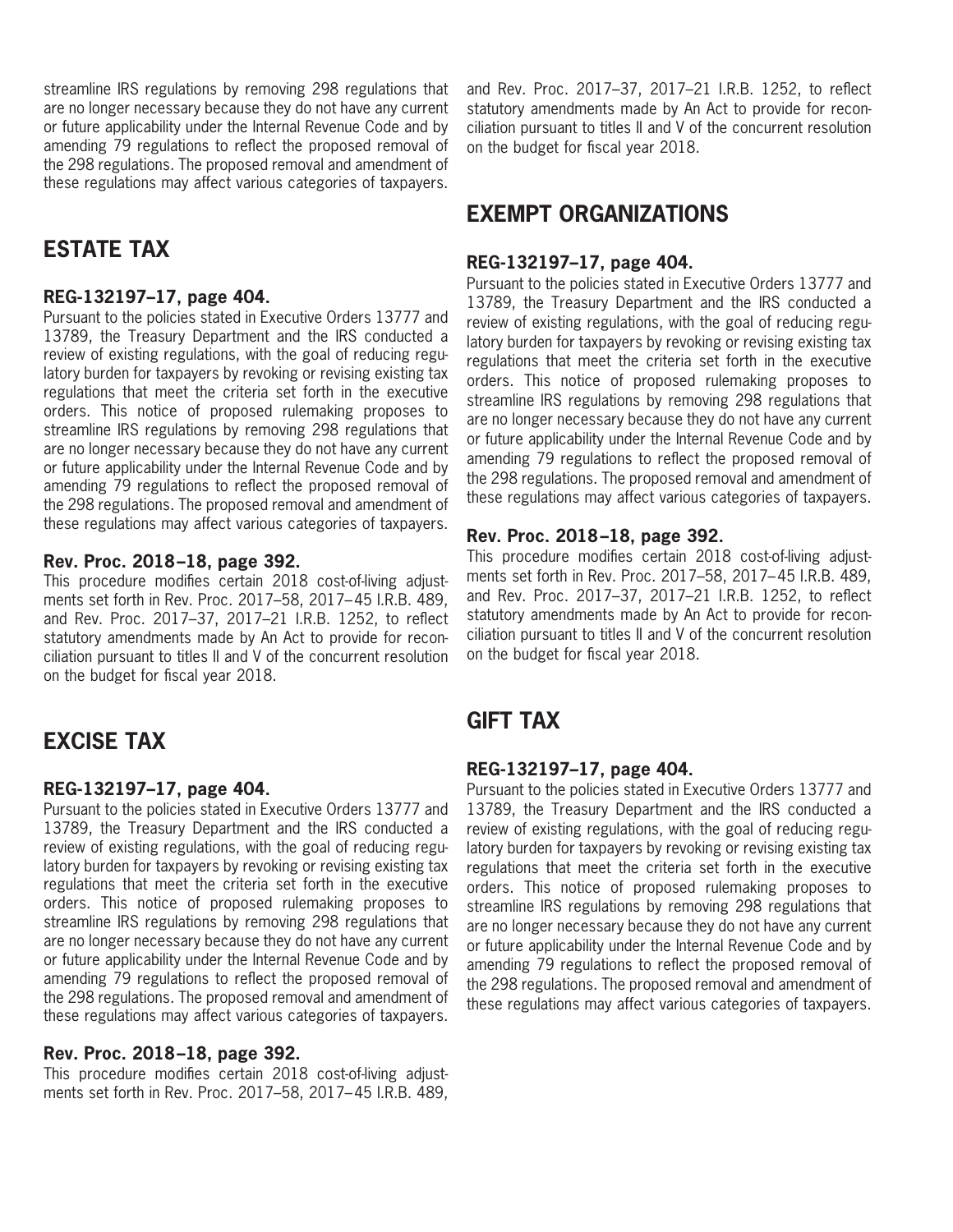## **INCOME TAX**

#### **REG-132197–17, page 404.**

Pursuant to the policies stated in Executive Orders 13777 and 13789, the Treasury Department and the IRS conducted a review of existing regulations, with the goal of reducing regulatory burden for taxpayers by revoking or revising existing tax regulations that meet the criteria set forth in the executive orders. This notice of proposed rulemaking proposes to streamline IRS regulations by removing 298 regulations that are no longer necessary because they do not have any current or future applicability under the Internal Revenue Code and by amending 79 regulations to reflect the proposed removal of the 298 regulations. The proposed removal and amendment of these regulations may affect various categories of taxpayers.

#### **Rev. Proc. 2018–18, page 392.**

This procedure modifies certain 2018 cost-of-living adjustments set forth in Rev. Proc. 2017–58, 2017– 45 I.R.B. 489, and Rev. Proc. 2017–37, 2017–21 I.R.B. 1252, to reflect statutory amendments made by An Act to provide for reconciliation pursuant to titles II and V of the concurrent resolution on the budget for fiscal year 2018.

#### **Rev. Rul. 2018–06, page 388.**

Federal rates; adjusted federal rates; adjusted federal longterm rate and the long-term exempt rate. For purposes of sections 382, 1274, 1288, and other sections of the Code, tables set forth the rates for March 2018.

## **SELF-EMPLOYMENT TAX**

#### **REG-132197–17, page 404.**

Pursuant to the policies stated in Executive Orders 13777 and 13789, the Treasury Department and the IRS conducted a review of existing regulations, with the goal of reducing regulatory burden for taxpayers by revoking or revising existing tax regulations that meet the criteria set forth in the executive orders. This notice of proposed rulemaking proposes to streamline IRS regulations by removing 298 regulations that are no longer necessary because they do not have any current or future applicability under the Internal Revenue Code and by amending 79 regulations to reflect the proposed removal of the 298 regulations. The proposed removal and amendment of these regulations may affect various categories of taxpayers.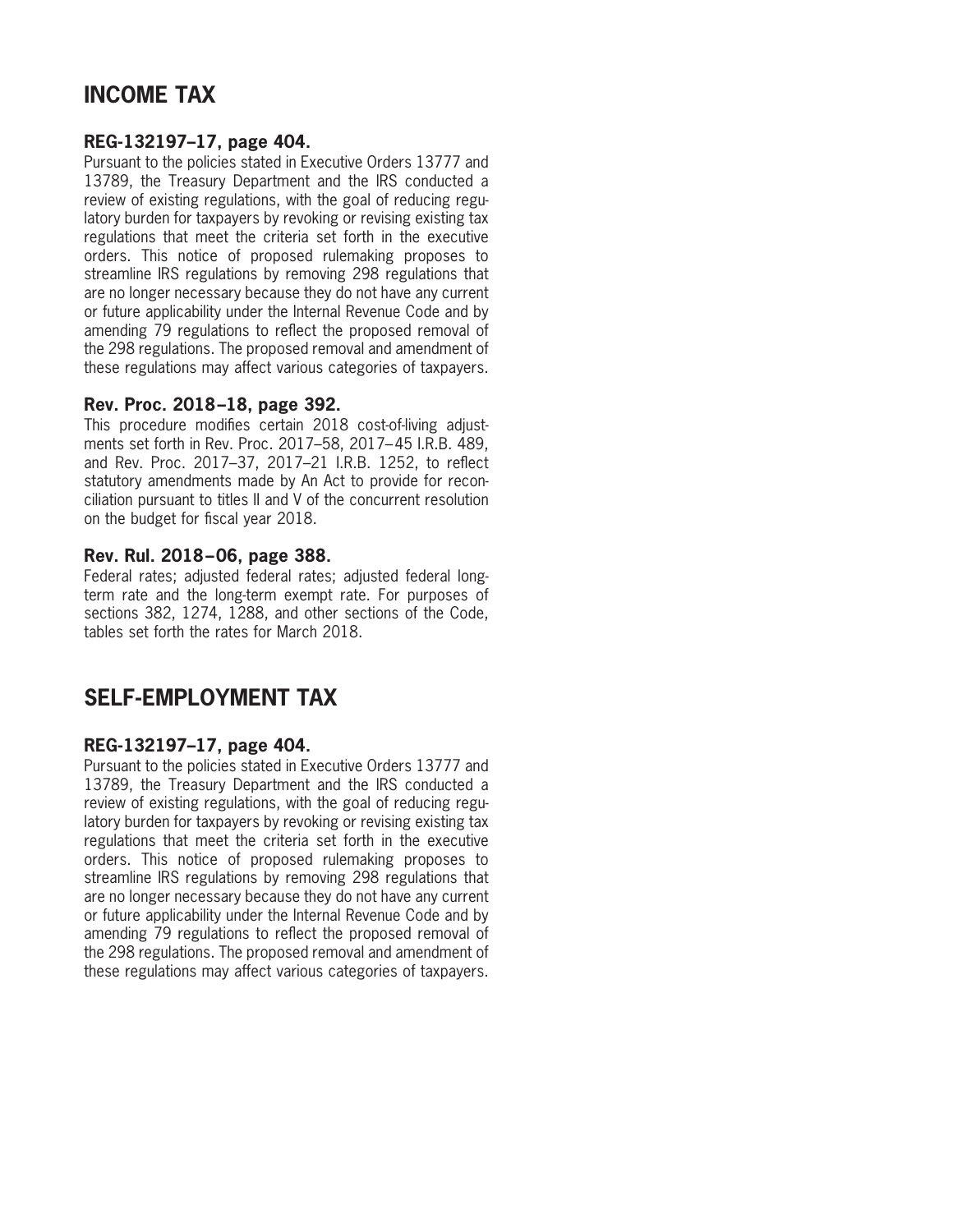# **The IRS Mission**

Provide America's taxpayers top-quality service by helping them understand and meet their tax responsibilities and enforce the law with integrity and fairness to all.

# **Introduction**

The Internal Revenue Bulletin is the authoritative instrument of the Commissioner of Internal Revenue for announcing official rulings and procedures of the Internal Revenue Service and for publishing Treasury Decisions, Executive Orders, Tax Conventions, legislation, court decisions, and other items of general interest. It is published weekly.

It is the policy of the Service to publish in the Bulletin all substantive rulings necessary to promote a uniform application of the tax laws, including all rulings that supersede, revoke, modify, or amend any of those previously published in the Bulletin. All published rulings apply retroactively unless otherwise indicated. Procedures relating solely to matters of internal management are not published; however, statements of internal practices and procedures that affect the rights and duties of taxpayers are published.

Revenue rulings represent the conclusions of the Service on the application of the law to the pivotal facts stated in the revenue ruling. In those based on positions taken in rulings to taxpayers or technical advice to Service field offices, identifying details and information of a confidential nature are deleted to prevent unwarranted invasions of privacy and to comply with statutory requirements.

Rulings and procedures reported in the Bulletin do not have the force and effect of Treasury Department Regulations, but they may be used as precedents. Unpublished rulings will not be relied on, used, or cited as precedents by Service personnel in the disposition of other cases. In applying published rulings and procedures, the effect of subsequent legislation, regulations, court decisions, rulings, and procedures must be considered, and Service personnel and others concerned are cautioned

against reaching the same conclusions in other cases unless the facts and circumstances are substantially the same.

The Bulletin is divided into four parts as follows:

#### **Part I.—1986 Code.**

This part includes rulings and decisions based on provisions of the Internal Revenue Code of 1986.

#### **Part II.—Treaties and Tax Legislation.**

This part is divided into two subparts as follows: Subpart A, Tax Conventions and Other Related Items, and Subpart B, Legislation and Related Committee Reports.

#### **Part III.—Administrative, Procedural, and Miscellaneous.**

To the extent practicable, pertinent cross references to these subjects are contained in the other Parts and Subparts. Also included in this part are Bank Secrecy Act Administrative Rulings. Bank Secrecy Act Administrative Rulings are issued by the Department of the Treasury's Office of the Assistant Secretary (Enforcement).

#### **Part IV.—Items of General Interest.**

This part includes notices of proposed rulemakings, disbarment and suspension lists, and announcements.

The last Bulletin for each month includes a cumulative index for the matters published during the preceding months. These monthly indexes are cumulated on a semiannual basis, and are published in the last Bulletin of each semiannual period.

The contents of this publication are not copyrighted and may be reprinted freely. A citation of the Internal Revenue Bulletin as the source would be appropriate.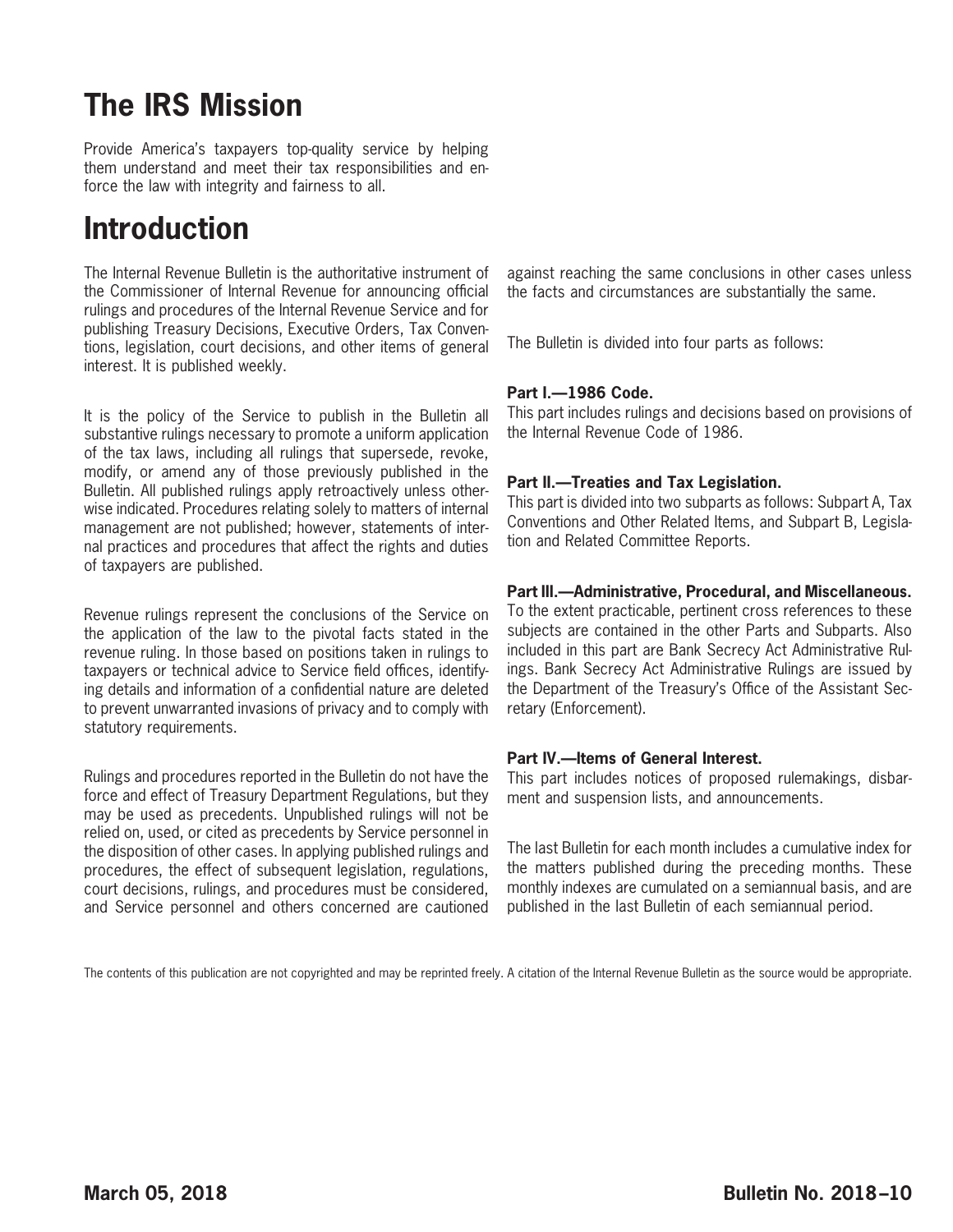# **Part I. Rulings and Decisions Under the Internal Revenue Code of 1986**

## **Section 1274.—Determination of Issue Price in the Case of Certain Debt Instruments Issued for Property**

*(Also Sections 42, 280G, 382, 467, 468, 482, 483, 1288, 7520.)*

## <span id="page-4-0"></span>**Rev. Rul. 2018–06**

This revenue ruling provides various prescribed rates for federal income tax purposes for March 2018 (the current month). Table 1 contains the short-term, mid-term, and long-term applicable federal rates (AFR) for the current month for purposes of section 1274(d) of the Internal Revenue Code. Table 2 contains the shortterm, mid-term, and long-term adjusted applicable federal rates (adjusted AFR) for the current month for purposes of section 1288(b). Table 3 sets forth the adjusted federal long-term rate and the longterm tax-exempt rate described in section 382(f). Table 4 contains the appropriate

percentages for determining the lowincome housing credit described in section 42(b)(1) for buildings placed in service during the current month. However, under section 42(b)(2), the applicable percentage for non-federally subsidized new buildings placed in service after July 30, 2008, shall not be less than 9%. Finally, Table 5 contains the federal rate for determining the present value of an annuity, an interest for life or for a term of years, or a remainder or a reversionary interest for purposes of section 7520.

|            |          | Applicable Federal Rates (AFR) for March 2018 |           |          |
|------------|----------|-----------------------------------------------|-----------|----------|
|            |          | Period for Compounding                        |           |          |
|            | Annual   | Semiannual                                    | Quarterly | Monthly  |
|            |          | Short-term                                    |           |          |
| <b>AFR</b> | 1.96%    | 1.95%                                         | 1.95%     | 1.94%    |
| 110% AFR   | 2.16%    | 2.15%                                         | 2.14%     | 2.14%    |
| 120% AFR   | $2.35\%$ | $2.34\%$                                      | 2.33%     | 2.33%    |
| 130% AFR   | 2.56%    | $2.54\%$                                      | 2.53%     | 2.53%    |
|            |          | Mid-term                                      |           |          |
| <b>AFR</b> | $2.57\%$ | $2.55\%$                                      | $2.54\%$  | 2.54%    |
| 110% AFR   | 2.83%    | 2.81%                                         | 2.80%     | 2.79%    |
| 120% AFR   | 3.08%    | $3.06\%$                                      | $3.05\%$  | $3.04\%$ |
| 130% AFR   | $3.35\%$ | $3.32\%$                                      | 3.31%     | 3.30%    |
| 150% AFR   | 3.87%    | 3.83%                                         | 3.81%     | 3.80%    |
| 175% AFR   | $4.51\%$ | 4.46%                                         | 4.44%     | 4.42%    |
|            |          | Long-term                                     |           |          |
| <b>AFR</b> | 2.88%    | 2.86%                                         | 2.85%     | 2.84%    |
| 110% AFR   | 3.17%    | 3.15%                                         | 3.14%     | 3.13%    |
| 120% AFR   | 3.46%    | $3.43\%$                                      | 3.42%     | 3.41%    |
| 130% AFR   | 3.75%    | $3.72\%$                                      | 3.70%     | 3.69%    |

| REV. RUL. 2018-06 TABLE 2<br>Adjusted AFR for March 2018<br>Period for Compounding |          |            |           |         |
|------------------------------------------------------------------------------------|----------|------------|-----------|---------|
|                                                                                    | Annual   | Semiannual | Quarterly | Monthly |
| Short-term adjusted AFR                                                            | $1.49\%$ | 1.48%      | 1.48%     | 1.48%   |
| Mid-term adjusted AFR                                                              | $1.95\%$ | $1.94\%$   | $1.94\%$  | 1.93%   |
| Long-term adjusted AFR                                                             | 2.18%    | $2.17\%$   | 2.16%     | 2.16%   |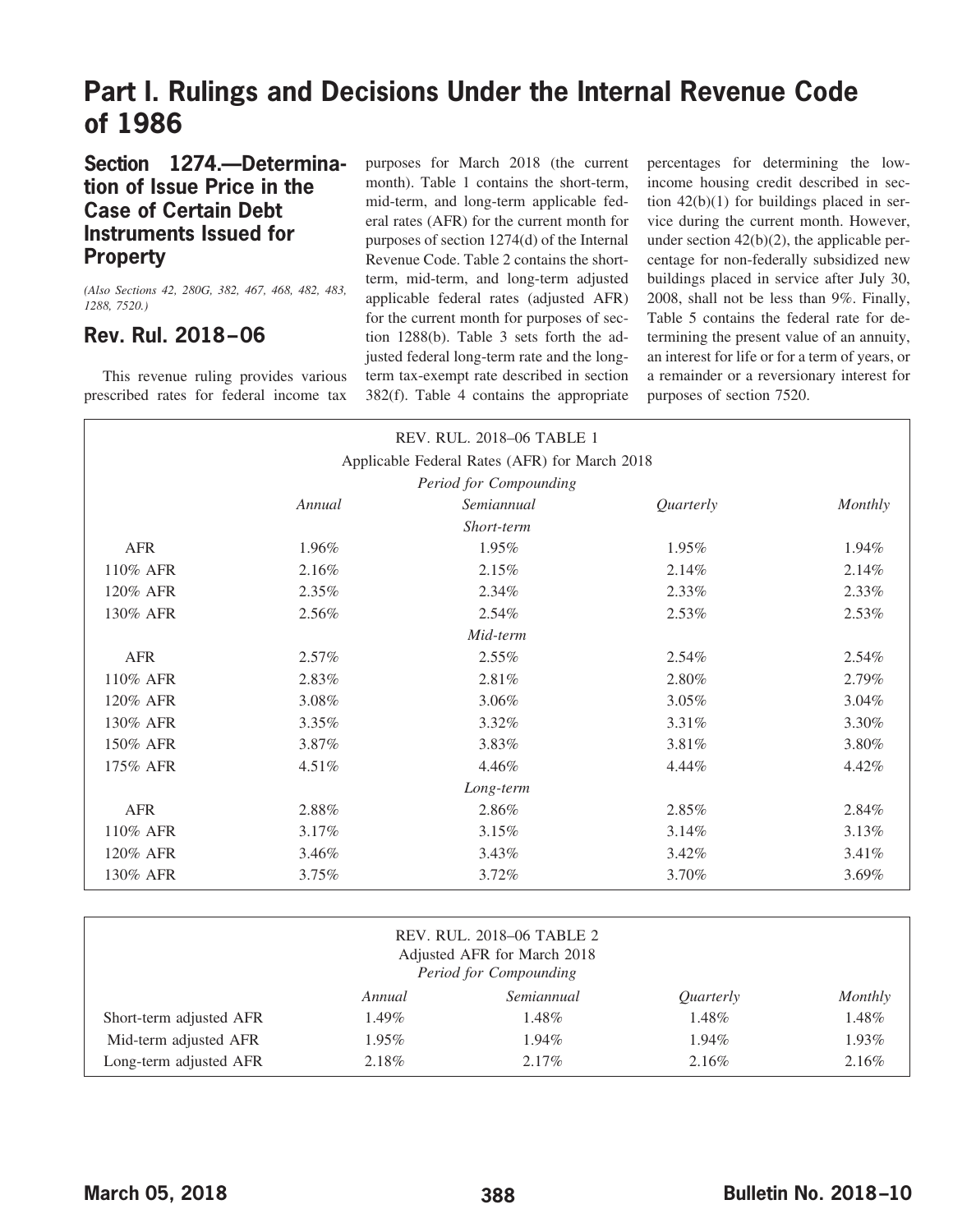| REV. RUL. 2018–06 TABLE 3                                                                                                                                                         |       |
|-----------------------------------------------------------------------------------------------------------------------------------------------------------------------------------|-------|
| Rates Under Section 382 for March 2018                                                                                                                                            |       |
| Adjusted federal long-term rate for the current month                                                                                                                             | 2.18% |
| Long-term tax-exempt rate for ownership changes during the current month (the highest of the<br>adjusted federal long-term rates for the current month and the prior two months.) | 2.18% |
| REV. RUL. 2018-06 TABLE 4                                                                                                                                                         |       |
| Appropriate Percentages Under Section $42(b)(1)$ for March 2018                                                                                                                   |       |
| Note: Under section $42(b)(2)$ , the applicable percentage for non-federally subsidized new<br>buildings placed in service after July 30, 2008, shall not be less than 9%.        |       |
| Appropriate percentage for the 70% present value low-income housing credit                                                                                                        | 7.63% |
| Appropriate percentage for the 30% present value low-income housing credit                                                                                                        |       |

#### REV. RUL. 2018–06 TABLE 5

Rate Under Section 7520 for March 2018

Applicable federal rate for determining the present value of an annuity, an interest for life or a term of years, or a remainder or reversionary interest 3.0%

## **Section 42.—Low-Income Housing Credit**

The applicable federal short-term, mid-term, and long-term rates are set forth for the month of March 2018. See Rev. Rul. 2018–06, page 388.

## **Section 280G.—Golden Parachute Payments**

The applicable federal short-term, mid-term, and long-term rates are set forth for the month of March 2018. See Rev. Rul. 2018–06, page 388.

## **Section 382.—Limitation on Net Operating Loss Carryforwards and Certain Built-In Losses Following Ownership Change**

The adjusted applicable federal long-term rate is set forth for the month of March 2018. See Rev. Rul. 2018–06, page 388.

## **Section 467.—Certain Payments for the Use of Property or Services**

The applicable federal short-term, mid-term, and long-term rates are set forth for the month of March 2018. See Rev. Rul. 2018–06, page 388.

## **Section 468.—Special Rules for Mining and Solid Waste Reclamation and Closing Costs**

The applicable federal short-term, mid-term, and long-term rates are set forth for the month of March 2018. See Rev. Rul. 2018–06, page 388.

## **Section 482.—Allocation of Income and Deductions Among Taxpayers**

The applicable federal short-term, mid-term, and long-term rates are set forth for the month of March 2018. See Rev. Rul. 2018–06, page 388.

## **Section 483.—Interest on Certain Deferred Payments**

The applicable federal short-term, mid-term, and long-term rates are set forth for the month of March 2018. See Rev. Rul. 2018–06, page 388.

## **Section 1288.—Treatment of Original Issue Discount on Tax-Exempt Obligations**

The adjusted applicable federal short-term, mid-term, and long-term rates are set forth for the month of March 2018. See Rev. Rul. 2018–06, page 388.

## **Section 7520.—Valuation Tables**

The applicable federal short-term, mid-term, and long-term rates are set forth for the month of March 2018. See Rev. Rul. 2018–06, page 388.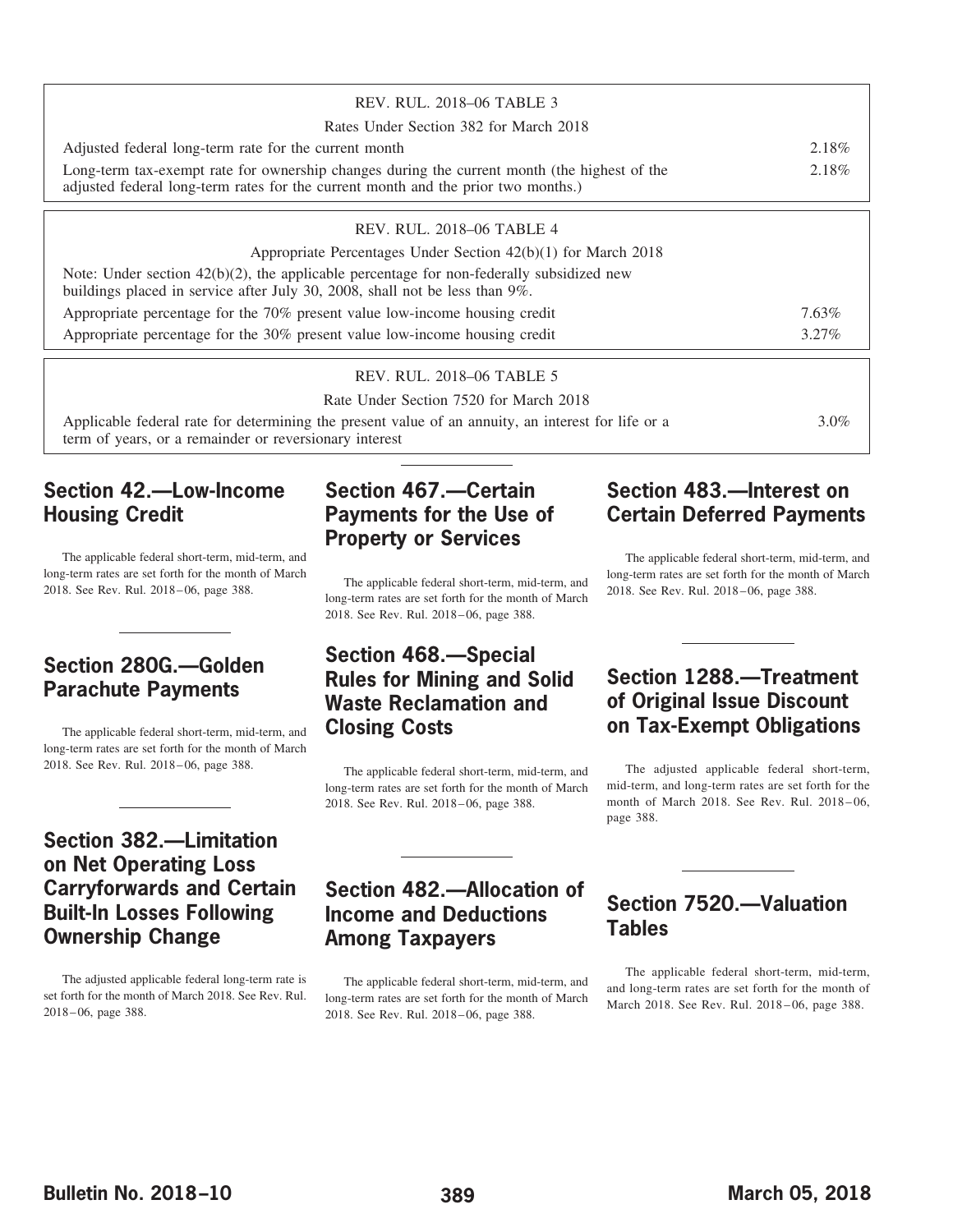## **Part III. Administrative, Procedural, and Miscellaneous**

## **Update for Weighted Average Interest Rates, Yield Curves, and Segment Rates**

## <span id="page-6-0"></span>**Notice 2018–16**

This notice provides guidance on the corporate bond monthly yield curve, the corresponding spot segment rates used under § 417(e)(3), and the 24-month average segment rates under  $\S$  430(h)(2) of the Internal Revenue Code. In addition, this notice provides guidance as to the interest rate on 30-year Treasury securities under  $§$  417(e)(3)(A)(ii)(II) as in effect for plan years beginning before 2008 and the 30 year Treasury weighted average rate under § 431(c)(6)(E)(ii)(I).

#### **YIELD CURVE AND SEGMENT RATES**

Section 430 of the Code specifies the minimum funding requirements that apply to single-employer plans (except for CSEC plans under  $\S$  414(y)) pursuant to § 412. Section 430(h)(2) specifies the interest rates that must be used to determine a plan's target normal cost and funding target. Under this provision, present value is generally determined using three 24 month average interest rates ("segment rates"), each of which applies to cash flows during specified periods. To the extent provided under  $\S$  430(h)(2)(C)(iv), these segment rates are adjusted by the applicable percentage of the 25-year average segment rates for the period ending September 30 of the year preceding the calendar year in which the plan year be $gins.<sup>1</sup>$  However, an election may be made under  $\S$  430(h)(2)(D)(ii) to use the monthly yield curve in place of the segment rates.

Notice 2007–81, 2007–44 I.R.B. 899, provides guidelines for determining the monthly corporate bond yield curve, and the 24-month average corporate bond segment rates used to compute the target normal cost and the funding target. Consistent with the methodology specified in Notice 2007–81, the monthly corporate bond yield curve derived from January 2018 data is in Table 2018–1 at the end of this notice. The spot first, second, and

third segment rates for the month of January 2018 are, respectively, 2.48, 3.65, and 4.15.

The 24-month average segment rates determined under  $\S$  430(h)(2)(C)(i) through (iii) must be adjusted pursuant to  $\S$  430(h)  $(2)(C)(iv)$  to be within the applicable minimum and maximum percentages of the corresponding 25-year average segment rates. For plan years beginning before 2021, the applicable minimum percentage is 90% and the applicable maximum percentage is 110%. The 25-year average segment rates for plan years beginning in 2016, 2017, and 2018 were published in Notice 2015–61, 2015–39 I.R.B. 408, Notice 2016–54, 2016–40 I.R.B. 429, and Notice 2017–50, 2017–41 I.R.B. 280, respectively.

#### **24-MONTH AVERAGE CORPORATE BOND SEGMENT RATES**

The three 24-month average corporate bond segment rates applicable for February 2018 without adjustment for the 25 year average segment rate limits are as follows:

| <b>Applicable Month</b> | <b>First Segment</b> | <b>Second Segment</b> | <b>Third Segment</b> |
|-------------------------|----------------------|-----------------------|----------------------|
| February 2018           | 1.84                 | 3.66                  | 4.49                 |

Based on §  $430(h)(2)(C)(iv)$ , the 24month averages applicable for February 2018, adjusted to be within the applicable minimum and maximum percentages of the corresponding 25-year average segment rates, are as follows:

| <b>For Plan Years</b> |                         |                      | <b>Adjusted 24-Month Average Segment Rates</b> |                      |
|-----------------------|-------------------------|----------------------|------------------------------------------------|----------------------|
| <b>Beginning In</b>   | <b>Applicable Month</b> | <b>First Segment</b> | <b>Second Segment</b>                          | <b>Third Segment</b> |
| 2017                  | February 2018           | 4.16                 | 5.72                                           | 6.48                 |
| 2018                  | February 2018           | 3.92                 | 5.52                                           | 6.29                 |

#### **30-YEAR TREASURY SECURITIES INTEREST RATES**

Section 431 specifies the minimum funding requirements that apply to multiemployer plans pursuant to § 412. Section 431(c)(6)(B) specifies a minimum amount for the full-funding limitation described in §  $431(c)(6)(A)$ , based on the plan's current liability. Section 431(c)(6)  $(E)(ii)(I)$  provides that the interest rate used to calculate current liability for this purpose must be no more than 5 percent above and no more than 10 percent below the weighted average of the rates of interest on 30-year Treasury securities during the four-year period ending on the last day before the beginning of the plan year.

Notice 88–73, 1988–2 C.B. 383, provides guidelines for determining the weighted average interest rate. The rate of interest on 30-year Treasury securities for January 2018 is 2.88 percent. The Service determined this rate as the average of the daily determinations of yield on the 30-year Treasury bond maturing in November 2047. For plan years beginning in Febru-

<sup>&</sup>lt;sup>1</sup>Pursuant to § 433(h)(3)(A), the 3<sup>rd</sup> segment rate determined under § 430(h)(2)(C) is used to determine the current liability of a CSEC plan (which is used to calculate the minimum amount of the full funding limitation under  $\S$  433(c)(7)(C)).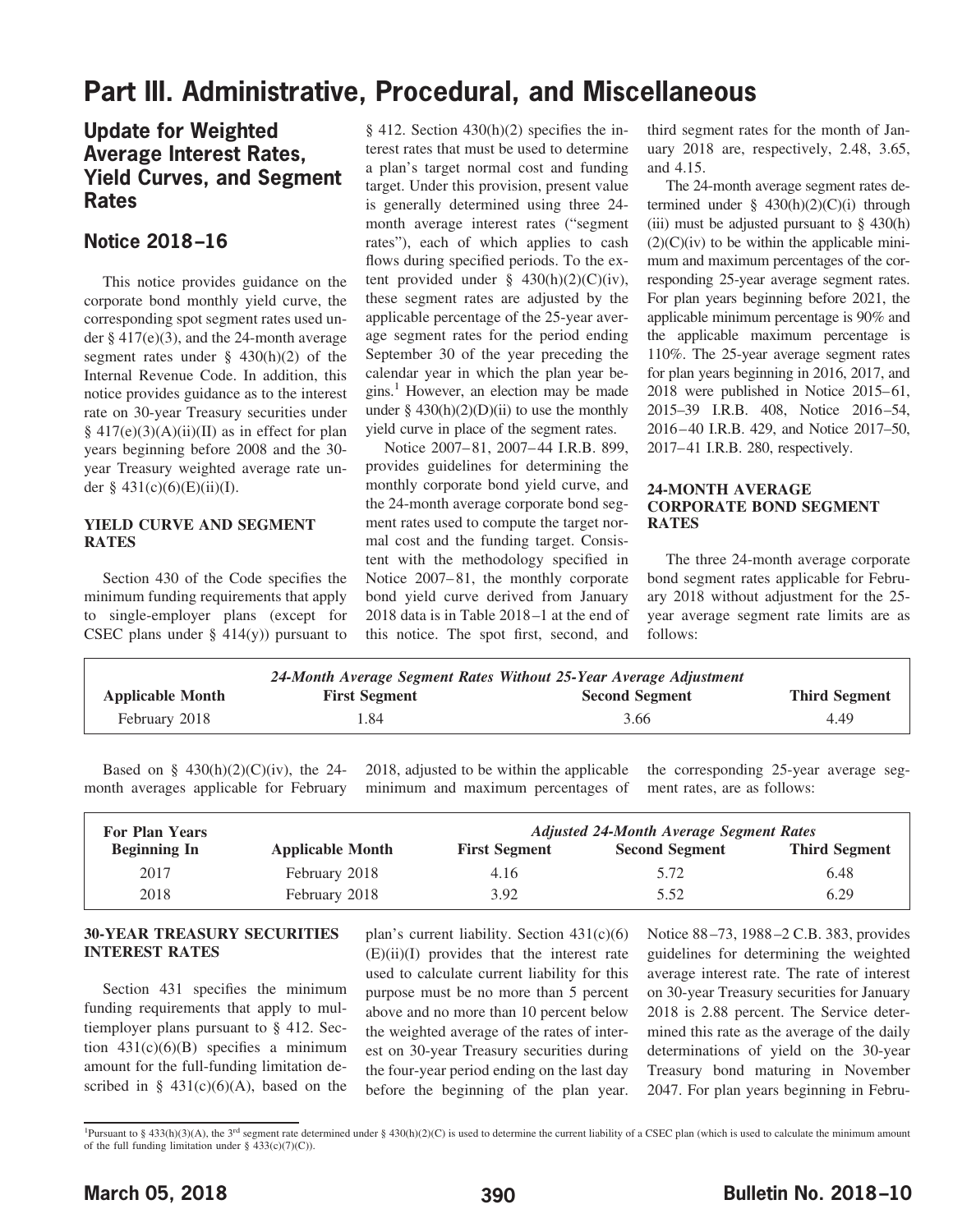ary 2018, the weighted average of the rates of interest on 30-year Treasury securities and the permissible range of rates used to calculate current liability are as follows:

|                                                                                                                                                         |                      | Treasury Weighted Average Rates                                                                                                                                                                                    |                                                           |                      |  |
|---------------------------------------------------------------------------------------------------------------------------------------------------------|----------------------|--------------------------------------------------------------------------------------------------------------------------------------------------------------------------------------------------------------------|-----------------------------------------------------------|----------------------|--|
| For Plan Years Beginning In                                                                                                                             |                      | 30-Year Treasury Weighted Average                                                                                                                                                                                  | Permissible Range 90% to 105%                             |                      |  |
| February 2018                                                                                                                                           |                      | 2.83                                                                                                                                                                                                               | 2.55 to 2.98                                              |                      |  |
| <b>MINIMUM PRESENT VALUE</b><br><b>SEGMENT RATES</b><br>In general, the applicable interest rates<br>under $\frac{8}{9}$ 417(e)(3)(D) are segment rates |                      | computed without regard to a 24-month<br>average. Notice 2007–81 provides guide-<br>lines for determining the minimum pres-<br>ent value segment rates. Pursuant to that<br>notice, the minimum present value seg- | ment rates determined for January 2018<br>are as follows: |                      |  |
|                                                                                                                                                         |                      | Minimum Present Value Segment Rates                                                                                                                                                                                |                                                           |                      |  |
| <b>Month</b>                                                                                                                                            | <b>First Segment</b> | <b>Second Segment</b>                                                                                                                                                                                              |                                                           | <b>Third Segment</b> |  |
| January 2018                                                                                                                                            | 2.48                 | 3.65                                                                                                                                                                                                               |                                                           | 4.15                 |  |
| <b>DRAFTING INFORMATION</b>                                                                                                                             |                      | ate Chief Counsel (Tax Exempt and Gov- information regarding this notice, contact                                                                                                                                  |                                                           |                      |  |

The principal author of this notice is Tom Morgan of the Office of the Associate Chief Counsel (Tax Exempt and Government Entities). However, other personnel from the IRS participated in the development of this guidance. For further

information regarding this notice, contact Mr. Morgan at 202-317-6700 or Tony Montanaro at 202-317-8698 (not toll-free numbers).

| <b>Table 2018-1</b><br><b>Monthly Yield Curve for January 2018</b> |       |          |       |                                |       |          |       |          |       |
|--------------------------------------------------------------------|-------|----------|-------|--------------------------------|-------|----------|-------|----------|-------|
|                                                                    |       |          |       | Derived from January 2018 Data |       |          |       |          |       |
| <i>Maturity</i>                                                    | Yield | Maturity | Yield | <b>Maturity</b>                | Yield | Maturity | Yield | Maturity | Yield |
| 0.5                                                                | 1.97  | 20.5     | 4.00  | 40.5                           | 4.17  | 60.5     | 4.22  | 80.5     | 4.25  |
| 1.0                                                                | 2.12  | 21.0     | 4.01  | 41.0                           | 4.17  | 61.0     | 4.22  | 81.0     | 4.25  |
| 1.5                                                                | 2.26  | 21.5     | 4.02  | 41.5                           | 4.17  | 61.5     | 4.23  | 81.5     | 4.25  |
| 2.0                                                                | 2.38  | 22.0     | 4.03  | 42.0                           | 4.17  | 62.0     | 4.23  | 82.0     | 4.25  |
| 2.5                                                                | 2.48  | 22.5     | 4.03  | 42.5                           | 4.17  | 62.5     | 4.23  | 82.5     | 4.25  |
| 3.0                                                                | 2.57  | 23.0     | 4.04  | 43.0                           | 4.18  | 63.0     | 4.23  | 83.0     | 4.25  |
| 3.5                                                                | 2.65  | 23.5     | 4.04  | 43.5                           | 4.18  | 63.5     | 4.23  | 83.5     | 4.26  |
| 4.0                                                                | 2.73  | 24.0     | 4.05  | 44.0                           | 4.18  | 64.0     | 4.23  | 84.0     | 4.26  |
| 4.5                                                                | 2.80  | 24.5     | 4.05  | 44.5                           | 4.18  | 64.5     | 4.23  | 84.5     | 4.26  |
| 5.0                                                                | 2.88  | 25.0     | 4.06  | 45.0                           | 4.18  | 65.0     | 4.23  | 85.0     | 4.26  |
| 5.5                                                                | 2.95  | 25.5     | 4.07  | 45.5                           | 4.19  | 65.5     | 4.23  | 85.5     | 4.26  |
| 6.0                                                                | 3.03  | 26.0     | 4.07  | 46.0                           | 4.19  | 66.0     | 4.23  | 86.0     | 4.26  |
| 6.5                                                                | 3.10  | 26.5     | 4.08  | 46.5                           | 4.19  | 66.5     | 4.23  | 86.5     | 4.26  |
| 7.0                                                                | 3.17  | 27.0     | 4.08  | 47.0                           | 4.19  | 67.0     | 4.23  | 87.0     | 4.26  |
| 7.5                                                                | 3.24  | 27.5     | 4.08  | 47.5                           | 4.19  | 67.5     | 4.24  | 87.5     | 4.26  |
| 8.0                                                                | 3.31  | 28.0     | 4.09  | 48.0                           | 4.19  | 68.0     | 4.24  | 88.0     | 4.26  |
| 8.5                                                                | 3.37  | 28.5     | 4.09  | 48.5                           | 4.19  | 68.5     | 4.24  | 88.5     | 4.26  |
| 9.0                                                                | 3.43  | 29.0     | 4.10  | 49.0                           | 4.20  | 69.0     | 4.24  | 89.0     | 4.26  |
| 9.5                                                                | 3.49  | 29.5     | 4.10  | 49.5                           | 4.20  | 69.5     | 4.24  | 89.5     | 4.26  |
| 10.0                                                               | 3.54  | 30.0     | 4.11  | 50.0                           | 4.20  | 70.0     | 4.24  | 90.0     | 4.26  |
| 10.5                                                               | 3.59  | 30.5     | 4.11  | 50.5                           | 4.20  | 70.5     | 4.24  | 90.5     | 4.26  |
| 11.0                                                               | 3.63  | 31.0     | 4.11  | 51.0                           | 4.20  | 71.0     | 4.24  | 91.0     | 4.26  |
| 11.5                                                               | 3.68  | 31.5     | 4.12  | 51.5                           | 4.20  | 71.5     | 4.24  | 91.5     | 4.26  |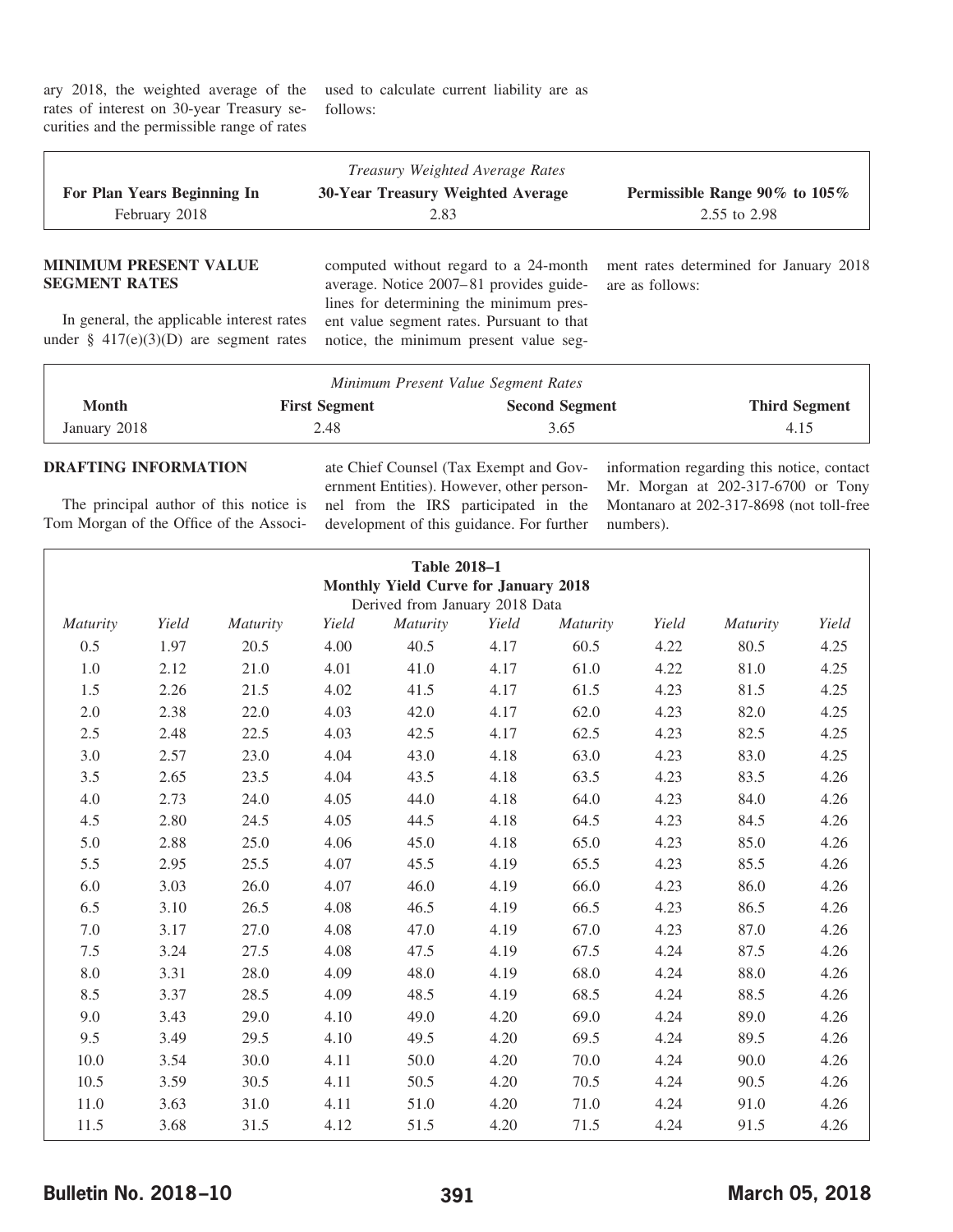| Table 2018-1<br><b>Monthly Yield Curve for January 2018</b><br>Derived from January 2018 Data |       |                 |       |          |       |          |       |                 |       |
|-----------------------------------------------------------------------------------------------|-------|-----------------|-------|----------|-------|----------|-------|-----------------|-------|
| <i>Maturity</i>                                                                               | Yield | <i>Maturity</i> | Yield | Maturity | Yield | Maturity | Yield | <i>Maturity</i> | Yield |
| 12.0                                                                                          | 3.71  | 32.0            | 4.12  | 52.0     | 4.20  | 72.0     | 4.24  | 92.0            | 4.26  |
| 12.5                                                                                          | 3.75  | 32.5            | 4.12  | 52.5     | 4.21  | 72.5     | 4.24  | 92.5            | 4.26  |
| 13.0                                                                                          | 3.78  | 33.0            | 4.13  | 53.0     | 4.21  | 73.0     | 4.24  | 93.0            | 4.26  |
| 13.5                                                                                          | 3.80  | 33.5            | 4.13  | 53.5     | 4.21  | 73.5     | 4.24  | 93.5            | 4.26  |
| 14.0                                                                                          | 3.83  | 34.0            | 4.13  | 54.0     | 4.21  | 74.0     | 4.24  | 94.0            | 4.26  |
| 14.5                                                                                          | 3.85  | 34.5            | 4.14  | 54.5     | 4.21  | 74.5     | 4.25  | 94.5            | 4.27  |
| 15.0                                                                                          | 3.87  | 35.0            | 4.14  | 55.0     | 4.21  | 75.0     | 4.25  | 95.0            | 4.27  |
| 15.5                                                                                          | 3.89  | 35.5            | 4.14  | 55.5     | 4.21  | 75.5     | 4.25  | 95.5            | 4.27  |
| 16.0                                                                                          | 3.91  | 36.0            | 4.14  | 56.0     | 4.21  | 76.0     | 4.25  | 96.0            | 4.27  |
| 16.5                                                                                          | 3.92  | 36.5            | 4.15  | 56.5     | 4.22  | 76.5     | 4.25  | 96.5            | 4.27  |
| 17.0                                                                                          | 3.93  | 37.0            | 4.15  | 57.0     | 4.22  | 77.0     | 4.25  | 97.0            | 4.27  |
| 17.5                                                                                          | 3.95  | 37.5            | 4.15  | 57.5     | 4.22  | 77.5     | 4.25  | 97.5            | 4.27  |
| 18.0                                                                                          | 3.96  | 38.0            | 4.15  | 58.0     | 4.22  | 78.0     | 4.25  | 98.0            | 4.27  |
| 18.5                                                                                          | 3.97  | 38.5            | 4.16  | 58.5     | 4.22  | 78.5     | 4.25  | 98.5            | 4.27  |
| 19.0                                                                                          | 3.98  | 39.0            | 4.16  | 59.0     | 4.22  | 79.0     | 4.25  | 99.0            | 4.27  |
| 19.5                                                                                          | 3.99  | 39.5            | 4.16  | 59.5     | 4.22  | 79.5     | 4.25  | 99.5            | 4.27  |
| 20.0                                                                                          | 4.00  | 40.0            | 4.16  | 60.0     | 4.22  | 80.0     | 4.25  | 100.0           | 4.27  |

*26 CFR 601.602: Tax forms and instructions. 135, 137, 146, 147, 151, 179, 220, 223, 512, 513, 6652, 6695, 6721, 6722.) (Also Part I, §§ 1, 23, 32, 42, 45R, 55, 59, 63, 68, 877A, 911, 2010, 4261, 6039F, 6323, 6334, 6651,*

## <span id="page-8-0"></span>**Rev. Proc. 2018–18**

#### TABLES OF CONTENTS

|                                                                                                                 | Code Section |
|-----------------------------------------------------------------------------------------------------------------|--------------|
| .01 Tax Rate Tables                                                                                             | $1(a)-(e)$   |
| .03 Adoption Credit                                                                                             | 23           |
| .05 Earned Income Credit                                                                                        | 32           |
| .08 Low-Income Housing Credit                                                                                   | 42(h)        |
| .09 Employee Health Insurance Expense of Small Employers                                                        | 45R          |
| .10 Exemption Amounts for Alternative Minimum Tax                                                               | 55           |
| .11 Alternative Minimum Tax Exemption for a Child Subject to the "Kiddie Tax"                                   | 59(j)        |
| .14 Standard Deduction                                                                                          | 63           |
| .15 Overall Limitation on Itemized Deductions                                                                   | 68           |
| 18. Income from United States Savings Bonds for Taxpayers Who Pay Qualified Higher<br><b>Education Expenses</b> | 135          |
| .19 Adoption Assistance Programs                                                                                | 137          |
| .20 Private Activity Bonds Volume Cap                                                                           | 146(d)       |
| .21 Loan Limits on Agricultural Bonds                                                                           | 147(c)(2)    |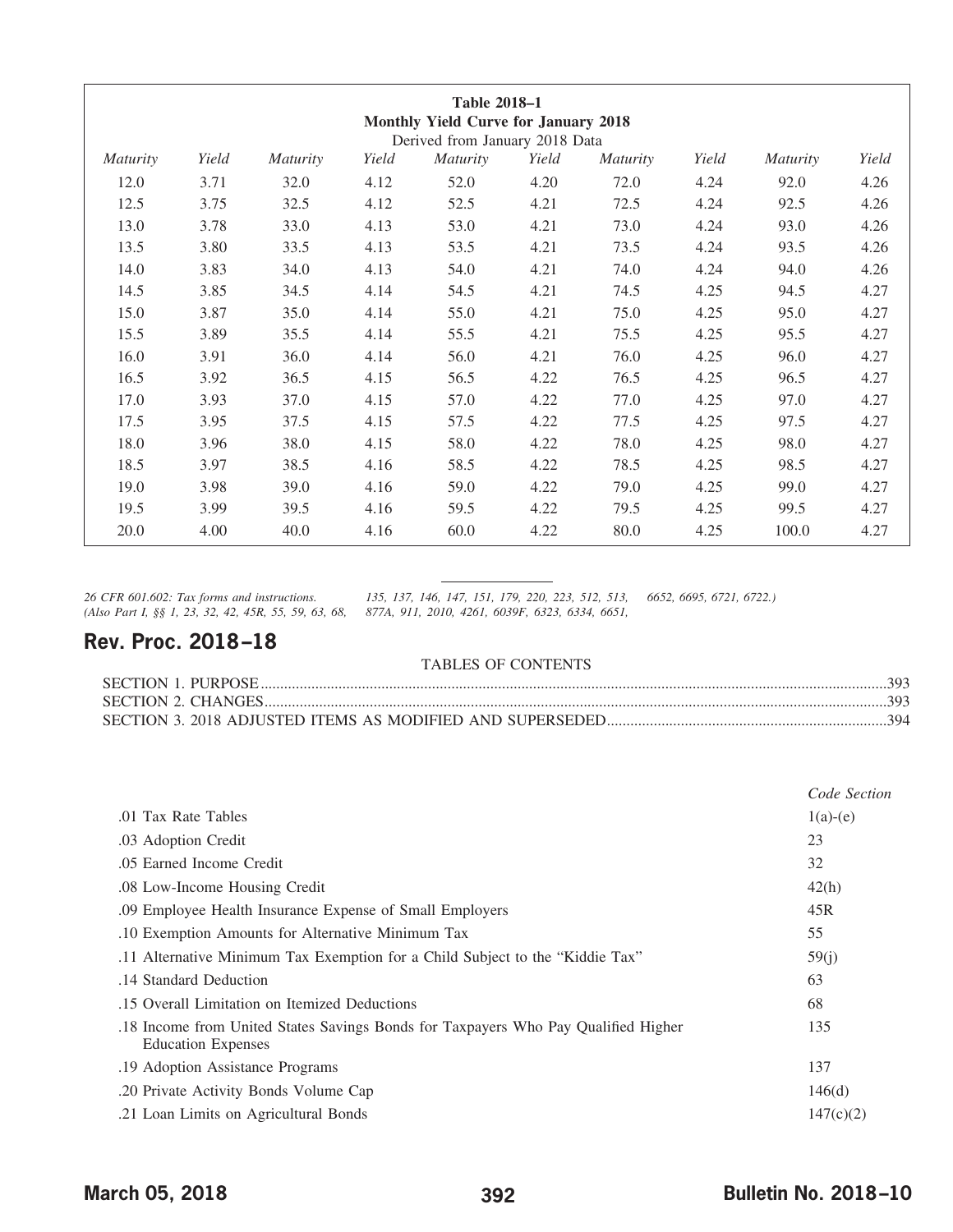| .24 Personal Exemption                                                                                              | 151    |
|---------------------------------------------------------------------------------------------------------------------|--------|
| .25 Election to Expense Certain Depreciable Assets                                                                  | 179    |
| .27 Medical Savings Accounts                                                                                        | 220    |
| .29 Treatment of Dues Paid to Agricultural or Horticultural Organizations                                           | 512(d) |
| .30 Insubstantial Benefit Limitations for Contributions Associated With Charitable<br><b>Fund-Raising Campaigns</b> | 513(h) |
| .33 Tax Responsibilities of Expatriation                                                                            | 877A   |
| .34 Foreign Earned Income Exclusion                                                                                 | 911    |
| .35 Unified Credit Against Estate Tax                                                                               | 2010   |
| .39 Passenger Air Transportation Excise Tax                                                                         | 4261   |
| .42 Notice of Large Gifts Received from Foreign Persons                                                             | 6039F  |
| .43 Persons Against Whom a Federal Tax Lien Is Not Valid                                                            | 6323   |
| .44 Property Exempt from Levy                                                                                       | 6334   |
| .46 Failure to File Tax Return                                                                                      | 6651   |
| .47 Failure to File Certain Information Returns, Registration Statements, etc.                                      | 6652   |
| .48 Other Assessable Penalties With Respect to the Preparation of Tax Returns<br>for Other Persons                  | 6695   |
| .51 Failure to File Correct Information Returns                                                                     | 6721   |
| .52 Failure to Furnish Correct Payee Statements                                                                     | 6722   |
| SECTION 4. 2018 INFLATION ADJUSTED AMOUNTS FOR HEALTH SAVINGS ACCOUNTS UNDER § 223 400                              |        |
|                                                                                                                     |        |

SECTION 7. DRAFTING INFORMATION ................................................................................................................................[.400](#page-16-3)

#### <span id="page-9-0"></span>**SECTION 1. PURPOSE**

This revenue procedure modifies and supersedes certain sections of Rev. Proc. 2017–58, 2017–45 I.R.B. 489, and supersedes Rev. Proc. 2017–37, 2017–21 I.R.B. 1252, to reflect statutory amendments by An Act to Provide for Reconciliation Pursuant to Titles II and V of the Concurrent Resolution on the Budget for Fiscal Year 2018, Pub. L. 115–97, 131 Stat. 2504 (the Act).

#### <span id="page-9-1"></span>**SECTION 2. CHANGES**

.01 Section 11001(a) of the Act amends § 1 to provide a temporary modification to the tax rate tables for taxable years beginning after December 31, 2017, and before January 1, 2026. The Act changes the beginning and ending dollar amounts for the brackets, and replaces the existing tax rates with seven new rates: 10%, 12%, 22%, 24%, 32%, 35%, and 37%.

.02 Section 11001(b) of the Act amends  $\S 6695(g)$  to include due diligence requirements for return preparers with respect to determining eligibility require-

ments to file as head of household (as defined in section 2(b)) for taxable years beginning after December 31, 2017.

.03 Section 11002 of the Act amends § 1f(3) to provide a permanent cost-ofliving adjustment based on the Chained Consumer Price Index for All Urban Consumers (C-CPI-U). Any existing items that are not reset for 2018 will be adjusted for inflation after 2017 based on the C-CPI-U. Items that are reset for 2018 will be adjusted for inflation after 2018 based on the C-CPI-U.

.04 Section 11021 of the Act amends  $§ 63(c)(2)$  to provide a temporary increase in the basic standard deduction for taxable years beginning after December 31, 2017, and before January 1, 2026. Under § 63(c) (2), the basic standard deduction is: \$12,000 for single individuals and married individuals filing separate returns; \$18,000 for heads of households; and \$24,000 for married individuals filing a joint return and surviving spouses. These amounts will be adjusted for inflation for taxable years beginning after December 31, 2018.

.05 Section 11041 of the Act amends § 151(d) to provide a temporary set dollar

amount of \$0 for the personal exemption deduction, for taxable years beginning after December 31, 2017, and before January 1, 2026.

.06 Section 11046 of the Act amends § 68 to provide a temporary suspension of the limitation on itemized deductions for taxable years beginning after December 31, 2017, and before January 1, 2026.

.07 Section 11061 of the Act amends section § 2010(c)(3) to provide a temporary increase to \$10,000,000 of the estate tax exemption, effective for estates of decedents dying after December 31, 2017, and before January 1, 2026. The \$10,000,000 amount is indexed for inflation for taxable years beginning after December 31, 2017.

.08 Section 12003 of the Act amends § 55(d) to provide a temporary increase of the exemption amounts and the phaseout threshold amounts for the individual alternative minimum tax (AMT), for taxable years beginning after December 31, 2017, and before January 1, 2026. The AMT exemption amounts are increased to \$109,400 for married taxpayers filing a joint return (half this amount for married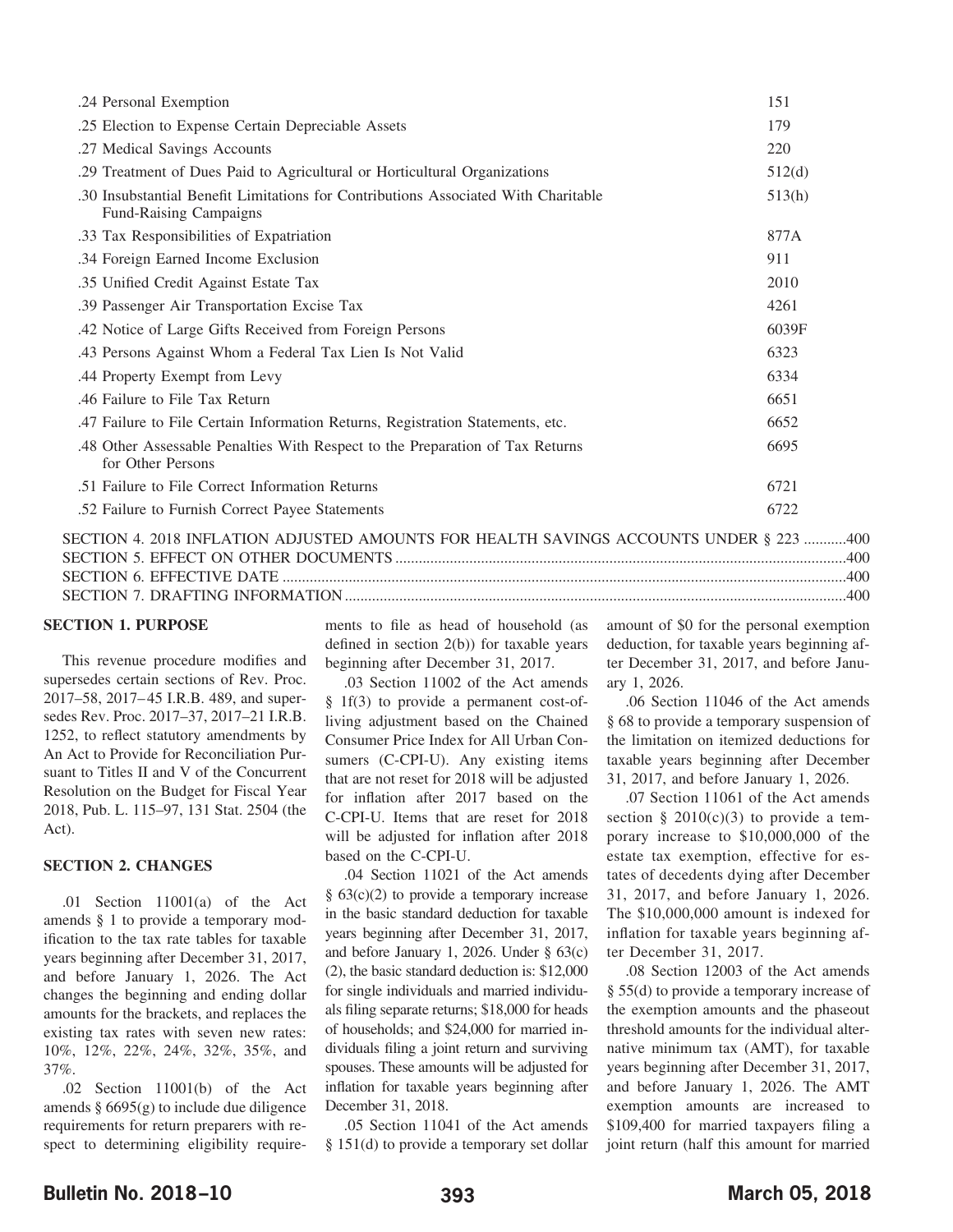taxpayers filing a separate return), and \$70,300 for all other taxpayers (other than estates and trusts). The phaseout threshold amounts are increased to \$1,000,000 for married taxpayers filing a joint return, and \$500,000 for all other taxpayers (other than estates and trusts).

.09 Section 13101 of the Act amends § 179(b) to provide a permanent increase of the maximum amount a taxpayer may expense under § 179(b)(1) to \$1,000,000, and of the phaseout threshold amount under § 179(b)(2) to \$2,500,000. These amounts will be adjusted for inflation for taxable years beginning after December 31, 2018.

#### <span id="page-10-0"></span>**SECTION 3. 2018 ADJUSTED ITEMS AS MODIFIED AND SUPERSEDED**

To reflect statutory amendments made by the Act, sections 3.01, 3.03, 3.05, 3.08,

3.09, 3.10, 3.11, 3.14, 3.15, 3.18, 3.19, 3.20, 3.21, 3.24, 3.25, 3.27, 3.29, 3.30, 3.33, 3.34, 3.35, 3.39, 3.42, 3.43, 3.44, 3.46, 3.47, 3.48, 3.51, and 3.52 of Rev. Proc. 2017–58 are modified and superseded to read as follows:

.01 *Tax Rate Tables*. For taxable years beginning in 2018, the tax rate tables under § 1 are as follows:

TABLE 1 - Section 1(a) - Married Individuals Filing Joint Returns and Surviving Spouses *If Taxable Income Is*: *The Tax Is*: Not over \$19,050 10% of the taxable income Over \$19,050 but not over \$77,400 \$1,905 plus 12% of the excess over \$19,050 Over \$77,400 but not over \$165,000 \$8,907 plus 22% of the excess over \$77,400 Over \$165,000 but not over \$315,000 \$28,179 plus 24% of the excess over \$165,000 Over \$315,000 but not over \$400,000 \$64,179 plus 32% of the excess over \$315,000 Over \$400,000 but not over \$600,000 \$91,379 plus 35% of the excess over \$400,000 Over \$600,000 \$161,379 plus 37% of the excess over \$600,000

|  |  |  |  | TABLE $2$ - Section $1(b)$ – Heads of Households |
|--|--|--|--|--------------------------------------------------|
|--|--|--|--|--------------------------------------------------|

*If Taxable Income Is*: *The Tax Is*: Not over \$13,600 10% of the taxable income

Over \$13,600 but not over \$51,800 \$1,360 \$1,360 plus 12% of the excess over \$13,600 Over \$51,800 but not over \$82,500 \$5,944 plus 22% of the excess over \$51,800 Over \$82,500 but not over \$157,500 \$12,698 plus 24% of the excess over \$82,500 Over \$157,500 but not over \$200,000 \$30,698 plus 32% of the excess over \$157,500 Over \$200,000 but not over \$500,000 \$44,298 plus 35% of the excess over \$200,000 Over \$500,000 \$149,298 plus 37% of the excess over \$500,000

| TABLE 3 - Section 1(c) – Unmarried Individuals (other than Surviving Spouses and Heads of Households) |                                                    |
|-------------------------------------------------------------------------------------------------------|----------------------------------------------------|
| If Taxable Income Is:                                                                                 | The Tax Is:                                        |
| Not over \$9,525                                                                                      | 10\% of the taxable income                         |
| Over \$9,525 but not over \$38,700                                                                    | \$952.50 plus $12\%$ of the excess over \$9,525    |
| Over \$38,700 but not over \$82,500                                                                   | \$4,453.50 plus 22% of the excess over \$38,700    |
| Over \$82,500 but not over \$157,500                                                                  | \$14,089.50 plus 24% of the excess over \$82,500   |
| Over \$157,500 but not over \$200,000                                                                 | \$32,089.50 plus 32% of the excess over \$157,500  |
| Over \$200,000 but not over \$500,000                                                                 | \$45,689.50 plus 35% of the excess over \$200,000  |
| Over \$500,000                                                                                        | \$150,689.50 plus 37% of the excess over \$500,000 |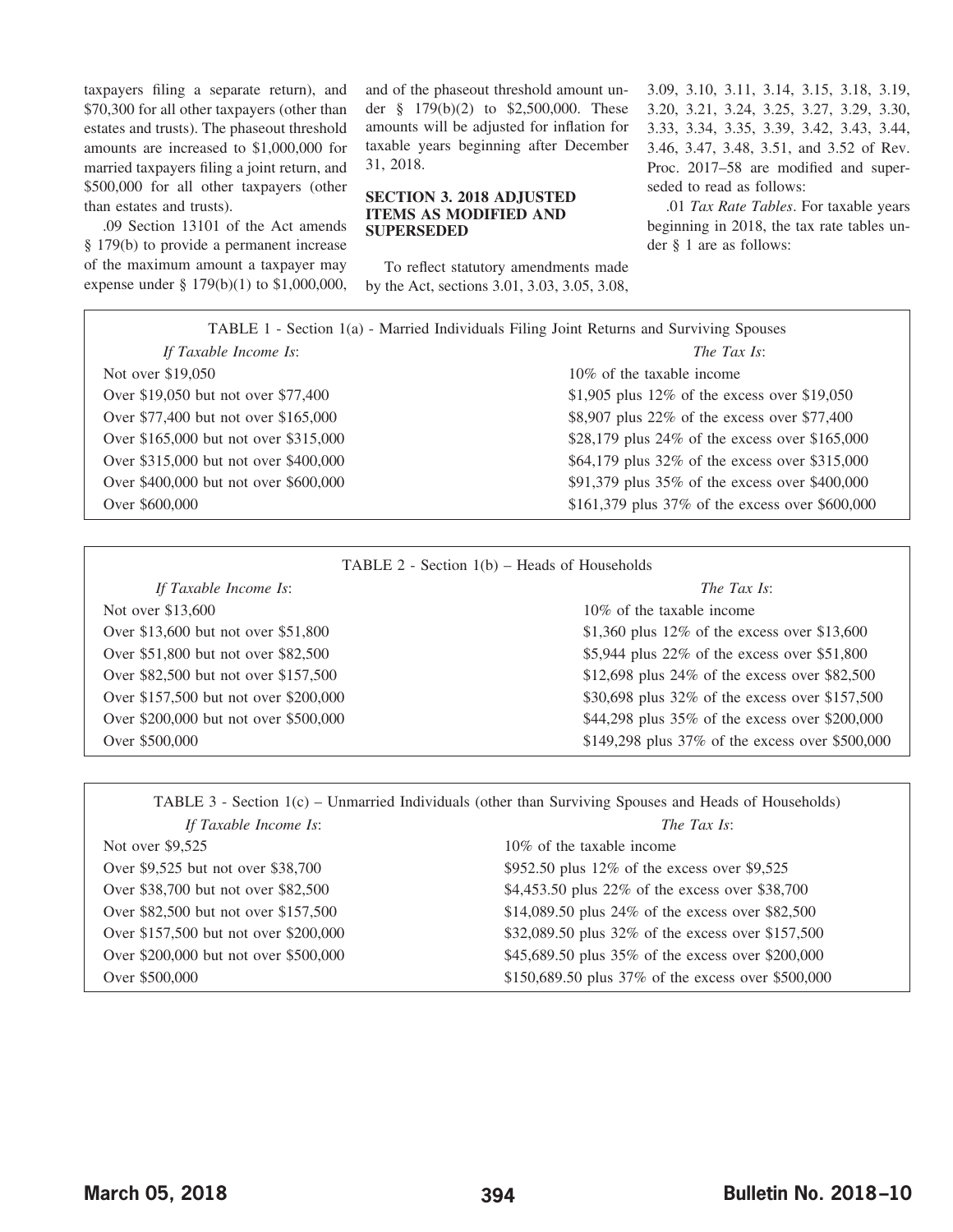| TABLE 4 - Section $1(d)$ – Married Individuals Filing Separate Returns |  |  |  |  |  |
|------------------------------------------------------------------------|--|--|--|--|--|
|------------------------------------------------------------------------|--|--|--|--|--|

| If Taxable Income Is:                 | The Tax Is:                                       |
|---------------------------------------|---------------------------------------------------|
| Not over \$9,525                      | 10% of the taxable income                         |
| Over \$9,525 but not over \$38,700    | \$952.50 plus 12% of the excess over \$9,525      |
| Over \$38,700 but not over \$82,500   | \$4,453.50 plus 22% of the excess over \$38,700   |
| Over \$82,500 but not over \$157,500  | \$14,089.50 plus 24% of the excess over \$82,500  |
| Over \$157,500 but not over \$200,000 | \$32,089.50 plus 32% of the excess over \$157,500 |
| Over \$200,000 but not over \$300,000 | \$45,689.50 plus 35% of the excess over \$200,000 |
| Over \$300,000                        | \$80,689.50 plus 37% of the excess over \$300,000 |
|                                       |                                                   |

| TABLE 5 - Section $1(e)$ – Estates and Trusts |                                                    |  |  |
|-----------------------------------------------|----------------------------------------------------|--|--|
| If Taxable Income Is:                         | <i>The Tax Is:</i>                                 |  |  |
| Not over \$2,550                              | 10\% of the taxable income                         |  |  |
| Over \$2,550 but not over \$9,150             | \$255 plus $24\%$ of the excess over \$2,550       |  |  |
| Over \$9,150 but not over \$12,500            | \$1,839 plus $35\%$ of the excess over \$9,150     |  |  |
| Over \$12,500                                 | \$3,011.50 plus $37\%$ of the excess over \$12,500 |  |  |

.03 *Adoption Credit*. For taxable years beginning in 2018, under § 23(a) (3) the credit allowed for an adoption of a child with special needs is \$13,810. For taxable years beginning in 2018, under  $\S$  23(b)(1) the maximum credit allowed for other adoptions is the amount of qualified adoption expenses up to \$13,810. The available adoption credit begins to phase out under § 23(b) (2)(A) for taxpayers with modified adjusted gross income in excess of \$207,140 and is completely phased out for taxpayers with modified adjusted

gross income of \$247,140 or more. (See section 3.19 of this revenue procedure for the adjusted items relating to adoption assistance programs.)

.05 *Earned Income Credit*.

(1) *In general*. For taxable years beginning in 2018, the following amounts are used to determine the earned income credit under § 32(b). The "earned income amount" is the amount of earned income at or above which the maximum amount of the earned income credit is allowed. The "threshold phaseout amount" is the amount of adjusted gross income (or, if greater, earned income) above which the maximum amount of the credit begins to phase out. The "completed phaseout amount" is the amount of adjusted gross income (or, if greater, earned income) at or above which no credit is allowed. The threshold phaseout amounts and the completed phaseout amounts shown in the table below for married taxpayers filing a joint return include the increase provided in §  $32(b)(3)(B)(i)$ , as adjusted for inflation for taxable years beginning in 2018.

| Number of Qualifying Children                                                 |            |          |                      |             |
|-------------------------------------------------------------------------------|------------|----------|----------------------|-------------|
| <i>Item</i>                                                                   | <i>One</i> | Two      | <i>Three or More</i> | <b>None</b> |
| Earned Income Amount                                                          | \$10,180   | \$14,290 | \$14,290             | \$6,780     |
| Maximum Amount of Credit                                                      | \$3,461    | \$5,716  | \$6,431              | \$519       |
| Threshold Phaseout Amount (Single, Surviving Spouse,<br>or Head of Household) | \$18,660   | \$18,660 | \$18,660             | \$8,490     |
| Completed Phaseout Amount (Single, Surviving Spouse,<br>or Head of Household) | \$40,320   | \$45,802 | \$49,194             | \$15,270    |
| Threshold Phaseout Amount (Married Filing Jointly)                            | \$24,350   | \$24,350 | \$24,350             | \$14,170    |
| Completed Phaseout Amount (Married Filing Jointly)                            | \$46,010   | \$51,492 | \$54,884             | \$20,950    |

The instructions for the Form 1040 series provide tables showing the amount of the earned income credit for each type of taxpayer.

(2) *Excessive Investment Income*. For taxable years beginning in 2018, the earned income tax credit is not allowed under  $\S$  32(i)(1) if the aggregate amount of certain investment income exceeds \$3,500.

.08 *Low-Income Housing Credit*. For calendar year 2018, the amount used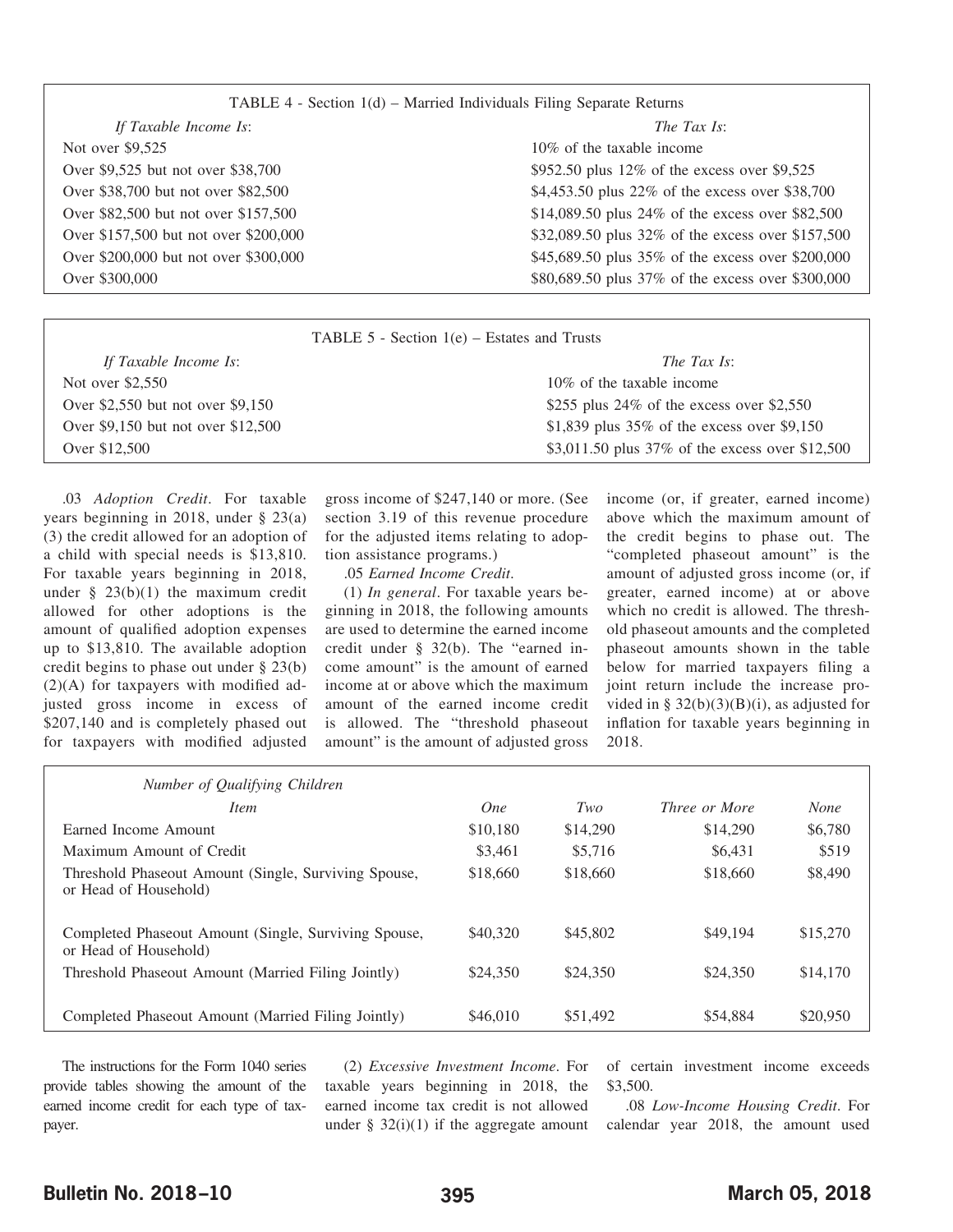under  $\frac{1}{2}$  42(h)(3)(C)(ii) to calculate the State housing credit ceiling for the lowincome housing credit is the greater of (1) \$2.40 multiplied by the State population, or (2) \$2,760,000.

.09 *Employee Health Insurance Expense of Small Employers*. For taxable years beginning in 2018, the dollar amount in effect under § 45R(d)(3)(B) is \$26,600. This amount is used under  $\S$  45R(c) for limiting the small employer health insurance credit and under  $\S$  45R(d)(1)(B) for determining who is an eligible small employer for purposes of the credit.

.10 *Exemption Amounts for Alternative Minimum Tax*. For taxable years beginning in 2018, the exemption amounts under  $§$  55(d)(1) are:

| Joint Returns or Surviving Spouses                   | \$109,400 |
|------------------------------------------------------|-----------|
| Unmarried Individuals (other than Surviving Spouses) | \$70,300  |
| Married Individuals Filing Separate Returns          | \$54,700  |
| <b>Estates and Trusts</b>                            | \$24,600  |

For taxable years beginning in 2018, under  $\S$  55(b)(1), the excess taxable income above which the 28 percent tax rate applies is:

| Married Individuals Filing Separate Returns                                                 | \$95,550  |
|---------------------------------------------------------------------------------------------|-----------|
| Joint Returns, Unmarried Individuals (other than surviving spouses), and Estates and Trusts | \$191.100 |

For taxable years beginning in 2018, the amounts used under  $\S$  55(d)(3) to determine the phaseout of the exemption amounts are:

| Joint Returns or Surviving Spouses                                 | \$1,000,000 |
|--------------------------------------------------------------------|-------------|
| Unmarried Individuals (other than Surviving Spouses)               | \$500,000   |
| Married Individuals Filing Separate Returns and Estates and Trusts | \$500,000   |

.11 *Alternative Minimum Tax Exemption for a Child Subject to the "Kiddie Tax*." For taxable years beginning in 2018, for a child to whom the  $\S$  1(g) "kiddie tax" applies, the exemption amount under §§ 55 and 59(j) for purposes of the alternative minimum tax under  $\S$  55 may not exceed the sum of  $(1)$ the child's earned income for the taxable year, plus (2) \$7,600. .14 *Standard Deduction*.

(1) *In general*. For taxable years beginning in 2018, the standard deduction amounts under  $\S$  63(c)(2) are as follows:

| <b>Filing Status</b>                                                                  | <b>Standard Deduction</b> |
|---------------------------------------------------------------------------------------|---------------------------|
| Married Individuals Filing Joint Returns and Surviving Spouses $(\S 1(a))$            | \$24,000                  |
| Heads of Households $(\S 1(b))$                                                       | \$18,000                  |
| Unmarried Individuals (other than Surviving Spouses and Heads of Households) (§ 1(c)) | \$12,000                  |
| Married Individuals Filing Separate                                                   | \$12,000                  |

Returns  $(\S 1(d))$ 

(2) *Dependent*. For taxable years beginning in 2018, the standard deduction amount under  $\S$  63(c)(5) for an individual who may be claimed as a dependent by another taxpayer cannot exceed the greater of (1) \$1,050, or (2) the sum of \$350 and the individual's earned income.

(3) *Aged or blind*. For taxable years beginning in 2018, the additional standard deduction amount under § 63(f) for the aged or the blind is \$1,300. The additional

standard deduction amount is increased to \$1,600 if the individual is also unmarried and not a surviving spouse.

.15 *Overall Limitation on Itemized Deductions*. For taxable years beginning in 2018, the overall limitation on itemized deductions under § 68 does not apply.

.18 *Income from United States Savings Bonds for Taxpayers Who Pay Qualified Higher Education Expenses*. For taxable years beginning in 2018, the exclusion under § 135, regarding income from

United States savings bonds for taxpayers who pay qualified higher education expenses, begins to phase out for modified adjusted gross income above \$119,300 for joint returns and \$79,550 for all other returns. The exclusion is completely phased out for modified adjusted gross income of \$149,300 or more for joint returns and \$94,550 or more for all other returns.

.19 *Adoption Assistance Programs*. For taxable years beginning in 2018, under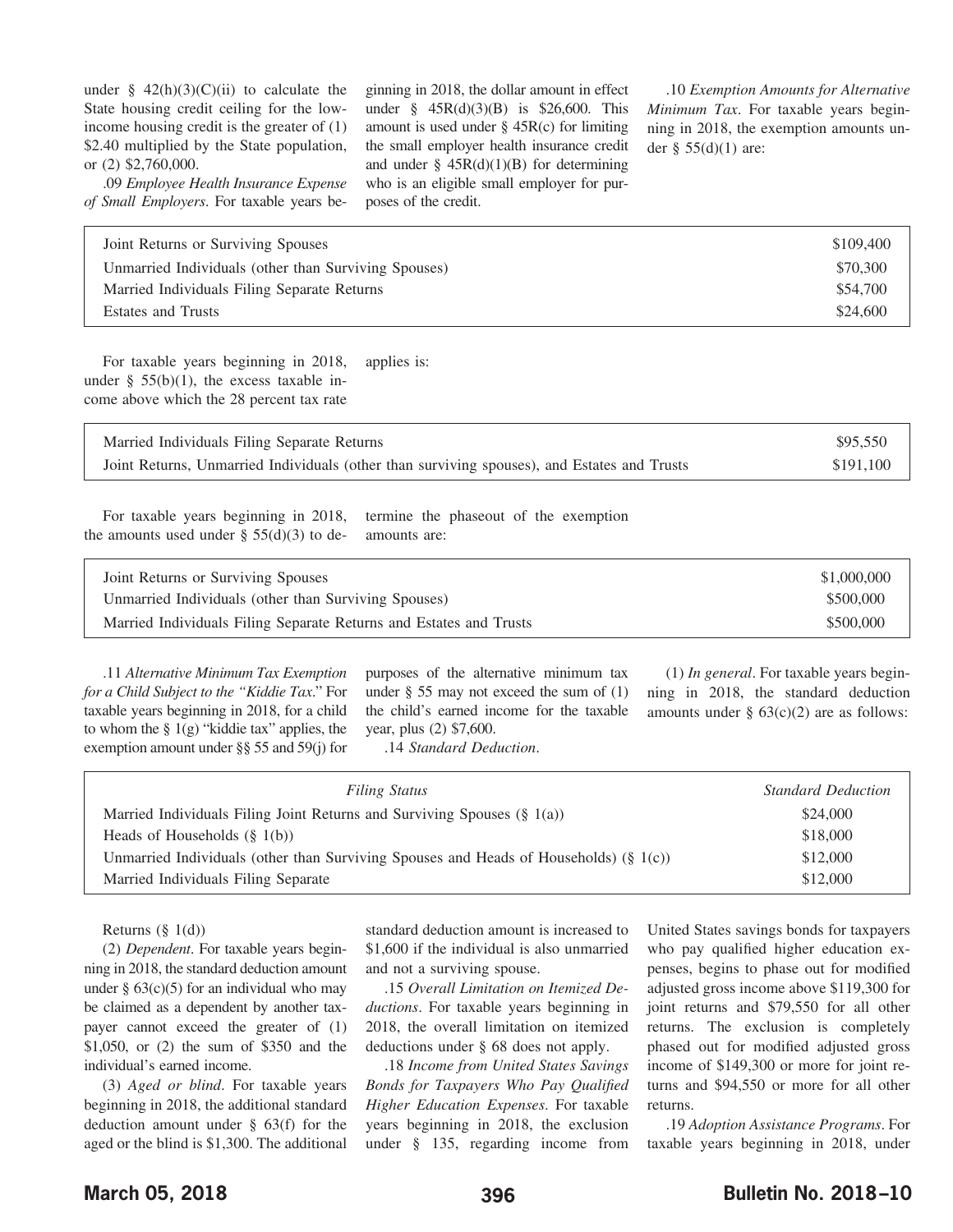$§$  137(a)(2), the amount that can be excluded from an employee's gross income for the adoption of a child with special needs is \$13,810. For taxable years beginning in 2018, under  $\S$  137(b)(1) the maximum amount that can be excluded from an employee's gross income for the amounts paid or expenses incurred by an employer for qualified adoption expenses furnished pursuant to an adoption assistance program for other adoptions by the employee is \$13,810. The amount excludable from an employee's gross income begins to phase out under  $\S$  137(b)(2)(A) for taxpayers with modified adjusted gross income in excess of \$207,140 and is completely phased out for taxpayers with modified adjusted gross income of \$247,140 or more. (See section 3.03 of this revenue procedure for the adjusted items relating to the adoption credit.)

.20 *Private Activity Bonds Volume Cap*. For calendar year 2018, the amounts used under § 146(d) to calculate the State ceiling for the volume cap for private activity bonds is the greater of (1) \$105 multiplied by the State population, or (2) \$310,710,000.

.21 *Loan Limits on Agricultural Bonds*. For calendar year 2018, the loan limit amount on agricultural bonds under  $§$  147(c)(2)(A) for first-time farmers is \$533,500.

.24 *Personal Exemption*. For taxable years beginning in 2018, the personal exemption amount under § 151(d) is \$0.

.25 *Election to Expense Certain Depreciable Assets*. For taxable years beginning in 2018, under  $\S$  179(b)(1), the aggregate cost of any § 179 property that a taxpayer elects to treat as an expense cannot exceed \$1,000,000. Under § 179(b)(2), the \$1,000,000 limitation is reduced (but not below zero) by the amount the cost of § 179 property placed in service during the 2018 taxable year exceeds \$2,500,000.

.27 *Medical Savings Accounts*.

(1) *Self-only coverage*. For taxable years beginning in 2018, the term "high deductible health plan" as defined in  $§$  220(c)(2)(A) means, for self-only coverage, a health plan that has an annual deductible that is not less than \$2,300 and not more than \$3,450, and under which the annual out-of-pocket expenses required to be paid (other than for premiums) for covered benefits do not exceed \$4,550.

(2) *Family coverage*. For taxable years beginning in 2018, the term "high deductible health plan" means, for family coverage, a health plan that has an annual deductible that is not less than \$4,550 and not more than \$6,850, and under which the annual out-of-pocket expenses required to be paid (other than for premiums) for covered benefits do not exceed \$8,400.

.29 *Treatment of Dues Paid to Agricultural or Horticultural Organizations*. For taxable years beginning in 2018, the limitation under  $\S$  512(d)(1), regarding the exemption of annual dues required to be paid by a member to an agricultural or horticultural organization, is \$165.

.30 *Insubstantial Benefit Limitations for Contributions Associated with Charitable Fund-Raising Campaigns*.

(1) *Low cost article*. For taxable years beginning in 2018, for purposes of defining the term "unrelated trade or business" for certain exempt organizations under § 513(h)(2), "low cost articles" are articles costing \$10.80 or less.

(2) *Other insubstantial benefits*. For taxable years beginning in 2018, under § 170, the \$5, \$25, and \$50 guidelines in section 3 of Rev. Proc. 90–12, 1990–1 C.B. 471 (as amplified by Rev. Proc. 92– 49, 1992–1 C.B. 987, and modified by Rev. Proc. 92–102, 1992–2 C.B. 579), for the value of insubstantial benefits that may be received by a donor in return for a contribution, without causing the contribution to fail to be fully deductible, are \$10.80, \$54.00, and \$108, respectively.

.33 *Tax Responsibilities of Expatriation*. For taxable years beginning in 2018, the amount that would be includible in the gross income of a covered expatriate by reason of  $\S 877A(a)(1)$  is reduced (but not below zero) by \$711,000.

.34 *Foreign Earned Income Exclusion*. For taxable years beginning in 2018, the foreign earned income exclusion amount under § 911(b)(2)(D)(i) is \$103,900.

.35 *Unified Credit Against Estate Tax*. For an estate of any decedent dying in calendar year 2018, the basic exclusion amount is \$11,180,000 for determining the amount of the unified credit against estate tax under § 2010.

.39 *Passenger Air Transportation Excise Tax*. For calendar year 2018, the tax under  $§$  4261(b)(1) on the amount paid for each domestic segment of taxable air transportation is \$4.10. For calendar year 2018, the tax under  $\S$  4261(c)(1) on any amount paid (whether within or without the United States) for any international air transportation, if the transportation begins or ends in the United States, generally is \$18.30. Under § 4261(c)(3), however, a lower amount applies under  $\S$  4261(c)(1) to a domestic segment beginning or ending in Alaska or Hawaii, and the tax applies only to departures. For calendar year 2018, the rate is \$9.10.

.42 *Notice of Large Gifts Received from Foreign Persons*. For taxable years beginning in 2018, § 6039F authorizes the Treasury Department and the Internal Revenue Service to require recipients of gifts from certain foreign persons to report these gifts if the aggregate value of gifts received in the taxable year exceeds \$16,076.

.43 *Persons Against Whom a Federal Tax Lien Is Not Valid*. For calendar year 2018, a federal tax lien is not valid against (1) certain purchasers under § 6323(b)(4) who purchased personal property in a casual sale for less than \$1,560, or (2) a mechanic's lienor under § 6323(b)(7) who repaired or improved certain residential property if the contract price with the owner is not more than \$7,820.

.44 *Property Exempt from Levy*. For calendar year 2018, the value of property exempt from levy under § 6334(a)(2) (fuel, provisions, furniture, and other household personal effects, as well as arms for personal use, livestock, and poultry) cannot exceed \$9,360. The value of property exempt from levy under  $\S$  6334(a)(3) (books and tools necessary for the trade, business, or profession of the taxpayer) cannot exceed \$4,680.

.46 *Failure to File Tax Return*. In the case of any return required to be filed in 2019, the amount of the addition to tax under  $§$  6651(a) for failure to file a tax return within 60 days of the due date of such return (determined with regard to any extensions of time for filing) shall not be less than the lesser of \$210 or 100 percent of the amount required to be shown as tax on such returns.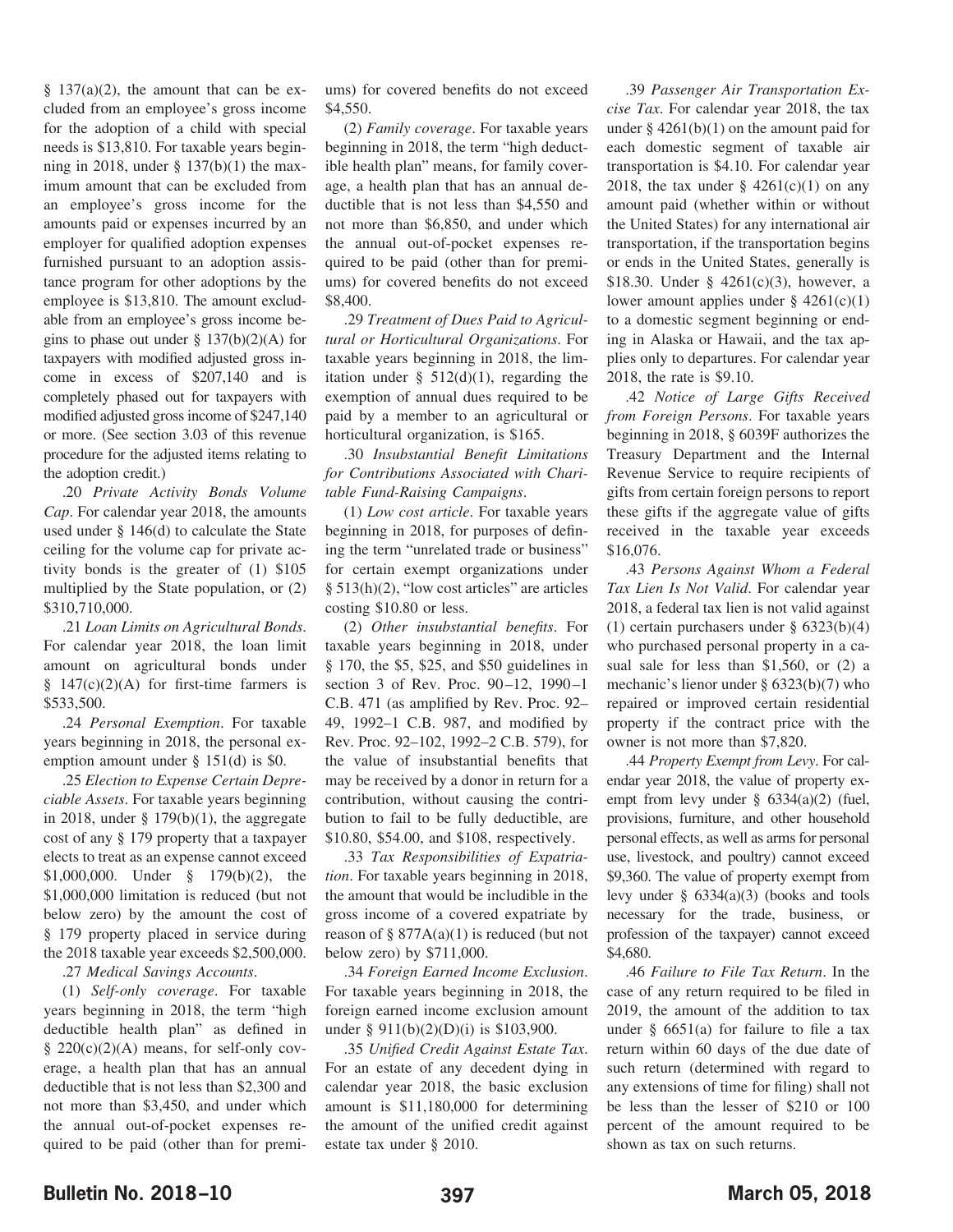.47 *Failure to File Certain Information Returns, Registration Statements, etc*. For returns required to be filed in 2019, the penalty amounts under § 6652(c) are:

(1) for failure to file a return required under  $§$  6033(a)(1) (relating to returns by exempt organization) or  $\S$  6012(a) (6) (relating to returns by political

organizations):

| Scenario                                                                                     | Daily Penalty | Maximum Penalty                                                                     |
|----------------------------------------------------------------------------------------------|---------------|-------------------------------------------------------------------------------------|
| Organization (§ $6652(c)(1)(A))$                                                             | \$20          | Lessor of $$10,000$ or 5% of<br>gross receipts of the<br>organization for the year. |
| Organization with gross receipts exceeding \$1,046,500 ( $\S$ 6652(c)(1)(A))                 | \$100         | \$52,000                                                                            |
| Managers $(\S 6652(c)(1)(B))$                                                                | \$10          | \$5,000                                                                             |
| Public inspection of annual returns and reports $(\S 6652(c)(1)(C))$                         | \$20          | \$10,000                                                                            |
| Public inspection of applications for exemption and notice of status<br>$(\$ 6652(c)(1)(D))$ | \$20          | No Limits                                                                           |

(2) for failure to file a return required under § 6034 (relating to returns by certain trusts) or  $\S$  6043(b) (relating to terminations, etc., of exempt organizations):

| Scenario                                                                | Daily Penalty | Maximum Penalty |
|-------------------------------------------------------------------------|---------------|-----------------|
| Organization or trust $(\S 6652(c)(2)(A))$                              | \$10          | \$5,000         |
| Managers $(\S 6652(c)(2)(B))$                                           | \$10          | \$5,000         |
| Split-Interest Trust $(\S 6652(c)(2)(C(ii))$                            | \$20          | \$10,000        |
| Any trust with gross receipts exceeding \$261,500 (§ 6652(c)(2)(C)(ii)) | \$100         | \$52,000        |

(3) for failure to file a disclosure required under  $\S$  6033(a)(2):

| Scenario                                                       | Daily Penalty | <b>Maximum Penalty</b> |
|----------------------------------------------------------------|---------------|------------------------|
| Tax-exempt entity $(\S 6652(c)(3)(A))$                         | \$100         | \$52,000               |
| Failure to comply with written demand $(\S 6652(c)(3)(B)(ii))$ | \$100         | \$10,000               |

.48 *Other Assessable Penalties With Respect to the Preparation of Tax Returns for Other Persons*. In the case of any failure relating to a return or claim for refund filed in 2019, the penalty amounts under § 6695 are:

| Scenario                                                                                                                                                                                | Per Return or Claim for Refund     | Maximum Penalty |
|-----------------------------------------------------------------------------------------------------------------------------------------------------------------------------------------|------------------------------------|-----------------|
| Failure to furnish copy to taxpayer $(\S 6695(a))$                                                                                                                                      | \$50                               | \$26,000        |
| Failure to sign return $(\S 6695(b))$                                                                                                                                                   | \$50                               | \$26,000        |
| Failure to furnish identifying number $(\S 6695(c))$                                                                                                                                    | \$50                               | \$26,000        |
| Failure to retain copy or list $(\S 6695(d))$                                                                                                                                           | \$50                               | \$26,000        |
| Failure to file correct information returns $(\S 6695(e))$                                                                                                                              | \$50 per return and item in return | \$26,000        |
| Negotiation of check $(\S 6695(f))$                                                                                                                                                     | \$520 per check                    | No limit        |
| Failure to be diligent in determining eligibility for head<br>of household filing status, child tax credit, American<br>opportunity tax credit, and earned income credit $(\S 6695(g))$ | \$520 per return                   | No limit        |

.51 *Failure to File Correct Information Returns*. In the case of any failure relating

to a return required to be filed in 2019, the penalty amounts under § 6721 are:

(1) for persons with average annual gross receipts for the most recent three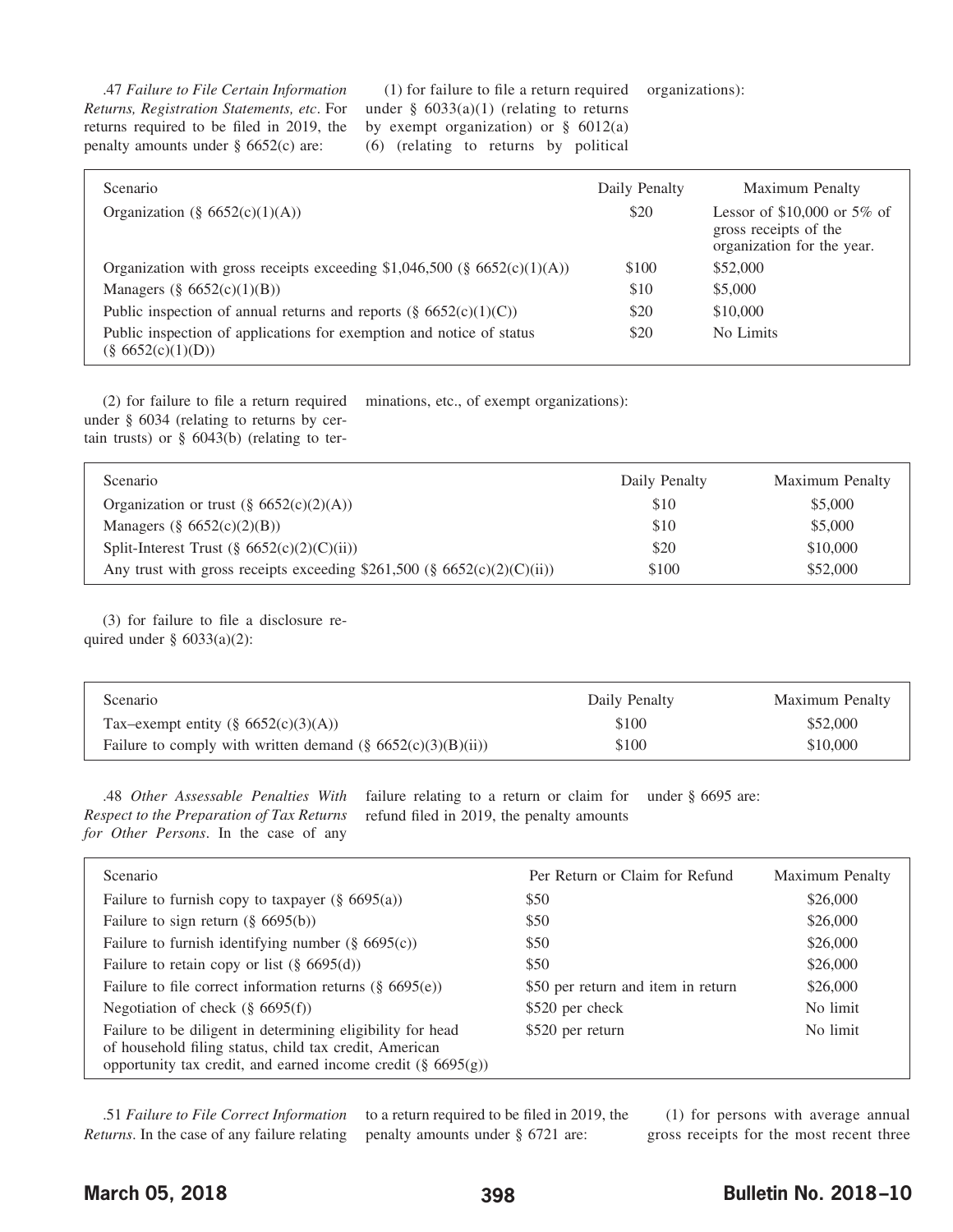| Scenario                                                                         | Penalty Per Return | Calendar Year<br>Maximum |
|----------------------------------------------------------------------------------|--------------------|--------------------------|
| General Rule $(\S 6721(a)(1))$                                                   | \$270              | \$3,275,500              |
| Corrected on or before 30 days after required filing date $(\S 6721(b)(1))$      | \$50               | \$545,500                |
| Corrected after 30 <sup>th</sup> day but on or before August 1 (§ $6721(b)(2)$ ) | \$100              | \$1,637,500              |

(2) for persons with average annual taxable years of \$5,000,000 or less, for are: gross receipts for the most recent three failure to file correct information returns

| <i>Scenario</i>                                                                  | Penalty Per Return | Calendar Year<br>Maximum |
|----------------------------------------------------------------------------------|--------------------|--------------------------|
| General Rule $(\S 6721(d)(1)(A))$                                                | \$270              | \$1,091,500              |
| Corrected on or before 30 days after required filing date $(\S$ 6721(d)(1)(B))   | \$50               | \$191,000                |
| Corrected after 30 <sup>th</sup> day but on or before August 1 (§ 6721(d)(1)(C)) | \$100              | \$545,500                |

(3) for failure to file correct information returns due to intentional disregard of formation reporting requirement) are:

the filing requirement (or the correct in-

| Scenario                                                                                                                                 | Penalty Per Return                                                                                                                                             | Calendar Year<br>Maximum |
|------------------------------------------------------------------------------------------------------------------------------------------|----------------------------------------------------------------------------------------------------------------------------------------------------------------|--------------------------|
| Return other than a return required to be filed under<br>§§ 6045(a), 6041A(b), 6050H, 6050I, 6050J, 6050K,<br>or 6050L (§ 6721(e)(2)(A)) | Greater of (i) $$540$ , or (ii) $10\%$ of<br>aggregate amount of items required<br>to be reported correctly                                                    | No limit                 |
| Return required to be filed under $\S$ § 6045(a), 6050K,<br>or 6050L $(\S$ 6721(e)(2)(B))                                                | Greater of (i) $$540$ , or (ii) $5\%$ of aggregate<br>amount of items required to be reported correctly                                                        | No limit                 |
| Return required to be filed under $\S$ 6050I(a)<br>$(\$ 6721(e)(2)(C))$                                                                  | Greater of (i) \$27,290, or (ii) amount of cash<br>received up to $$109,000$                                                                                   | No limit                 |
| Return required to be filed under $\S$ 6050V<br>$(\S 6721(e)(2)(D))$                                                                     | Greater of (i) \$540, or (ii) 10% of the value<br>of the benefit of any contract with respect to which<br>information is required to be included on the return | No limit                 |

.52 *Failure to Furnish Correct Payee Statements*. In the case of any failure relating to a statement required to be furnished in 2019, the penalty amounts under § 6722 are:

(1) for persons with average annual gross receipts for the most recent three taxable years of more than \$5,000,000, for failure to file correct information returns are:

| Scenario                                                                         | Penalty Per Return | Calendar Year<br>Maximum |
|----------------------------------------------------------------------------------|--------------------|--------------------------|
| General Rule $(\S 6722(a)(1))$                                                   | \$270              | \$3,275,500              |
| Corrected on or before 30 days after required filing date $(\S 6722(b)(1))$      | \$50               | \$545,500                |
| Corrected after 30 <sup>th</sup> day but on or before August 1 (§ $6722(b)(2)$ ) | \$100              | \$1,637,500              |

(2) for persons with average annual gross receipts for the most recent 3 taxable years of \$5,000,000 or less, for failure to file correct information returns are: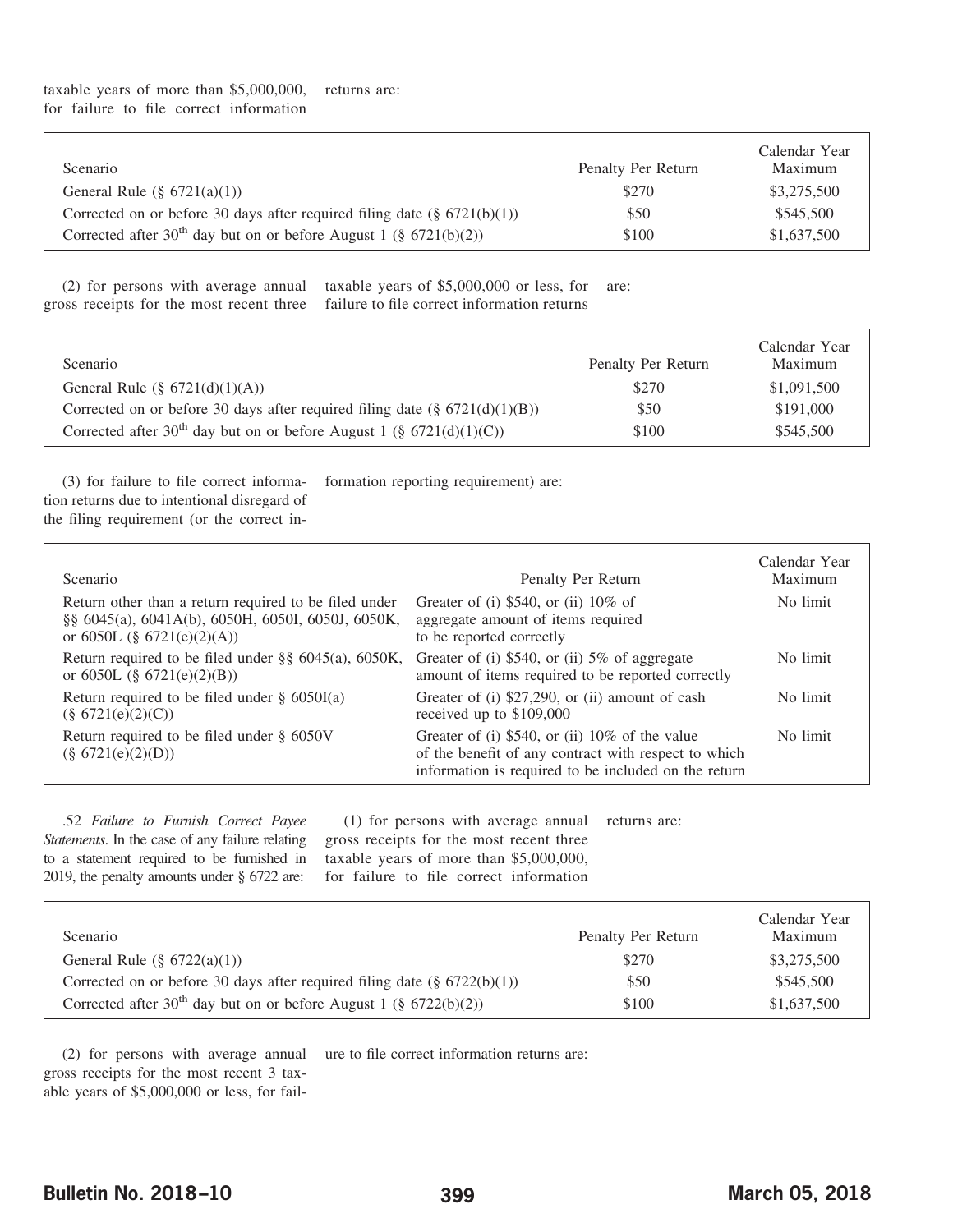| <i>Scenario</i>                                                                     | Penalty Per Return | Calendar Year<br>Maximum |
|-------------------------------------------------------------------------------------|--------------------|--------------------------|
| General Rule $(\S 6722(d)(1)(A))$                                                   | \$270              | \$1,091,500              |
| Corrected on or before 30 days after required filing date $(\S$ 6722(d)(1)(B))      | \$50               | \$191,000                |
| Corrected after 30 <sup>th</sup> day but on or before August 1 (§ $6722(d)(1)(C)$ ) | \$100              | \$545,500                |

(3) for failure to file correct payee statements due to intentional disregard of the requirement to furnish a payee statement (or the correct information reporting requirement) are:

| <b>Scenario</b>                                                                                                                                                                                                    | Penalty Per Return                                                                                          | Calendar Year<br>Maximum |
|--------------------------------------------------------------------------------------------------------------------------------------------------------------------------------------------------------------------|-------------------------------------------------------------------------------------------------------------|--------------------------|
| Statement other than a statement required under $\S\S 6045(b)$ ,<br>$6041A(e)$ (in respect of a return required under § 6041A(b)),<br>$6050H(d)$ , $6050J(e)$ , $6050K(b)$ , or $6050L(c)$<br>$(\$ 6722(e)(2)(A))$ | Greater of (i) $$540$ , or (ii) $10\%$ of<br>aggregate amount of items required<br>to be reported correctly | No limit                 |
| Payee statement required under $\S$ § 6045(b), 6050K(b),<br>or $6050L(c)$ (§ $6722(e)(2)(B)$ )                                                                                                                     | Greater of (i) $$540$ , or (ii) $5\%$ of<br>aggregate amount of items required to<br>be reported correctly  | No limit                 |

#### <span id="page-16-0"></span>**SECTION 4. 2018 INFLATION ADJUSTED AMOUNTS FOR HEALTH SAVINGS ACCOUNTS UNDER § 223**

*Annual contribution limitation*. For calendar year 2018, the annual limitation on deductions under  $\S$  223(b)(2)(A) for an individual with self-only coverage under a high deductible health plan is \$3,450. For calendar year 2018, the annual limitation on deductions under §  $223(b)(2)(B)$  for an individual with family coverage under a high deductible health plan is \$6,850.

*High deductible health plan*. For calendar year 2018, a "high deductible health plan" is defined under  $\S 223(c)(2)(A)$  as a health plan with an annual deductible that is not less than \$1,350 for self-only coverage or \$2,700 for family coverage, and the annual out-of-pocket expenses (deductibles, co-payments, and other amounts, but not premiums) do not exceed \$6,650 for self-only coverage or \$13,300 for family coverage.

#### <span id="page-16-1"></span>**SECTION 5. EFFECT ON OTHER DOCUMENTS**

This revenue procedure modifies and supersedes sections 3.01, 3.03, 3.05, 3.08, 3.09, 3.10, 3.11, 3.14, 3.15, 3.18, 3.19, 3.20, 3.21, 3.24, 3.25, 3.27, 3.29, 3.30, 3.33, 3.34, 3.35, 3.39, 3.42, 3.43, 3.44, 3.46, 3.47, 3.48, 3.51 and 3.52 of Rev. Proc. 2017–58.

This revenue procedure also supersedes Rev. Proc. 2017–37.

#### <span id="page-16-2"></span>**SECTION 6. EFFECTIVE DATE**

.01 *General Rule*. Sections 3.01, 3.03, 3.05, 3.09, 3.10, 3.11, 3.14, 3.15, 3.18, 3.19, 3.24, 3.25, 3.27, 3.29, 3.30, 3.33, 3.34, 3.42, 3.46, 3.47, 3.48, 3.51 and 3.52 of Rev. Proc. 2017–58 are modified and superseded for taxable years beginning in 2018.

.02 *Calendar Year Rule*. Sections 3.08 (low-income housing credit), 3.20 (private activity bonds volume cap), 3.21 (loan limits on agricultural bonds), 3.35 (unified credit against estate tax), 3.39 (passenger air transportation excise tax), 3.43 (persons against whom a federal tax lien is not valid), and 3.44 (property exempt from levy) of Rev. Proc. 2017–58 are modified and superseded for transactions or events occurring during calendar year 2018. Section 4 of this revenue procedure is effective for calendar year 2018.

#### <span id="page-16-3"></span>**SECTION 7. DRAFTING INFORMATION**

The principal author of this revenue procedure is William Ruane of the Office of Associate Chief Counsel (Income Tax & Accounting). For further information regarding this revenue procedure, contact Mr. Ruane at (202) 317-4718 (not a tollfree number).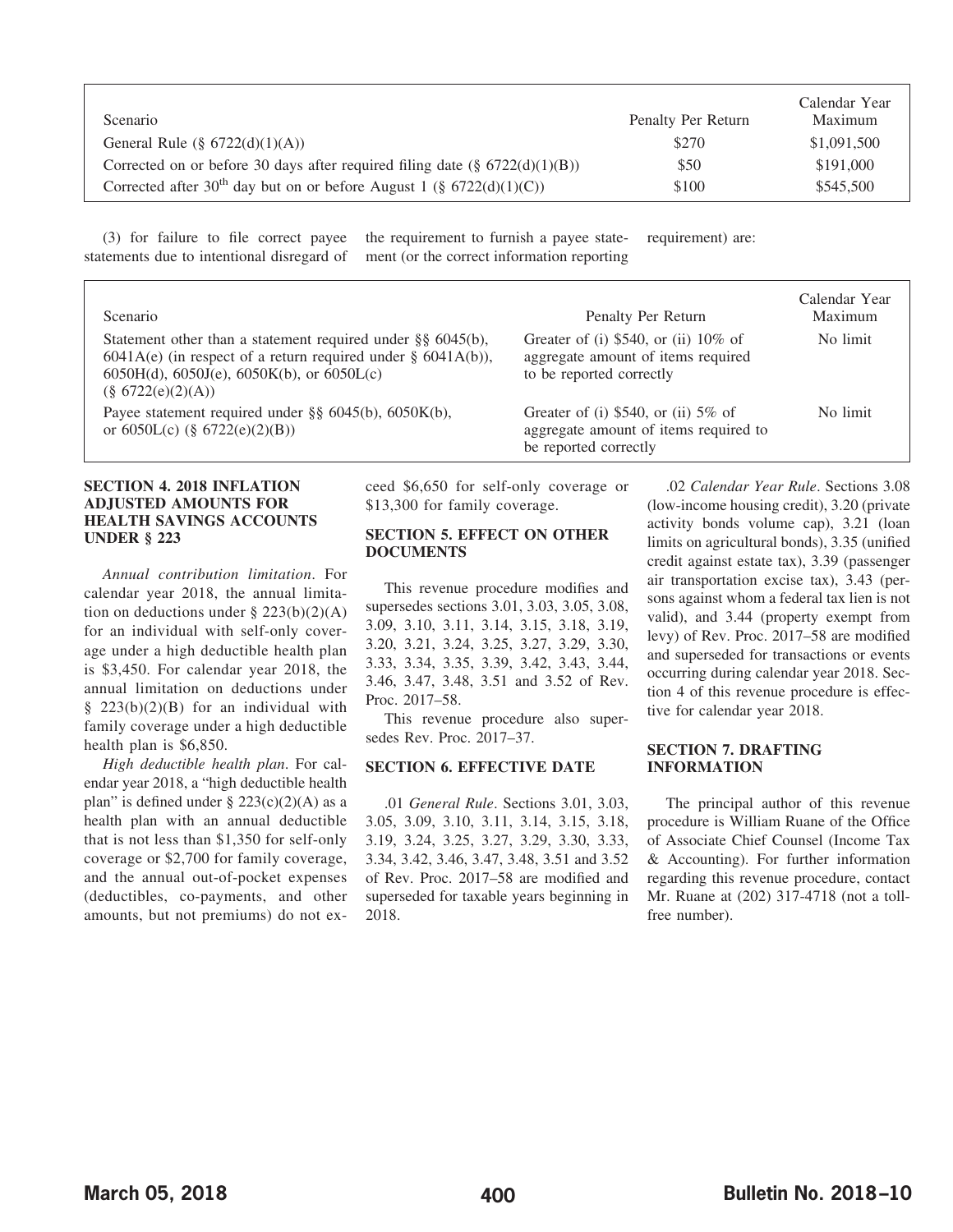# **Part IV. Items of General Interest**

## **Announcement of Disciplinary Sanctions from the Office of Professional Responsibility**

### <span id="page-17-0"></span>**Announcement 2018–04**

The Office of Professional Responsibility (OPR) announces recent disciplinary sanctions involving attorneys, certified public accountants, enrolled agents, enrolled actuaries, enrolled retirement plan agents, appraisers, and unenrolled/ unlicensed return preparers (individuals who are not enrolled to practice and are not licensed as attorneys or certified public accountants). Licensed or enrolled practitioners are subject to the regulations governing practice before the Internal Revenue Service (IRS), which are set out in Title 31, Code of Federal Regulations, Subtitle A, Part 10, and which are released as Treasury Department Circular No. 230. The regulations prescribe the duties and restrictions relating to such practice and prescribe the disciplinary sanctions for violating the regulations. Unenrolled/ unlicensed return preparers are subject to Revenue Procedure 81–38 and superseding guidance in Revenue Procedure 2014–42, which govern a preparer's eligibility to represent taxpayers before the IRS in examinations of tax returns the preparer both prepared for the taxpayer **and** signed as the preparer. Additionally, unenrolled/unlicensed return preparers who voluntarily participate in the Annual Filing Season Program under Revenue Procedure 2014–42 agree to be subject to the duties and restrictions in Circular 230, including the restrictions on incompetent or disreputable conduct.

The disciplinary sanctions to be imposed for violation of the applicable standards are:

**Disbarred from practice before the IRS**—An individual who is disbarred is not eligible to practice before the IRS as defined at 31 C.F.R.  $\S$  10.2(a)(4) for a minimum period of five (5) years.

**Suspended from practice before the IRS**—An individual who is suspended is not eligible to practice before the IRS as defined at 31 C.F.R.  $\S$  10.2(a)(4) during the term of the suspension.

**Censured in practice before the IRS**—Censure is a public reprimand. Unlike disbarment or suspension, censure does not affect an individual's eligibility to practice before the IRS, but OPR may subject the individual's future practice rights to conditions designed to promote high standards of conduct.

**Monetary penalty**—A monetary penalty may be imposed on an individual who engages in conduct subject to sanction, or on an employer, firm, or entity if the individual was acting on its behalf and it knew, or reasonably should have known, of the individual's conduct.

**Disqualification of appraiser**—An appraiser who is disqualified is barred from presenting evidence or testimony in any administrative proceeding before the Department of the Treasury or the IRS.

**Ineligible for limited practice**—An unenrolled/unlicensed return preparer who fails to comply with the requirements in Revenue Procedure 81–38 or to comply with Circular 230 as required by Revenue Procedure 2014–42 may be determined ineligible to engage in limited practice as a representative of any taxpayer.

Under the regulations, individuals subject to Circular 230 may not assist, or accept assistance from, individuals who are suspended or disbarred with respect to matters constituting practice (*i.e*., representation) before the IRS, and they may not aid or abet suspended or disbarred individuals to practice before the IRS.

Disciplinary sanctions are described in these terms:

**Disbarred by decision, Suspended by decision, Censured by decision, Monetary penalty imposed by decision, and Disqualified after hearing**—An administrative law judge (ALJ) issued a decision imposing one of these sanctions after the ALJ either (1) granted the government's summary judgment motion or  $(2)$  conducted an evidentiary hearing upon OPR's complaint alleging violation of the regulations. After 30 days from the issuance of the decision, in the absence of an appeal, the ALJ's decision becomes the final agency decision.

**Disbarred by default decision, Suspended by default decision, Censured by default decision, Monetary penalty imposed by default decision, and Disqualified by default decision**—An ALJ, after finding that no answer to OPR's complaint was filed, granted OPR's motion for a default judgment and issued a decision imposing one of these sanctions.

**Disbarment by decision on appeal, Suspended by decision on appeal, Censured by decision on appeal, Monetary penalty imposed by decision on appeal, and Disqualified by decision on appeal**—The decision of the ALJ was appealed to the agency appeal authority, acting as the delegate of the Secretary of the Treasury, and the appeal authority issued a decision imposing one of these sanctions.

**Disbarred by consent, Suspended by consent, Censured by consent, Monetary penalty imposed by consent, and Disqualified by consent**—In lieu of a disciplinary proceeding being instituted or continued, an individual offered a consent to one of these sanctions and OPR accepted the offer. Typically, an offer of consent will provide for: suspension for an indefinite term; conditions that the individual must observe during the suspension; and the individual's opportunity, after a stated number of months, to file with OPR a petition for reinstatement affirming compliance with the terms of the consent and affirming current fitness and eligibility to practice (*i.e*., an active professional license or active enrollment status, with no intervening violations of the regulations).

**Suspended indefinitely by decision in expedited proceeding, Suspended indefinitely by default decision in expedited proceeding, Suspended by consent in expedited proceeding**—OPR instituted an expedited proceeding for suspension (based on certain limited grounds, including loss of a professional license for cause, and criminal convictions).

**Determined ineligible for limited practice**—There has been a final determination that an unenrolled/unlicensed return preparer is not eligible for limited representation of any taxpayer because the preparer violated standards of conduct or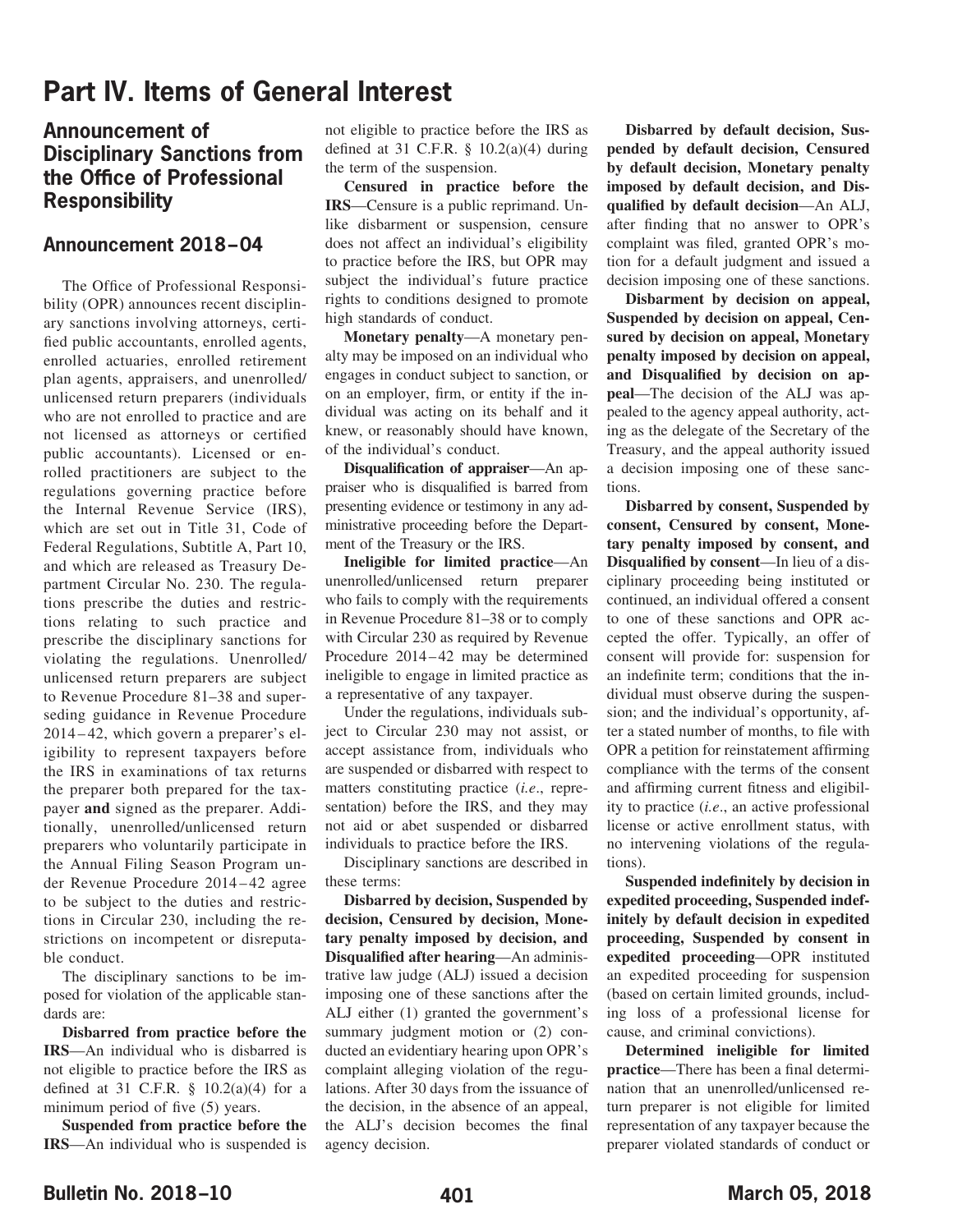failed to comply with any of the requirements to act as a representative.

A practitioner who has been disbarred or suspended under 31 C.F.R. § 10.60, or suspended under § 10.82, or a disqualified appraiser may petition for reinstatement before the IRS after the expiration of 5 years following such disbarment, suspension, or disqualification (or immediately following the expiration of the suspension or disqualification period if shorter than 5 years). Reinstatement will not be granted unless the IRS is satisfied that the petitioner is not likely to engage thereafter in conduct contrary to Circular 230, and that granting such reinstatement would not be contrary to the public interest.

Reinstatement decisions are published at the individual's request, and described in these terms:

**Reinstated to practice before the IRS**—The individual's petition for reinstatement has been granted. The agent, and eligible to practice before the IRS, or in the case of an appraiser, the individual is no longer disqualified.

**Reinstated to engage in limited practice before the IRS**—The individual's petition for reinstatement has been granted. The individual is an unenrolled/ unlicensed return preparer and eligible to engage in limited practice before the IRS, subject to requirements the IRS has prescribed for limited practice by tax return preparers.

OPR has authority to disclose the grounds for disciplinary sanctions in these situations: (1) an ALJ or the Secretary's delegate on appeal has issued a final decision; (2) the individual has settled a disciplinary case by signing OPR's "consent to sanction" agreement admitting to one or more violations of the regulations and consenting to the disclosure of the admitted violations (for example, failure to file Federal income tax returns, lack of due diligence, conflict of interest, etc.); (3) OPR has issued a decision in an expedited proceeding for indefinite suspension; or (4) OPR has made a final determination (including any decision on appeal) that an unenrolled/unlicensed return preparer is ineligible to represent any taxpayer before the IRS.

Announcements of disciplinary sanctions appear in the Internal Revenue Bulletin at the earliest practicable date. The sanctions announced below are alphabetized first by state and second by the last names of the sanctioned individuals.

| City & State   | <b>Name</b>         | <b>Professional</b><br><b>Designation</b> | <b>Disciplinary Sanction</b>                                                           | <b>Effective Date(s)</b>                                                                     |
|----------------|---------------------|-------------------------------------------|----------------------------------------------------------------------------------------|----------------------------------------------------------------------------------------------|
| <b>Alabama</b> |                     |                                           |                                                                                        |                                                                                              |
| Hoover         | Mollica, Terri M.   | <b>CPA</b>                                | Suspended by default decision in<br>expedited proceeding under<br>31 C.F.R. § 10.82(b) | Indefinite from<br>October 24, 2017                                                          |
| Jasper         | Black, Jr., John W. | <b>CPA</b>                                | Suspended by decision in<br>expedited proceeding under<br>31 C.F.R. § 10.82(b)         | Indefinite from<br>November 21, 2017                                                         |
| <b>Arizona</b> |                     |                                           |                                                                                        |                                                                                              |
| Tucson         | Norred, Michael W.  |                                           |                                                                                        | Reinstated to engage in<br>limited practice before the<br>IRS, effective<br>January 23, 2018 |
| California     |                     |                                           |                                                                                        |                                                                                              |
| Newman         | Simon, Agustin D.   | EA                                        | Suspended by default decision in<br>expedited proceeding under<br>31 C.F.R. § 10.82(b) | Indefinite from<br>October 24, 2017                                                          |
| Florida        |                     |                                           |                                                                                        |                                                                                              |
| Weston         | Ivsan, John         | Attorney                                  | Suspended by default decision in<br>expedited proceeding under<br>31 C.F.R. § 10.82(b) | Indefinite from<br>October 5, 2017                                                           |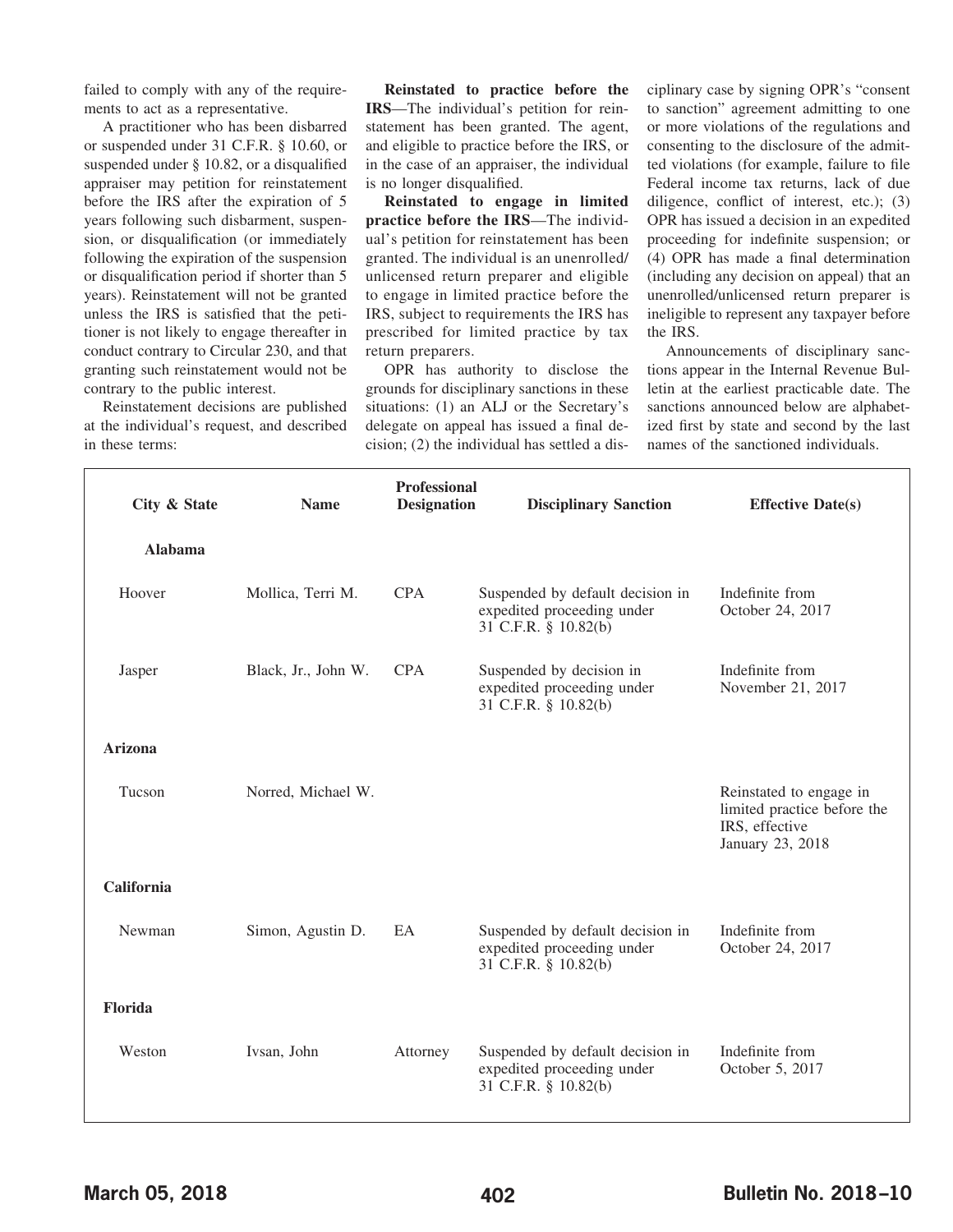| City & State          | <b>Name</b>                 | <b>Professional</b><br><b>Designation</b> | <b>Disciplinary Sanction</b>                                                           | <b>Effective Date(s)</b>                                                 |
|-----------------------|-----------------------------|-------------------------------------------|----------------------------------------------------------------------------------------|--------------------------------------------------------------------------|
| <b>Illinois</b>       |                             |                                           |                                                                                        |                                                                          |
| Park Ridge            | Gurdak, Joseph              | <b>CPA</b>                                | Suspended by default decision in<br>expedited proceeding under<br>31 C.F.R. § 10.82(b) | Indefinite from<br>October 25, 2017                                      |
| <b>Kansas</b>         |                             |                                           |                                                                                        |                                                                          |
| Stilwell              | Drake, Richard S.           | <b>CPA</b>                                | Suspended by default decision in<br>expedited proceeding under<br>31 C.F.R. § 10.82(b) | Indefinite from<br>October 12, 2017                                      |
| Kentucky              |                             |                                           |                                                                                        |                                                                          |
| Manchester            | Stivers, Charles M.         | <b>CPA</b>                                | Suspended by default decision in<br>expedited proceeding under<br>31 C.F.R. § 10.82(b) | Indefinite from<br>October 5, 2017                                       |
| <b>Maryland</b>       |                             |                                           |                                                                                        |                                                                          |
| Columbia              | Leffler, Frederic D.        | <b>CPA</b>                                |                                                                                        | Reinstated to practice<br>before the IRS, effective<br>January 10, 2018  |
| <b>Massachusetts</b>  |                             |                                           |                                                                                        |                                                                          |
| North Andover         | McCarthy, Paul D.           | Attorney                                  | Suspended by default decision in<br>expedited proceeding under<br>31 C.F.R. § 10.82(b) | Indefinite from<br>October 12, 2017                                      |
| <b>New York</b>       |                             |                                           |                                                                                        |                                                                          |
| New Rochelle          | Doonan, William C.          | Attorney                                  | Suspended by default decision in<br>expedited proceeding under<br>31 C.F.R. § 10.82(b) | Indefinite from<br>October 24, 2017                                      |
| <b>North Carolina</b> |                             |                                           |                                                                                        |                                                                          |
|                       | Ivsan, John, see<br>Florida |                                           |                                                                                        |                                                                          |
| Graham                | Jakielski, Michael          | <b>CPA</b>                                | Suspended by default decision in<br>expedited proceeding under<br>31 C.F.R. § 10.82(b) | Indefinite from<br>October 12, 2017                                      |
| Ohio                  |                             |                                           |                                                                                        |                                                                          |
| Delaware              | DeNoewer,<br>Michael F.     | <b>CPA</b>                                |                                                                                        | Reinstated to practice<br>before the IRS, effective<br>December 18, 2017 |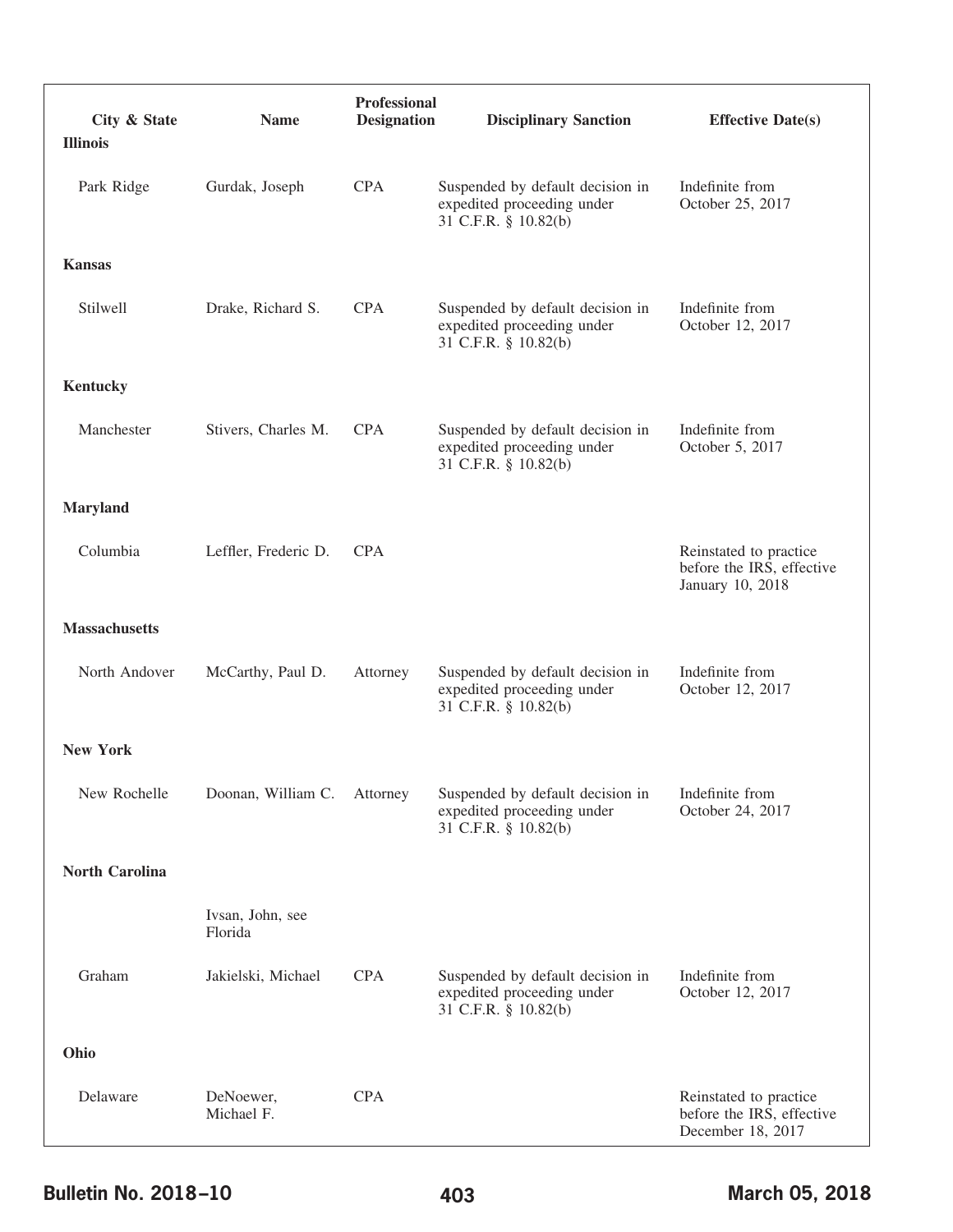| City & State | <b>Name</b>                    | <b>Professional</b><br><b>Designation</b> | <b>Disciplinary Sanction</b>                                                           | <b>Effective Date(s)</b>                                                 |
|--------------|--------------------------------|-------------------------------------------|----------------------------------------------------------------------------------------|--------------------------------------------------------------------------|
|              | Ivsan, John, see<br>Florida    |                                           |                                                                                        |                                                                          |
| <b>Texas</b> |                                |                                           |                                                                                        |                                                                          |
| Austin       | Septowski, Charles D. Attorney |                                           | Suspended by default decision in<br>expedited proceeding under<br>31 C.F.R. § 10.82(b) | Indefinite from<br>October 12, 2017                                      |
| Washington   |                                |                                           |                                                                                        |                                                                          |
| Lakewood     | Slowiaczek, Peter A. Attorney  |                                           |                                                                                        | Reinstated to practice<br>before the IRS, effective<br>December 18, 2017 |
| Edmonds      | Smith, Kenneth G.              | <b>CPA</b>                                | Censured by consent for admitted<br>violations of §§ $10.29(a)(2)$ and<br>10.51(a)     | December 18, 2017                                                        |
| Wisconsin    |                                |                                           |                                                                                        |                                                                          |
| Beaver Dam   | Steffes, Richard W.            | Attorney                                  | Suspended by default decision in<br>expedited proceeding under<br>31 C.F.R. § 10.82(b) | Indefinite from<br>December 6, 2017                                      |

## **Eliminating Unnecessary Tax Regulations**

## <span id="page-20-0"></span>**REG–132197–17**

**AGENCY:** Internal Revenue Service (IRS), Treasury.

**ACTION:** Notice of proposed rulemaking.

**SUMMARY:** Pursuant to the policies stated in Executive Orders 13777 and 13789 (the executive orders), the Treasury Department and the IRS conducted a review of existing regulations, with the goal of reducing regulatory burden for taxpayers by revoking or revising existing tax regulations that meet the criteria set forth in the executive orders. This notice of proposed rulemaking proposes to streamline IRS regulations by removing 298 regulations that are no longer necessary because they do not have any current or future applicability under the Internal Revenue Code (Code) and by amending 79 regulations to reflect the proposed removal of the 298 regulations. The proposed removal and amendment of these regulations may affect various categories of taxpayers.

**DATES:** Written or electronic comments and requests for a public hearing must be received by May 14, 2018.

**ADDRESSES:** Send submissions to: CC: PA:LPD:PR (REG–132197–17), room 5203, Internal Revenue Service, P.O. Box 7604, Ben Franklin Station, Washington, DC 20044. Submissions may be handdelivered between the hours of 8 a.m. and 4 p.m. to CC:PA:LPD:PR (REG–132197– 17), Courier's Desk, Internal Revenue Service, 1111 Constitution Avenue, NW, Washington, DC, or sent via the Federal eRulemaking Portal at *www.regulations.gov* (REG–132197–17).

**FOR FURTHER INFORMATION CONTACT:** Concerning the proposed regulations Mark A. Bond of the Office of

Associate Chief Counsel (Procedure and Administration), (202) 317-6844; concerning the submission of comments and a request for a public hearing, Regina Johnson, (202) 317-6901 (not toll-free numbers).

#### **SUPPLEMENTARY INFORMATION:**

#### **Background**

On February 24, 2017, the President issued Executive Order 13777, Enforcing the Regulatory Reform Agenda (82 FR 12285). E.O. 13777 directed each agency to establish a Regulatory Reform Task Force. Each Regulatory Reform Task Force was directed to review existing regulations for regulations that: (i) Eliminate jobs, or inhibit job creation; (ii) are outdated, unnecessary, or ineffective; (iii) impose costs that exceed benefits; (iv) create a serious inconsistency or otherwise interfere with regulatory reform initiatives and policies; (v) are inconsistent with the requirements of the Information Quality Act (section 515 of the Treasury and Gen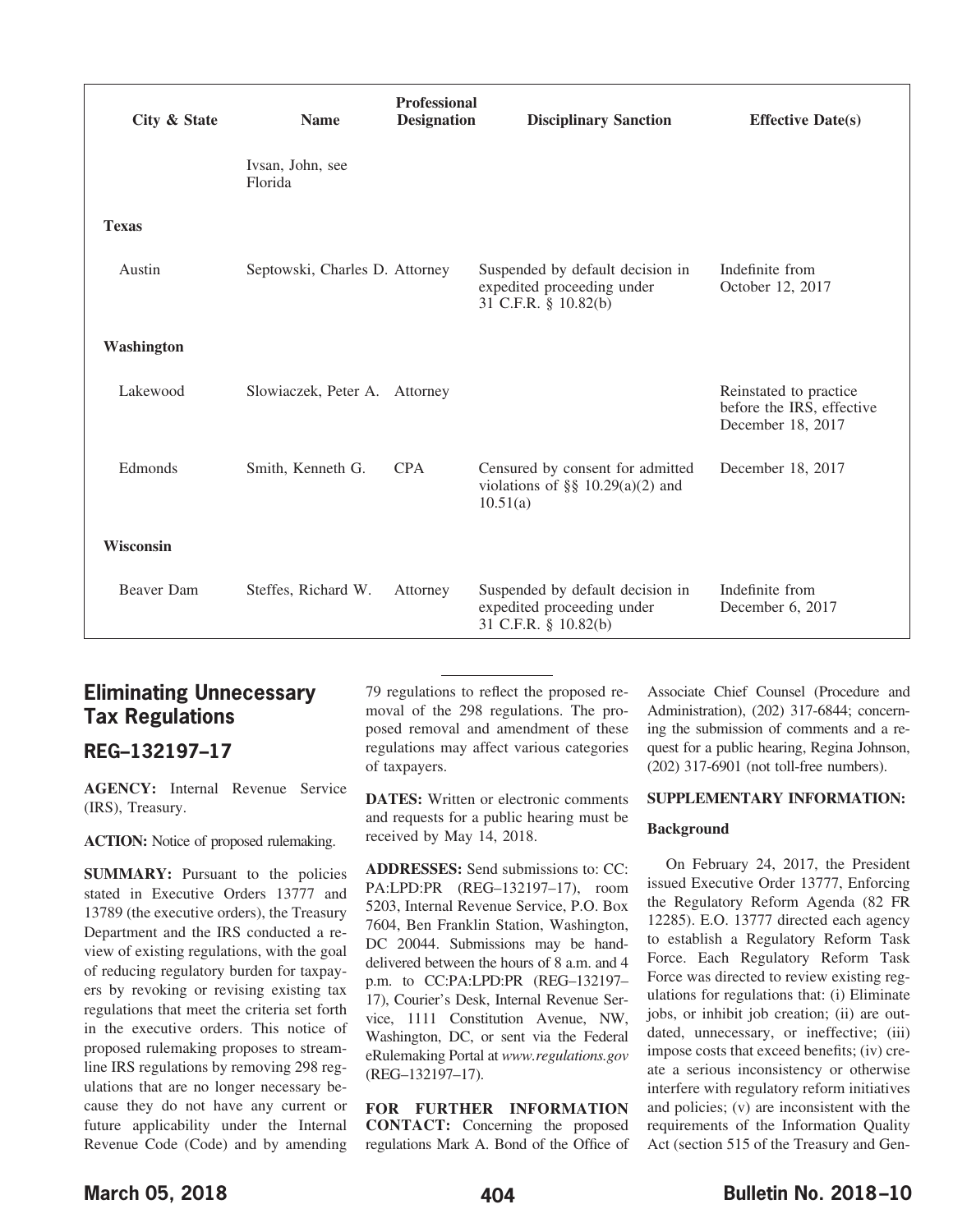eral Government Appropriations Act of 2001) or OMB Information Quality Guidance issued pursuant to that provision; or (vi) derive from or implement Executive Orders or other Presidential directives that have been subsequently rescinded or substantially modified.

On April 21, 2017, the President issued Executive Order 13789, Presidential Executive Order on Identifying and Reducing Tax Regulatory Burdens (82 FR 19317). This executive order stated a policy that the "Federal tax system should be simple, fair, efficient, and pro-growth" and that "[t]he purposes of tax regulations should be to bring clarity to the already complex Internal Revenue Code . . . and to provide useful guidance to taxpayers." E.O. 13789 also directs that immediate action be taken to "reduce the burden existing tax regulations impose on American taxpayers and thereby to provide tax relief and useful, simplified tax guidance." To further this goal, the executive order directs the Secretary of the Treasury to review all significant tax regulations issued on or after January 1, 2016.

As required by E.O. 13789, on June 22, 2017, the Treasury Department issued an interim report (June report) identifying eight regulations to be revised or withdrawn. On October 2, 2017, the Treasury Department issued a second report (October report) recommending specific actions with respect to the regulations identified in the June report. In addition, in the October report the Treasury Department explained that "in furtherance of the policies stated in Executive Order 13789, Executive Order 13771, and Executive Order 13777, Treasury and the IRS have initiated a comprehensive review, coordinated by the Treasury Regulatory Reform Task Force, of all tax regulations, regardless of when they were issued.... This review will identify tax regulations that are unnecessary, create undue complexity, impose excessive burdens, or fail to provide clarity and useful guidance. . . ." In the October report, the Treasury Department noted that the IRS Office of Chief Counsel had already identified over 200 regulations for potential revocation. These regulations are in the Code of Federal Regulations (CFR) "but are, to varying degrees, unnecessary, duplicative, or obsolete, and force taxpayers to navigate unnecessarily

complex or confusing rules." The October report also stated that the Treasury Department and the IRS expected to begin the rulemaking process of revoking these regulations in the fourth quarter of 2017.

This notice of proposed rulemaking proposes to remove 298 regulations that have no current or future applicability and, therefore, no longer provide useful guidance. Removing these regulations from the CFR will streamline title 26, Federal Tax Regulations; reduce the volume of regulations taxpayers need to review; and increase clarity of the tax law. The removal of these regulations is unrelated to the substance of rules in the regulations, and no negative inference regarding the stated rules should be made. These regulations are proposed to be removed from the CFR solely because the regulations have no current or future applicability. Removal of these regulations is not intended to alter any non-regulatory guidance that cites to or relies upon these regulations.

This notice of proposed rulemaking also proposes to amend 79 regulations to remove cross-references to the 298 regulations described above. These amendments will further streamline title 26 of the CFR, reduce the volume of regulations taxpayers need to review, and increase clarity of the tax law.

#### **Explanation of Provisions**

The tax regulations proposed to be removed fall into one of three categories. The first category includes regulations interpreting provisions of the Code that have been repealed. All of these regulations apply to provisions of the Code that no longer appear in title 26 of the United States Code. The second category includes regulations interpreting Code provisions that, while not repealed, have been significantly revised, and the existing regulations do not account for these statutory changes. To fall in this category, these statutory changes must have rendered the entire regulation inapplicable. The third category includes regulations that, by the terms of the relevant Code provisions or the regulations themselves, are no longer applicable. This category would include, for example, expired temporary regulations; a Code provision that only applies to returns filed before January 1, 1996; or regulations providing for a transition rule that applies

only to transactions entered into between January 1, 2000, and March 1, 2001. The specific regulations that fall within each of these three categories are detailed below.

The 79 tax regulations proposed to be amended are regulations that make reference to the 298 tax regulations proposed to be removed. Each amendment removes one or more references to a regulation that is proposed to be removed. For example,  $§$  31.3121(b)(10)-1 is proposed to be amended to remove a reference to  $§$  31.3121(b)(8)-2, which is proposed to be removed. The proposed amendments also include proposed amendments to remove references to regulations in the authority citation for part 602 of title 26 of the CFR, OMB Control Numbers Under the Paperwork Reduction Act, in cases where regulations are proposed to be removed from the CFR and, in the case of §§ 1.103–15AT and 1.103–18 because these regulations were previously removed from the CFR without corresponding amendment to Part 602.

I. Regulations Interpreting Repealed Code Provisions

#### *26 CFR Part 1*

Treasury Regulations §§ 1.23–1 through 1.23–6. These regulations provide guidance under former section 23. Former section 23 was repealed by section 11801(a) of the Omnibus Budget Reconciliation Act of 1990, effective November 5, 1990. Public Law No. 101–508.

Treasury Regulations § 1.46–11. These regulations provide guidance under former section 46. Former section 46 was repealed by section 11813 of the Omnibus Budget Reconciliation Act of 1990, effective generally with respect to property placed in service after December 31, 1990. Public Law No. 101–508.

Treasury Regulations §§ 1.56A–1 through 1.56A–5, 1.58–1, and 1.58–9. These regulations provide guidance relating to the alternative minimum tax under section 56A and former section 58. These regulations implement a version of the alternative minimum tax that was repealed by section 701(a) of the Tax Reform Act of 1986, effective for taxable years beginning after December 31, 1986. Public Law No. 99–514.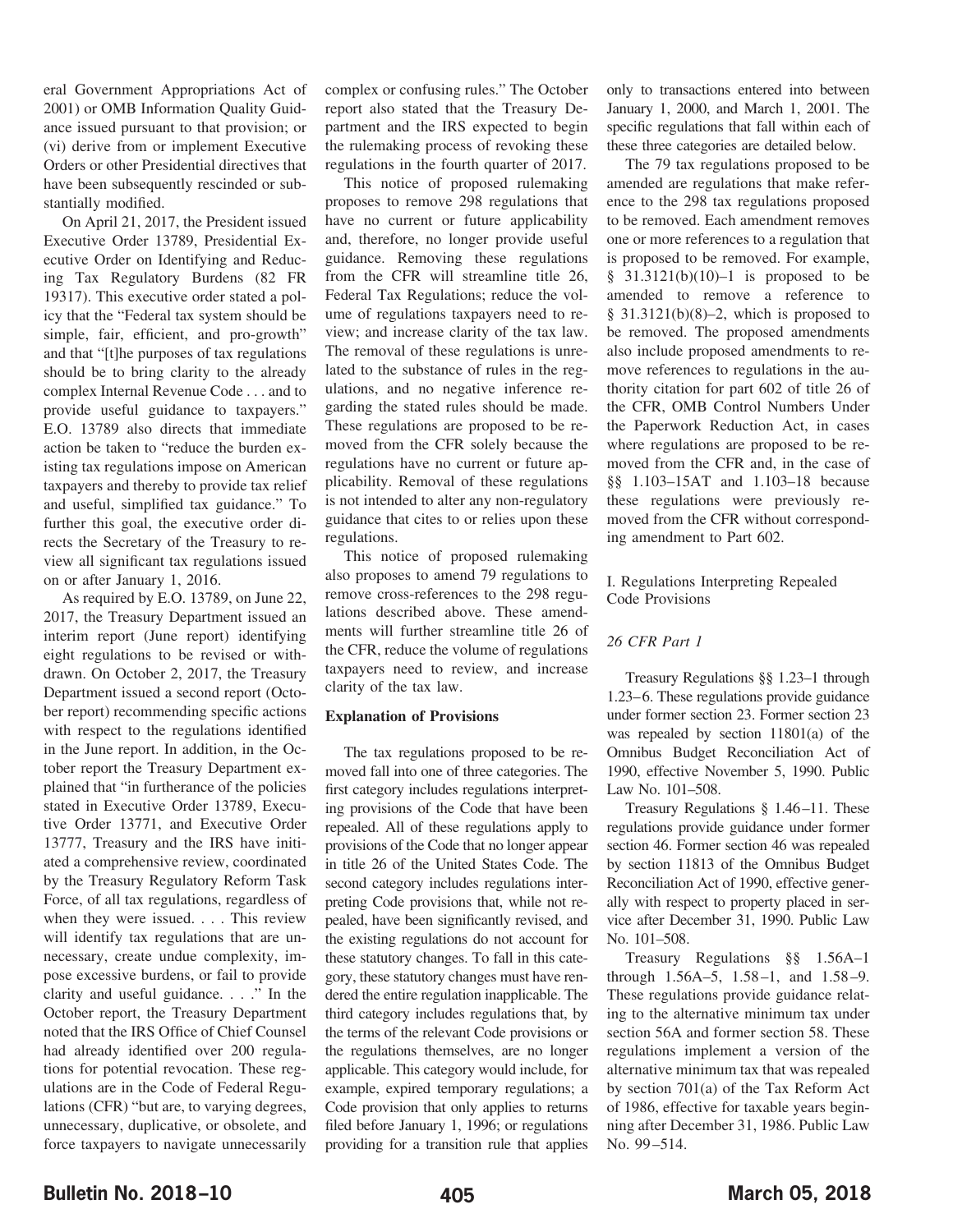Treasury Regulations § 1.101–5. These regulations provide guidance under section 101(e). Section 101(e) was repealed by section 421(b)(2) of the Deficit Reduction Act of 1984, generally effective for transfers after July 18, 1984, in taxable years ending after July 18, 1984. Public Law No. 98–369.

Treasury Regulations § 1.103–2. These regulations provide guidance regarding the tax exemption for dividends from shares and stock of federal agencies or instrumentalities under former section 103. Former section 103 was repealed by section 6 of the Public Debt Act of 1942, effective for securities issued after March 28, 1942. Public Law No. 77–510.

Treasury Regulations §§ 1.103–3 through 1.103–6. These regulations provide guidance regarding the tax exemption for interest on United States obligations under former section 103. Former section 103 was repealed in part by section 4 of the Public Debt Act of 1941, effective for obligations issued on or after February 28, 1941. Public Law No. 77–7.

Treasury Regulations § 1.168(f)(8)– 1T. These regulations provide guidance under section  $168(f)(8)$ . Section  $168(f)(8)$ was repealed by section 201(a) of the Tax Reform Act of 1986, effective with respect to property placed in service after December 31, 1986, in taxable years ending after December 31, 1986. Public Law No. 99–514.

Treasury Regulations § 1.177–1. These regulations provide guidance under section 177. Section 177 was repealed by section 241(a) of the Tax Reform Act of 1986, generally effective with respect to expenditures paid or incurred after December 31, 1986. Public Law No. 99– 514.

Treasury Regulations § 1.179A–1. These regulations provide guidance under section 179A. Section 179A was repealed by section  $221(a)(34)(A)$  of the Tax Increase Prevention Act of 2014, effective December 19, 2014. Public Law No. 113– 295.

Treasury Regulations §§ 1.244–1 and 1.244–2. These regulations provide guidance under section 244. Section 244 was repealed by section  $221(a)(41)(A)$  of the Tax Increase Prevention Act of 2014, effective December 19, 2014. Public Law No. 113–295.

Treasury Regulations §§ 1.341–1 through 1.341–7. These regulations provide guidance under section 341. Section 341 was temporarily repealed until December 31, 2010, by section  $302(e)(4)$  of the Jobs and Growth Tax Relief and Reconciliation Act of 2003, effective for taxable years beginning after December 31, 2002. Public Law No. 108–27. Section 102 of the Tax Relief, Unemployment Insurance Reauthorization, and Job Creation Act of 2010, extended the repeal until December 31, 2012. Public Law No. 111– 312. Section 102(a) of the American Taxpayer Relief Act of 2012 made the repeal of section 341 permanent. Public Law No. 112–240.

Treasury Regulations §§ 1.405–1 through 1.405–3. These regulations provide guidance under section 405 relating to qualified bond purchase plans. Section 405 was repealed by section 491(a) of the Deficit Reduction Act of 1984, effective for obligations issued after December 31, 1983. Public Law No. 98– 369.

Treasury Regulations § 1.501(k)–1. These regulations provide guidance under section 501(s) relating to nonexemption of Communist-controlled organizations. Section 501(s) was repealed by section 221(a) (62) of the Tax Increase Prevention Act of 2014, effective December 19, 2014. Public Law No. 113–295.

Treasury Regulations §§ 1.551–3 through 1.551–5. These regulations provide guidance under section 551. Section 551 was repealed by section  $413(a)(1)$  of the American Jobs Creation Act of 2004, effective for taxable years of foreign corporations beginning after December 31, 2004, and for taxable years of United States shareholders with or within which such taxable years of foreign corporations end. Public Law No. 108–357.

Treasury Regulations §§ 1.552–1 through 1.552–5. These regulations provide guidance under section 552. Section 552 was repealed by section  $413(a)(1)$  of the American Jobs Creation Act of 2004, effective for taxable years of foreign corporations beginning after December 31, 2004, and for taxable years of United States shareholders with or within which such taxable years of foreign corporations end. Public Law No. 108–357.

Treasury Regulations § 1.553–1. These regulations provide guidance under section 553. Section 553 was repealed by section  $413(a)(1)$  of the American Jobs Creation Act of 2004, effective for taxable years of foreign corporations beginning after December 31, 2004, and for taxable years of United States shareholders with or within which such taxable years of foreign corporations end. Public Law No. 108–357.

Treasury Regulations § 1.554–1. These regulations provide guidance under section 554. Section 554 was repealed by section 413(a)(1) of the American Jobs Creation Act of 2004, effective for taxable years of foreign corporations beginning after December 31, 2004, and for taxable years of United States shareholders with or within which such taxable years of foreign corporations end. Public Law No. 108–357.

Treasury Regulations §§ 1.555–1 and 1.555–2. These regulations provide guidance under section 555. Section 555 was repealed by section  $413(a)(1)$  of the American Jobs Creation Act of 2004, effective for taxable years of foreign corporations beginning after December 31, 2004, and for taxable years of United States shareholders with or within which such taxable years of foreign corporations end. Public Law No. 108–357.

Treasury Regulations §§ 1.556–1 through 1.556–3. These regulations implement section 556. Section 556 was repealed by section  $413(a)(1)$  of the American Jobs Creation Act of 2004, effective for taxable years of foreign corporations beginning after December 31, 2004, and for taxable years of United States shareholders with or within which such taxable years of foreign corporations end. Public Law No. 108–357.

Treasury Regulations §§ 1.586–1 and 1.586–2. These regulations provide guidance under section 586. Section 586 was repealed by section 901(c) of the Tax Reform Act of 1986, effective for taxable years beginning after December 31, 1986. Public Law No. 99–514.

Treasury Regulations § 1.595–1. These regulations provide guidance under section 595. Section 595 was repealed by section 1616(b)(8) of the Small Business Job Protection Act of 1996, effective for property acquired (by foreclosure or otherwise) in taxable years beginning after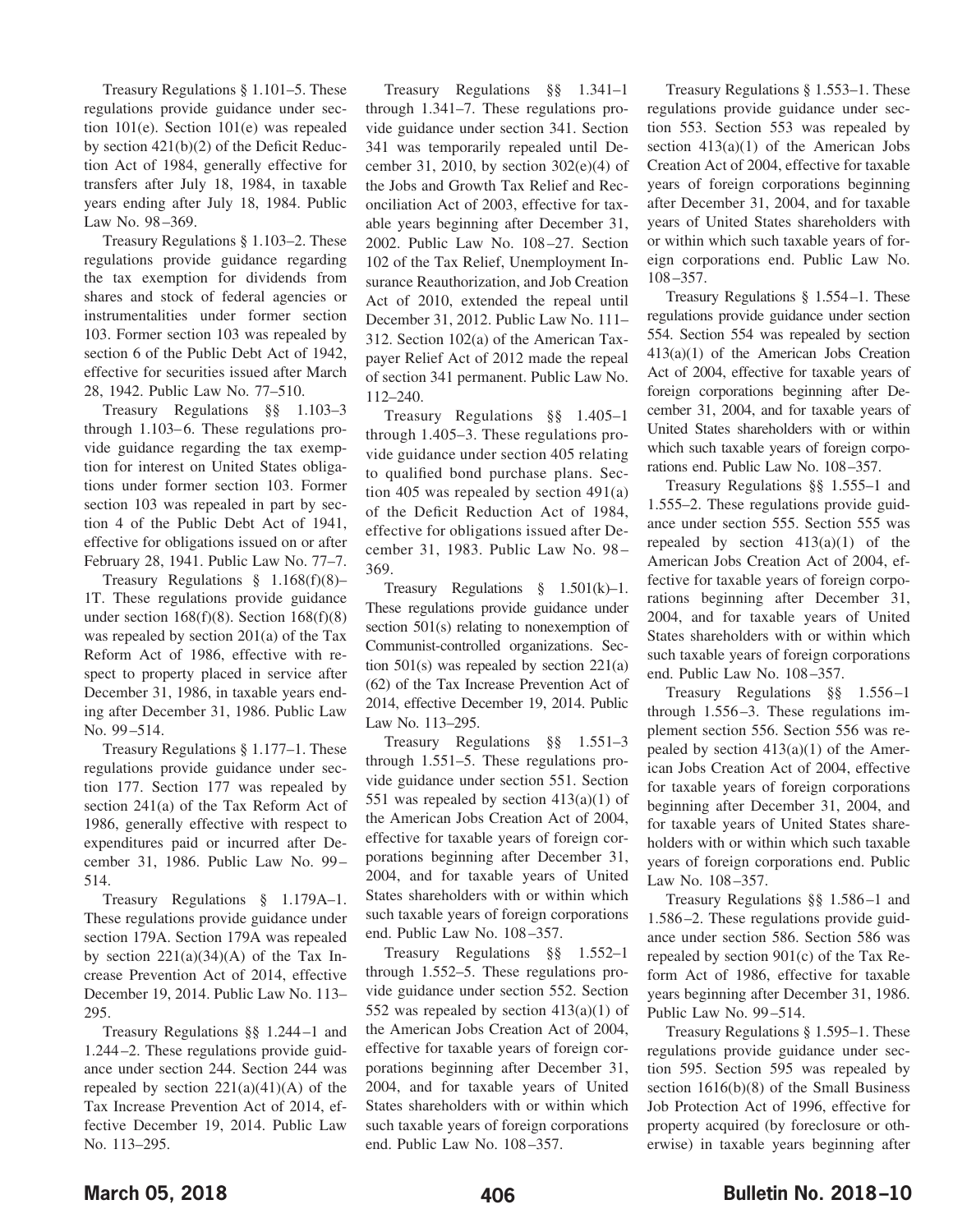December 31, 1995. Public Law No. 104– 188.

Treasury Regulations § 1.621–1. These regulations provide guidance under section 621. Section 621 was repealed by section 11801(a)(28) of the Omnibus Budget Reconciliation Act of 1990, effective November 5, 1990. Public Law No. 101–508.

Treasury Regulations §§ 1.669(a)–1A, 1.669(b)–1A, 1.669(c)–1A through 1.669 $(c)$ –3A, 1.669 $(d)$ –1A, 1.669 $(e)$ – 1A, 1.669(e)–2A, 1.669(f)–1A, and 1.669(f)–2A. These regulations provide guidance under section 669. Section 669 was repealed by section 701(d) of the Tax Reform Act of 1976, effective with respect to distributions made in taxable years beginning after December 31, 1975. Public Law No. 94–455.

Treasury Regulations §§ 1.802(b)–1, 1.802–2, and 1.802–4. These regulations provide guidance under section 802. Section 802 was repealed by section 211(a) of the Deficit Reduction Act of 1984, effective for taxable years beginning after December 31, 1983. Public Law No. 98– 369.

Treasury Regulations §§ 1.806–1 and 1.806–2. These regulations provide guidance under former section 806. Former section 806 was repealed by section 211(a) of the Deficit Reduction Act of 1984, effective for taxable years beginning after December 31, 1983. Public Law No. 98–369.

Treasury Regulations §§ 1.809–1, 1.809–3, 1.809–7, and 1.809–8. These regulations provide guidance under former section 809 (as enacted by section 2(a) of the Life Insurance Company Income Tax Act of 1959, Pub. L. 86–69). Former section 809 was repealed and replaced with a new section 809 by section 211(a) of the Deficit Reduction Act of 1984, effective for taxable years beginning after December 31, 1983. Public Law No. 98–369.

Treasury Regulations §§ 1.809–9 and 1.809–10. These regulations provide guidance under section 809 (as enacted by section 211(a) of the Deficit Reduction Act of 1984, Pub. L. 98–369). Section 809 was repealed by section 205(a) of the Pension Funding Equity Act of 2004, effective for taxable years beginning after December 31, 2004. Public Law No. 108– 218.

Treasury Regulations §§ 1.810–1 and 1.810–4. These regulations provide guidance under former section 810. Former section 810 was repealed by section 211(a) of the Deficit Reduction Act of 1984, effective for taxable years beginning after December 31, 1983. Public Law No. 98–369.

Treasury Regulations §§ 1.821–1 through 1.821–5. These regulations provide guidance under section 821. Section 821 was repealed by section  $1024(a)(1)$  of the Tax Reform Act of 1986, effective for taxable years beginning after December 31, 1986. Public Law No. 99–514.

Treasury Regulations §§ 1.823–1 through 1.823–8. These regulations provide guidance under section 823. Section 823 was repealed by section  $1024(a)(1)$  of the Tax Reform Act of 1986, effective for taxable years beginning after December 31, 1986. Public Law No. 99–514.

Treasury Regulations §§ 1.825–1 through 1.825–3. These regulations provide guidance under section 825. Section 825 was repealed by section  $1024(a)(1)$  of the Tax Reform Act of 1986, effective for taxable years beginning after December 31, 1986. Public Law No. 99–514.

Treasury Regulations §§ 1.921–1T through 1.921–3T. These regulations provide guidance under section 921. Section 921 was repealed by section 2 of the FSC Repeal and Extraterritorial Income Exclusion Act of 2000, effective for transactions after September 30, 2000. Public Law No. 106–519.

Treasury Regulations § 1.922–1. These regulations provide guidance under section 922. Section 922 was repealed by section 2 of the FSC Repeal and Extraterritorial Income Exclusion Act of 2000, effective for transactions after September 30, 2000. Public Law No. 106–519.

Treasury Regulations § 1.923–1T. These regulations provide guidance under section 923. Section 923 was repealed by section 2 of the FSC Repeal and Extraterritorial Income Exclusion Act of 2000, effective for transactions after September 30, 2000. Public Law No. 106–519.

Treasury Regulations §§ 1.924(a)–1T, 1.924(c)–1, 1.924(d)–1, and 1.924(e)–1. These regulations provide guidance under section 924. Section 924 was repealed by section 2 of the FSC Repeal and Extraterritorial Income Exclusion Act of 2000, effective for transactions after September 30, 2000. Public Law No. 106–519.

Treasury Regulations §§ 1.925(a)–1, 1.925(a)–1T, and 1.925(b)–1T. These regulations provide guidance under section 925. Section 925 was repealed by section 2 of the FSC Repeal and Extraterritorial Income Exclusion Act of 2000, effective for transactions after September 30, 2000. Public Law No. 106–519.

Treasury Regulations §§ 1.926(a)–1 and 1.926(a)–1T. These regulations provide guidance under section 926. Section 926 was repealed by section 2 of the FSC Repeal and Extraterritorial Income Exclusion Act of 2000, effective for transactions after September 30, 2000. Public Law No. 106–519.

Treasury Regulations §§ 1.927(b)–1T, 1.927(d)–1, 1.927(e)–1, 1.927(e)–2T, and 1.927(f)–1. These regulations provide guidance under section 927. Section 927 was repealed by section 2 of the FSC Repeal and Extraterritorial Income Exclusion Act of 2000, effective for transactions after September 30, 2000. Public Law No. 106–519.

Treasury Regulations §§ 1.941–1 through 1.941–3. These regulations provide guidance under former section 941. Former section 941 was repealed by section 1053(c) of the Tax Reform Act of 1976, effective for taxable years beginning after December 31, 1975. Public Law No. 94–455.

Treasury Regulations § 1.943–1. These regulations provide guidance under former section 943. Former section 943 was repealed by section 1053(c) of the Tax Reform Act of 1976, effective for taxable years beginning after December 31, 1975. Public Law No. 94–455.

Treasury Regulations § 1.951–2. These regulations coordinate section 951 with section 1247(a). Section 1247 was repealed by section  $413(a)(3)$  of the American Jobs Creation Act of 2004, effective for taxable years of foreign corporations beginning after December 31, 2004, and for taxable years of United States shareholders with or within which such taxable years of foreign corporations end. Public Law No. 108–357.

Treasury Regulations §§ 1.963–1, 1.963–4, 1.963–5, 1.963–7, and 1.963–8.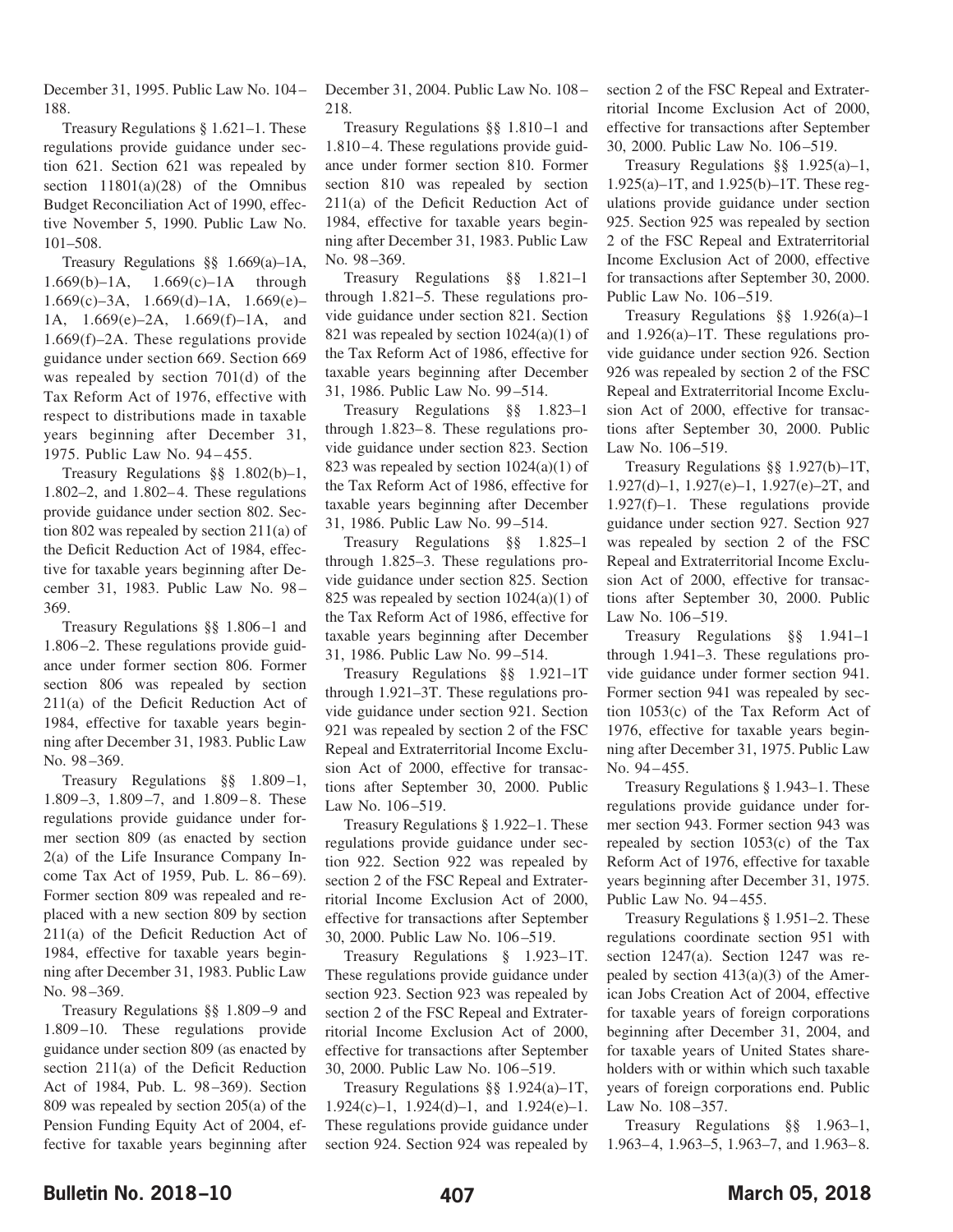These regulations provide guidance under section 963. Section 963 was repealed by section  $602(a)(1)$  of the Tax Reduction Act of 1975, effective for taxable years of foreign corporations beginning after December 31, 1975, and for taxable years of United States shareholders with or within which such taxable years of foreign corporations end. Public Law No. 94–12.

Treasury Regulations § 1.1034–1. These regulations provide guidance under section 1034. Section 1034 was repealed by section 312(b) of the Taxpayer Relief Act of 1997, effective generally for sales and exchanges after May 6, 1997. Public Law No. 105–34.

Treasury Regulations §§ 1.1232–2 and 1.1232–4. These regulations provide guidance under sections 1232 and 1232B. Sections 1232 and 1232B were repealed by section  $42(a)(1)$  of the Deficit Reduction Act of 1984, effective for taxable years ending after July 18, 1984. Public Law No. 98–369.

Treasury Regulations §§ 1.1247–1 through 1.1247–5. These regulations provide guidance under section 1247. Section 1247 was repealed by section  $413(a)(3)$  of the American Jobs Creation Act of 2004, effective for taxable years of foreign corporations beginning after December 31, 2004, and for taxable years of United States shareholders with or within which such taxable years of foreign corporations end. Public Law No. 108–357.

Treasury Regulations § 1.1491–1. These regulations provide guidance under section 1491. Section 1491 was repealed by section 1131(a) of the Taxpayer Relief Act of 1997, effective August 5, 1997. Public Law No. 105–34.

Treasury Regulations § 1.1492–1. These regulations provide guidance under section 1492. Section 1492 was repealed by section 1131(a) of the Taxpayer Relief Act of 1997, effective August 5, 1997. Public Law No. 105–34.

Treasury Regulations § 1.1493–1. These regulations provide guidance under section 1493. Section 1493 was repealed by section 103 of the Foreign Investors Tax Act of 1966, effective for taxable years beginning after December 31, 1966. Public Law No. 89–809.

Treasury Regulations §§ 1.1494–1 and 1.1494–2. These regulations provide guidance under section 1494. Section

1494 was repealed by section 1131(a) of the Taxpayer Relief Act of 1997, effective August 5, 1997. Public Law No. 105–34.

Treasury Regulations §§ 1.6035–1 and 1.6035–3. These regulations provide guidance under former section 6035. Former section 6035 was repealed by section 413(c)(26) of the American Jobs Creation Act of 2004, effective for taxable years of foreign corporations beginning after December 31, 2004, and for taxable years of United States shareholders with or within which such taxable years of foreign corporations end. Public Law No. 108–357.

#### *26 CFR Part 5c*

Treasury Regulations §§ 5c.103–1 through 5c.103–3. These regulations provide guidance relating to section 168(f) (8). Section  $168(f)(8)$  was repealed by section 201(a) of the Tax Reform Act of 1986, effective with respect to property placed in service after December 31, 1986, in taxable years ending after December 31, 1986. Public Law No. 99– 514.

Treasury Regulations §§ 5c.168(f)(8)–1 through  $5c.168(f)(8)-11$ . These regulations provide guidance under section 168(f)(8). Section 168(f)(8) was repealed by section 201(a) of the Tax Reform Act of 1986, effective with respect to property placed in service after December 31, 1986, in taxable years ending after December 31, 1986. Public Law No. 99–514.

#### *26 CFR Part 5f*

Treasury Regulations  $\S$  5f.168(f)(8)–1. These regulations implement the transitional rules provided by section  $208(d)(2)$ and (3) of the Tax Equity and Fiscal Responsibility Act of 1982, Public Law No. 97–248, for certain safe harbor leases under section  $168(f)(8)$ . Section  $168(f)(8)$  was repealed by section 201(a) of the Tax Reform Act of 1986, effective with respect to property placed in service after December 31, 1986, in taxable years ending after December 31, 1986. Public Law No. 99–514.

#### *26 CFR Part 7*

Treasury Regulations §§ 7.105–1 and 7.105–2. These regulations provide guidance under section 105(d) relating to the taxation of disability payments. Section 105(d) was repealed by section 122(b) of the Social Security Amendments of 1983, effective for taxable years beginning after December 31, 1983. Public Law No. 98– 21.

#### *26 CFR Part 31*

Treasury Regulations § 31.3121(a)(9)–1. These regulations provide guidance under section  $3121(a)(9)$  relating to payments to employees for nonwork periods. Section  $3121(a)(9)$  was repealed by section  $324(a)$ (3)(B) of the Social Security Amendments of 1983, effective with respect to remuneration paid after December 31, 1983. Public Law No. 98–21.

Treasury Regulations §§ 31.3121(k)–1 through  $31.3121(k) - 4$ . These regulations implement section 3121(k) and provide guidance on the constructive filing of waivers of exemption from social security taxes by certain tax-exempt organizations. Section 3121(k) was repealed by section 102(b)(2) of the Social Security Amendments of 1983, effective April 20, 1983. Public Law No. 98–21.

#### *26 CFR Part 48*

Treasury Regulations § 48.4041–18. These regulations provide guidance under section  $4041(k)$ . Section  $4041(k)$  was repealed by section  $301(c)(6)$  of the American Jobs Creation Act of 2004, effective for fuel sold or used after December 31, 2004. Public Law No. 108–357.

Treasury Regulations § 48.4091–3. These regulations provide guidance under section 4091. Section 4091 was repealed by section 853(d)(1) of the American Jobs Creation Act of 2004, effective with respect to aviation-grade kerosene removed, entered, or sold after December 31, 2004. Public Law No. 108–357.

#### *26 CFR Part 49*

Treasury Regulations §§ 49.4263–1 through 49.4263–4. These regulations provide rules relating to commutation tickets, transportation payments not exceeding \$0.60, air transportation provided to certain organizations, and services provided to members of the armed forces under former section 4263. Former sec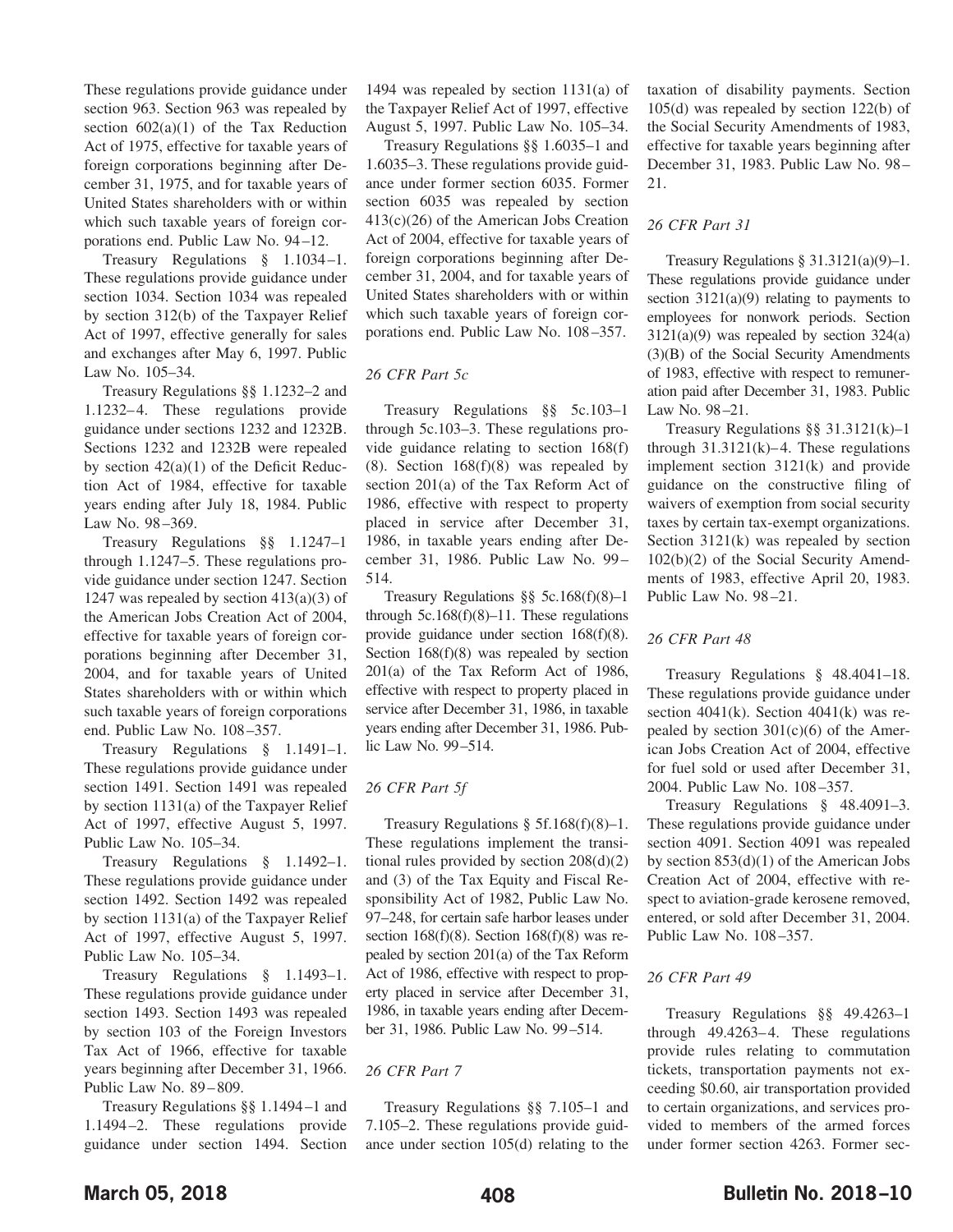tion 4263 was repealed by section  $205(c)(1)$  of the Airport and Airway Development Act of 1970, effective July 1, 1970. Public Law No. 91–258.

#### *26 CFR Part 54*

Treasury Regulations § 54.4972–1. These regulations provide guidance under former section 4972 relating to the tax on excess contributions for self-employed individuals. Former section 4972 was repealed by section  $237(c)(1)$  of the Tax Equity and Fiscal Responsibility Act of 1982, effective for taxable years beginning after December 31, 1983. Public Law No. 97–248.

Treasury Regulations § 54.4981A–1T. These regulations provide guidance under section 4981A relating to the tax on excess distributions and excess accumulations, which section was redesignated as section 4980A by section  $1011A(g)$  of the Technical and Miscellaneous Revenue Act of 1988. Public Law No. 100–647. Section 4980A in turn was repealed by section 1073(c) of the Taxpayer Relief Act of 1997. Public Law No. 105–34. The excess distribution repeal was effective for distributions received after December 31, 1996. The excess retirement accumulation repeal was effective for estates of decedents dying after December 31, 1996.

#### *26 CFR Part 301*

Treasury Regulations § 301.6035–1. These regulations provide guidance under former section 6035. Former section 6035 was repealed by section  $413(c)(26)$  of the American Jobs Creation Act of 2004, effective for taxable years of foreign corporations beginning after December 31, 2004, and for taxable years of United States shareholders with or within which such taxable years of foreign corporations end. Public Law No. 108–357.

Treasury Regulations § 301.6241–1T. These regulations provide guidance under former section 6241. Former section 6241 was repealed by section  $1307(c)(1)$  of the Small Business Job Protection Act of 1996, effective for taxable years beginning after December 31, 1996. Public Law No. 104–188.

Treasury Regulations § 301.6245–1T. These regulations provide guidance under

former section 6245. Former section 6245 was repealed by section  $1307(c)(1)$  of the Small Business Job Protection Act of 1996, effective for taxable years beginning after December 31, 1996. Public Law No. 104–188.

Treasury Regulations § 301.6501(o)–1. These regulations provide guidance under section 6501 for the work incentive program credit carryback. The work incentive program credit under sections 40, 50A, and 50B was repealed by section 474(m) of the Deficit Reduction Act of 1984, effective for taxable years beginning after December 31, 1983. Public Law No. 98– 369.

II. Regulations Interpreting Code Provisions That Have Been Significantly Revised

#### *26 CFR Part 1*

Treasury Regulations § 1.42–2. These regulations provide guidance under section 42. Section 3003(f) of the Housing and Economic Recovery Act of 2008 revised section  $42(d)(6)$ , removing the requirement of a waiver upon application by the taxpayer and provided that the 10-year rule did not apply to any Federal- or Stateassisted building, effective generally for buildings placed in service after July 30, 2008, rendering these regulations no longer applicable. Public Law No. 110–289.

Treasury Regulations §§ 1.103(n)–1T through  $1.103(n)$ –7T. These regulations provide guidance under section 103(n). Section 103 was revised by section 1301 of the Tax Reform Act of 1986 by the removal of section 103(n), effective generally for bonds issued after August 15, 1986, rendering these regulations no longer applicable. Public Law No. 99–514.

Treasury Regulations §§ 1.178–2 and 1.178–3. These regulations provide guidance under former section 178(b) and section 178(c). Revisions to section 178 in section 201(d)(2) of the Tax Reform Act of 1986, effective for property placed in service after December 31, 1986, in taxable years ending after December 31, 1986, rendered these regulations no longer applicable. Public Law No. 99–514.

Treasury Regulations §§ 1.401–11 through 1.401–13. These regulations provide rules relating to special requirements for plans benefitting owner-employees under section 401. Section 401 was revised by section 237 of the Tax Equity and Fiscal Responsibility Act of 1982, effective for taxable years beginning after December 31, 1983, rendering these regulations no longer applicable. Public Law No. 97–248.

Treasury Regulations §§ 1.401(e)–1 through  $1.401(e)-6$ . These regulations provide rules relating to special requirements for plans benefitting owneremployees under section 401. Section 401 was revised by section 237 of the Tax Equity and Fiscal Responsibility Act of 1982, effective for taxable years beginning after December 31, 1983, rendering these regulations no longer applicable. Public Law No. 97–248.

Treasury Regulations §§ 1.404(a)–4 through  $1.404(a) - 7$  and §  $1.404(a) - 9$ . These regulations set forth rules relating to the deductible limit for certain retirement plan contributions under section 404. Revisions to section  $404(a)(1)$  by section  $1013(c)(1)$  of the Employee Retirement Income Security Act of 1974, effective for plan years beginning after September 2, 1974, rendered these regulations no longer applicable. Public Law No. 93–406.

Treasury Regulations § 1.410(b)–1. These regulations provide minimum coverage requirements under section 410(b). Revisions to section 410(b) by section 1112(a) of the Tax Reform Act of 1986, effective generally for plan years beginning after December 31, 1988, rendered these regulations no longer applicable. Public Law No. 99–514.

Treasury Regulations  $§$  1.412(1)(7)-1. These regulations provide mortality tables used to determine current liability pursuant to section  $412(1)(7)(C)(ii)(II)$ . Section 412 was revised by section 111(a) of the Pension Protection Act of 2006 by the removal of section 412(I)(7), effective for plan years beginning after December 31, 2007, rendering these regulations no longer applicable. Public Law No. 109–280.

Treasury Regulations § 1.665(f)–1A. These regulations provide for the treatment of undistributed capital gains under section 665(f). Section 665 was revised by section 701(d)(3) of the Tax Reform Act of 1976 by the removal of section 665(f), effective for distributions made in taxable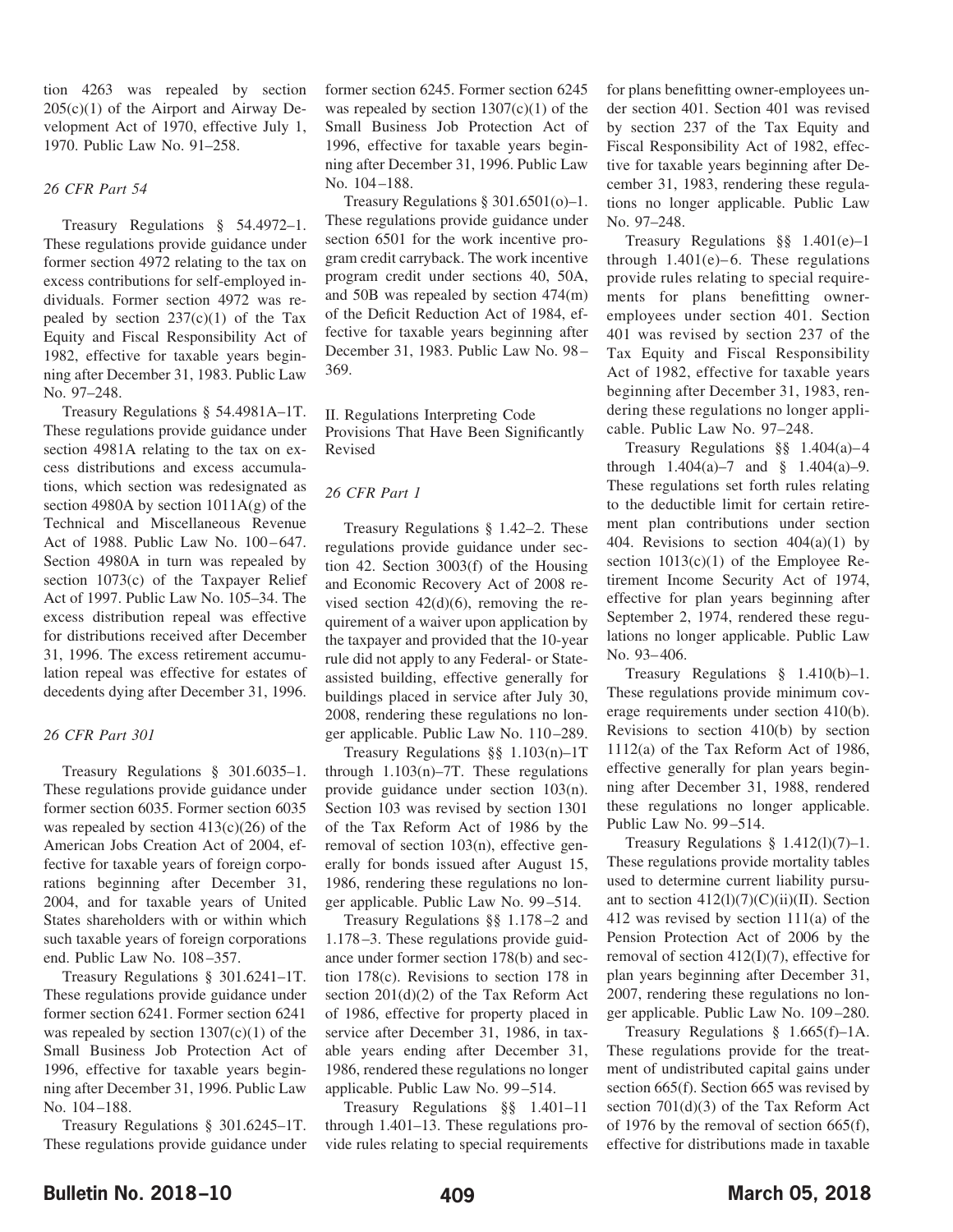years beginning after December 31, 1975, rendering these regulations no longer applicable. Public Law No. 94–455.

Treasury Regulations  $§$  1.665(g)-1A. These regulations provide the applicable definition of capital gain distribution under section 665(g). Section 665 was revised by section  $701(d)(3)$  of the Tax Reform Act of 1976 by the removal of section  $665(g)$ , effective for distributions made in taxable years beginning after December 31, 1975, rendering these regulations no longer applicable. Public Law No. 94–455.

Treasury Regulations § 1.667(a)–1A. These regulations provide guidance under section 667. Section 701(a)(1) of the Tax Reform Act of 1976 revised section 667, effective for taxable years beginning after December 31, 1975, rendering these regulations no longer applicable. Public Law No. 94–455.

Treasury Regulations § 1.831–4. These regulations provide guidance relating to the election under former section 831(b) for a multiple line company to be taxed on total income. Section 1024(a)(4) of the Tax Reform Act of 1986 revised section 831(b), effective for taxable years beginning after December 31, 1986, rendering these regulations no longer applicable. Public Law No. 99–514.

#### *26 CFR Part 5f*

Treasury Regulations § 5f.103–3. These regulations provide guidance under section 103(l). Section 103 was revised by section 1301 of the Tax Reform Act of 1986 by the removal of section 103(l), effective generally for bonds issued after August 15, 1986, rendering these regulations no longer applicable. Public Law No. 99–514.

#### *26 CFR Part 7*

Treasury Regulations § 7.704–1. These regulations provide guidance under section 704(d). Section 201(b)(1) of the Revenue Act of 1978 revised section 704(d), effective for taxable years beginning after December 31, 1978, rendering these regulations no longer applicable. Public Law No. 95–600.

#### *26 CFR Part 11*

Treasury Regulations  $§$  11.401(d)(1)-1. These regulations provide rules relating to special requirements for plans benefitting owner-employees under section 401. Section 401 was revised by section 237 of the Tax Equity and Fiscal Responsibility Act of 1982, effective for taxable years beginning after December 31, 1983, rendering these regulations no longer applicable. Public Law No. 97–248.

Treasury Regulations  $\S 11.402(e)(4)(A) - 1.$ These regulations provide rules on lump sum distributions in the case of an employee who has separated from service. Section 402 was revised by section 104 of the Tax Reform Act of 1986, effective for taxable years beginning after December 31, 1986, rendering these regulations no longer applicable. Public Law No. 99– 514.

Treasury Regulations  $\S 11.402(e)(4)(B)-1$ . These regulations provide rules on an election to treat an amount as a lump sum distribution under section 402(e)  $(4)$ (A). Section 402 was revised by section 104 of the Tax Reform Act of 1986, effective for taxable years beginning after December 31, 1986, rendering these regulations no longer applicable. Public Law No. 99–514.

#### *26 CFR Part 16*

Treasury Regulations § 16.3–1. These regulations provide guidance under section 6048. Section 1901(a) of the Small Business Job Protection Act of 1996 revised section 6048, effective generally August 20, 1996, rendering these regulations no longer applicable. Public Law No. 104–188. Because these regulations are the only regulations in part 16 of the CFR, part 16 of the CFR is proposed to be removed.

#### *26 CFR Part 20*

Treasury Regulations § 20.2201–1. These regulations provide guidance under section 2201. Section 103(a) of the Victims of Terrorism Tax Relief Act of 2001 revised section 2201, effective for estates of certain decedents dying on or after September 11, 2001, rendering these regulations no longer applicable. Public Law No. 107–134.

#### *26 CFR Part 31*

Treasury Regulations § 31.3121(b)(8)–2. These regulations provide guidance under section  $3121(b)(8)(B)$ . Section 102 of the Social Security Amendments of 1983 revised section 3121(b)(8)(B), effective generally with respect to services performed after December 31, 1983, by removing the Federal Insurance Contributions Act (FICA) tax exemption for organizations described in section  $501(c)(3)$  which are exempt from income tax under section 501(a), rendering these regulations no longer applicable. Public Law No. 98–21.

#### *26 CFR Part 49*

Treasury Regulations §§ 49.4252–1, 49.4252–3, 49.4252–6, and 49.4252–7. These regulations provide rules relating to general telephone services (as defined under former section 4252(a)), telegraph services (as defined under former section 4252(c)), wire mileage services (as defined under section 4252(e)), and wire and equipment services (as defined under section  $4252(f)$ ). Section 302 of the Excise Tax Reduction Act of 1965 revised section 4252 to remove these subsections and, accordingly, the tax on the described services, effective generally January 1, 1966, rendering these regulations no longer applicable. Public Law No. 89–44.

Treasury Regulations §§ 49.4253–8 and 49.4253–9. These regulations provide rules under former section 4053(h) and former section 4053(i) relating to wire mileage services. Section 302 of the Excise Tax Reduction Act of 1965 revised section 4253 to remove these subsections, effective generally January 1, 1966, rendering these regulations no longer applicable. Public Law No. 89–44.

#### *26 CFR Part 301*

Treasury Regulations § 301.6048–1. These regulations provide guidance under section 6048. Section 1901(a) of the Small Business Job Protection Act of 1996 revised section 6048, effective generally August 20, 1996, rendering these regula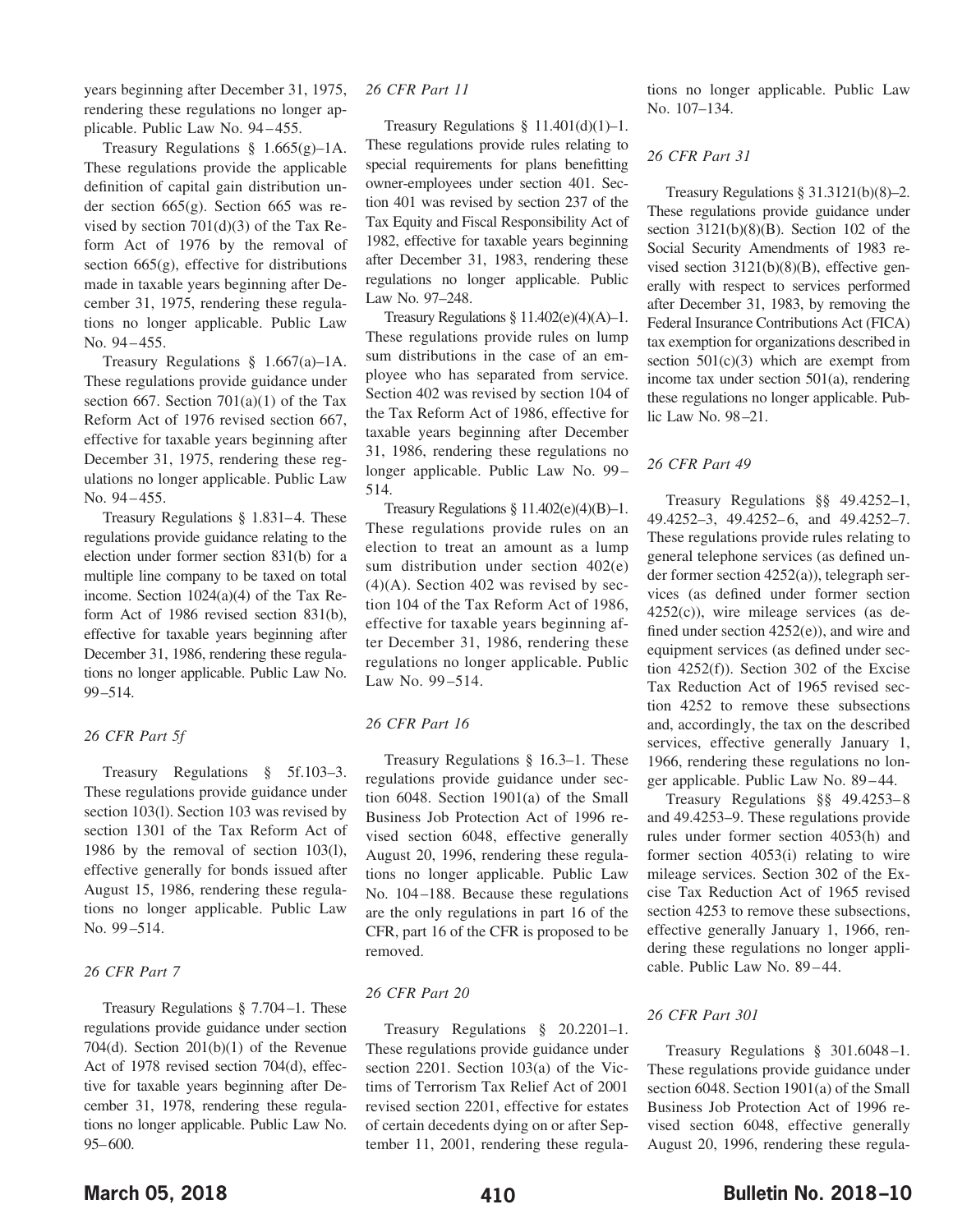tions no longer applicable. Public Law No. 104–188.

Treasury Regulations § 301.6511(d)–7. These regulations provide guidance under former section 6511(d)(7). Section 6511 was revised by section 8(b)(2) of an act to revise miscellaneous timing requirements of the revenue laws, and for other purposes, by the removal of former section 6511(d)(7), effective for carrybacks arising in taxable years beginning after November 10, 1978, rendering these regulations no longer applicable. Public Law No. 95–628.

#### *26 CFR Part 404*

Treasury Regulations § 404.6048–1. These regulations provide guidance under section 6048. Section 1901(a) of the Small Business Job Protection Act of 1996 revised section 6048, effective generally August 20, 1996, rendering these regulations no longer applicable. Public Law No. 104–188.

III. Regulations Having No Future Applicability Under the Code or Regulations

#### *26 CFR Part 1*

Treasury Regulations § 1.56–1. These regulations provide guidance under section 56. The alternative minimum tax book income adjustment described in these regulations was only in effect for taxable years beginning in 1987 through 1989.

Treasury Regulations § 1.61–2T. These regulations provide guidance under section 61. These regulations apply only to fringe benefits for taxable years 1985 through 1988.

Treasury Regulations §§ 1.132–1T, 1.132–2T, 1.132–3T, 1.132–4T, 1.132– 5T, 1.132–6T, 1.132–7T, and 1.132–8T. These regulations provide guidance under section 132. These regulations apply only to fringe benefits for taxable years 1985 through 1988.

Treasury Regulations §§ 1.148–1A through 1.148–6A, 1.148–9A, 1.148– 10A, 1.149(d)–1A, and 1.150–1A. These regulations provide guidance under sections 148A, 149A, and 150A. These regulations apply only to bonds sold prior to July 8, 1997.

Treasury Regulations § 1.165–13T. These regulations provide guidance under section 165. These regulations apply only to losses attributable to straddles (in general, offsetting positions in personal property as described in section 1092) entered into before January 1, 1982.

Treasury Regulations § 1.401–4. These regulations provide nondiscrimination rules under section  $401(a)(4)$ . These regulations generally apply only to plan years beginning before January 1, 1994.

Treasury Regulations § 1.401–5. These regulations provide guidance under section 401. These regulations provide rules for correcting provisions for a plan put into effect before September 2, 1974, and to which the provisions of section 401(b) (which became effective September 2, 1974) do not apply.

Treasury Regulations § 1.401–8. These regulations provide guidance under section 401. These regulations apply only to custodial accounts prior to January 1, 1974.

Treasury Regulations § 1.402(e)–1. These regulations provide guidance under section 402. These regulations provide rules on distributions made after December 31, 1953, and before January 1, 1955, as a result of certain plan terminations.

Treasury Regulations § 1.404(a)–2A. These regulations provide guidance under section 404. These regulations specify information that must be furnished for an employer to claim a retirement plan deduction for a taxable year ending on or after December 31, 1971, and before December 31, 1975.

Treasury Regulations  $§$  1.404(a)(8)– 1T. These regulations provide guidance under section 404. These regulations apply the provisions of a technical correction in anticipation of enactment of that correction and are no longer applicable pursuant to subsequent legislation.

Treasury Regulations § 1.404(e)–1. These regulations provide guidance under section 404. These regulations provide rules regarding deductions for retirement plan contributions on behalf of selfemployed individuals for years before January 1, 1974.

Treasury Regulations § 1.411(a)–9. These regulations provide guidance under section 411. These regulations provide break-in-service rules that are no longer applicable.

Treasury Regulations § 1.411(d)–5. These regulations provide guidance under section 411. They provide rules on a special class-year vesting rule, which generally does not apply for plan years beginning after December 31, 1988.

Treasury Regulations § 1.412(b)–5. These regulations provide guidance under section 412. These regulations relate to an amortization election that was available to a multiemployer plan for a plan year beginning before January 1, 1982.

Treasury Regulations  $§$  1.412(c)(1)-3T. These regulations provide guidance under section 412. These regulations provide rules on applying the minimum funding requirements to restored plans. These regulations were issued as temporary regulations on October 22, 1990, and expired in 1993, pursuant to section  $7805(e)(2)$ .

Treasury Regulations §§ 1.453–4 through 1.453–6 and 1.453–10. These regulations provide guidance under section 453 relating to installment sales. These regulations do not apply to installment sales occurring in taxable years ending after October 19, 1980.

Treasury Regulations § 1.453A–2. These regulations provide guidance under section 453A. These regulations do not apply to any taxable year beginning after December 31, 1986.

Treasury Regulations § 1.475(b)–4. These regulations provide guidance under section 475. These regulations provide transitional rules for section 475 identification purposes for periods before February 1, 1994.

Treasury Regulations § 1.503(e)–4. These regulations provide guidance under section 503. These regulations provide rules relating to the denial of deductions with respect to gifts or contributions made before January 1, 1970.

Treasury Regulations §§ 1.593–1 through 1.593–11. These regulations implement section 593(a) through (d). Section 593(a) through (d) does not apply to taxable years beginning after December 31, 1995.

Treasury Regulations § 1.802–5. These regulations provide guidance under section 802(a)(3). Section 802(a)(3) applies only for taxable years beginning in 1959 or 1960.

Treasury Regulations §§ 1.803–1 through 1.803–7. These regulations pro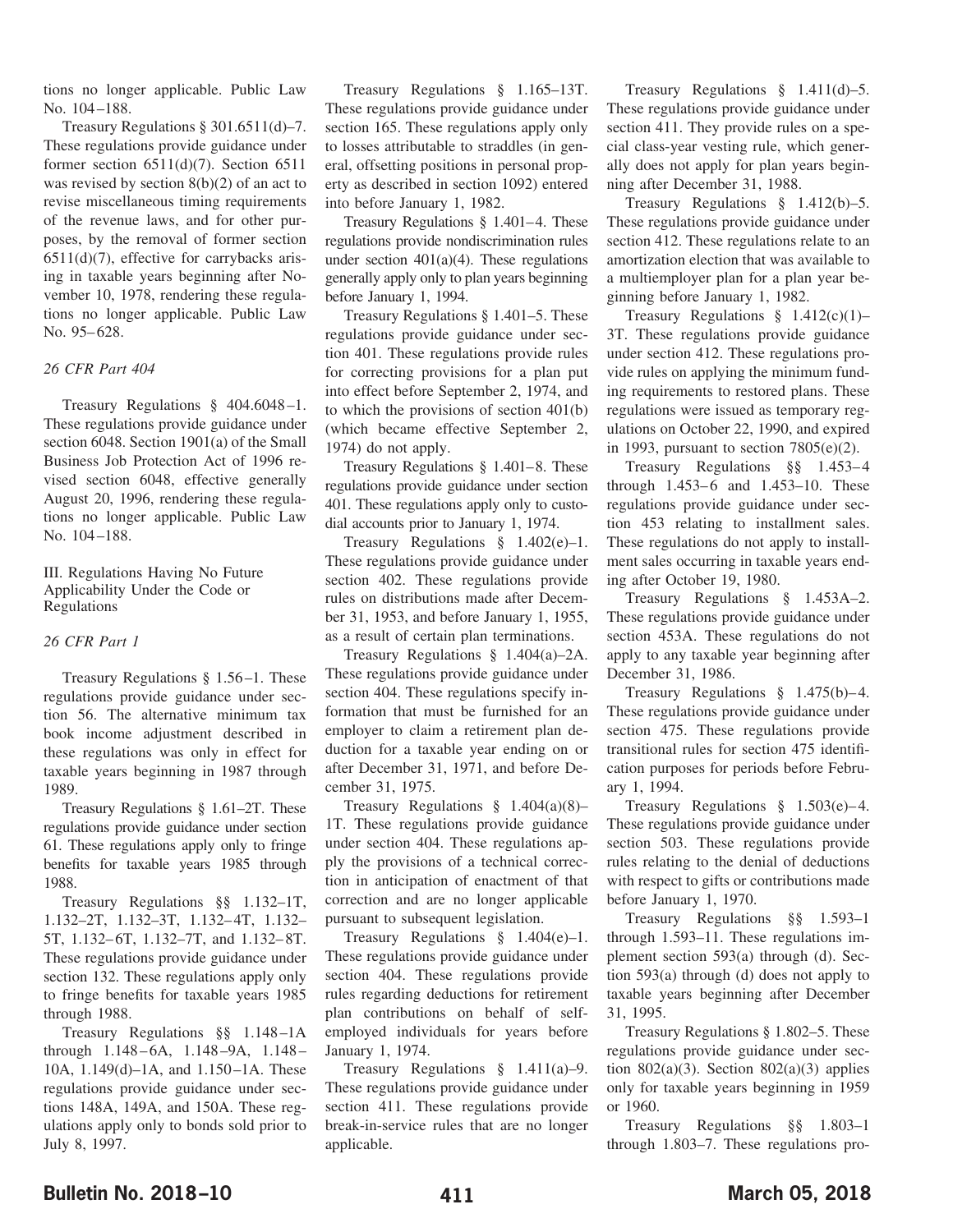vide guidance under section 803. These regulations apply only to taxable years beginning after December 31, 1953, and before January 1, 1955.

Treasury Regulations §§ 1.822–1 and 1.822–2. These regulations provide guidance under section 822. These regulations apply only to taxable years beginning after December 31, 1953, but before January 1, 1955, and ending after August 16, 1954.

Treasury Regulations § 1.832–7T. These regulations provide guidance under section 832. These regulations apply only to taxable years ending before January 1, 1990.

Treasury Regulations § 1.962–4. These regulations provide guidance under section 962. These regulations apply only to taxable years beginning before January 1, 1966.

Treasury Regulations § 1.6049–7T. These regulations provide guidance under section 6049. The guidance in these temporary regulations was incorporated into § 1.6049–7(f)(2)(i)(G)(*2*) in T.D. 8431, which was published in the **Federal Register** on September 3, 1992.

Treasury Regulations § 1.6050H–1T. These regulations provide guidance under section 6050H. These regulations apply only to information reporting of mortgage interest received after December 31, 1984, and before January 1, 1988.

Treasury Regulations § 1.6654–4. These regulations provide guidance under section 6654. These regulations apply only to underpayment of estimated tax for taxable years beginning after December 31, 1970, and ending before January 1, 1972.

#### *26 CFR Part 5*

Treasury Regulations § 5.856–1. These regulations provide transition rules for extensions of a grace period for treating certain property as foreclosure property under section 856(e), as revised by section 363(c) of the Revenue Act of 1978, effective for extensions granted after November 6, 1978, for periods beginning after December 31, 1977. Public Law No. 95–600. These regulations do not apply to extensions filed on or after March 29, 1980.

#### *26 CFR Part 11*

Treasury Regulations  $§$  11.404(a)(6)-1. These regulations provide guidance under section 404. These regulations provide rules regarding an election pursuant to section 402 of the Tax Reduction Act of 1975, Public Law No. 94–12, to apply the provisions of section 404(a)(6) before the generally applicable effective date (plan years beginning on or after January 1, 1976) for existing plans.

#### *26 CFR Part 13*

Treasury Regulations § 13.4. These regulations provide rules relating to arbitrage bonds under section 103. These regulations were published in the **Federal Register** in 1970 (T.D. 7072) and were superseded by a document published in the **Federal Register** on May 3, 1973 (T.D. 7273). Current regulations relating to arbitrage bonds are found in §§ 1.148–1 through 1.148–11.

#### *26 CFR Part 19*

Treasury Regulations § 19.3–1. These regulations provide guidance to determine the appropriate interest rate for purposes of section 483. These regulations were published in the **Federal Register** on April 7, 1964, and were superseded by §§ 1.483–1 and 1.483–2, which were published in the **Federal Register** on January 25, 1966. T.D. 6873. Because these regulations are the only regulations in part 19 of the CFR, part 19 of the CFR is proposed to be removed.

#### *26 CFR Part 25*

Treasury Regulations § 25.2522(a)–2. These regulations provide guidance under section 2522. These regulations pertain only to transfers made before August 1, 1969.

#### *26 CFR Part 49*

Treasury Regulations § 49.4251–3. These regulations provide guidance under section 4251. These regulations provide transition rules for 1959 returns with respect to the applicability of §§ 49.4251–1, 49.4251–2, and 49.4251–4 (telephone excise tax regulations). These regulations

are no longer applicable because the transition period has ended.

Treasury Regulations § 49.4263–6. These regulations provide guidance under section 4263. These regulations apply only to services provided prior to November 16, 1962.

#### *26 CFR Part 55*

Treasury Regulations § 55.4981–1. These regulations provide guidance under section 4981. These regulations apply only to taxable years ending on or before January 1, 1987.

#### *26 CFR Part 148*

Treasury Regulations § 148.1–5. These regulations provide guidance under section 4216(b). These regulations were superseded by §§ 48.4216(b)–1 through 48.4216(b)–4, effective April 23, 1979. Because these regulations are the only regulations in part 148 of the CFR, part 148 of the CFR is proposed to be removed.

#### *26 CFR Part 301*

Treasury Regulations § 301.6096–2. These regulations provide guidance under section 6096. These regulations apply only to taxable years ending on or after December 31, 1972, and beginning before January 1, 1973.

Treasury Regulations §§ 301.6501(o)–2 and 301.6501(o)–3. These regulations provide guidance under section 6501. These regulations do not apply to taxable years beginning on or after September 4, 1982.

Treasury Regulations  $§ 301.6511(g) - 1$ . These regulations provide guidance under section 6511. These regulations do not apply to taxable years beginning on or after September 4, 1982.

Treasury Regulation § 301.6723–1A. These regulations provide guidance under section 6723. These regulations apply only to information returns and payee statements due after December 31, 1986, and before January 1, 1990.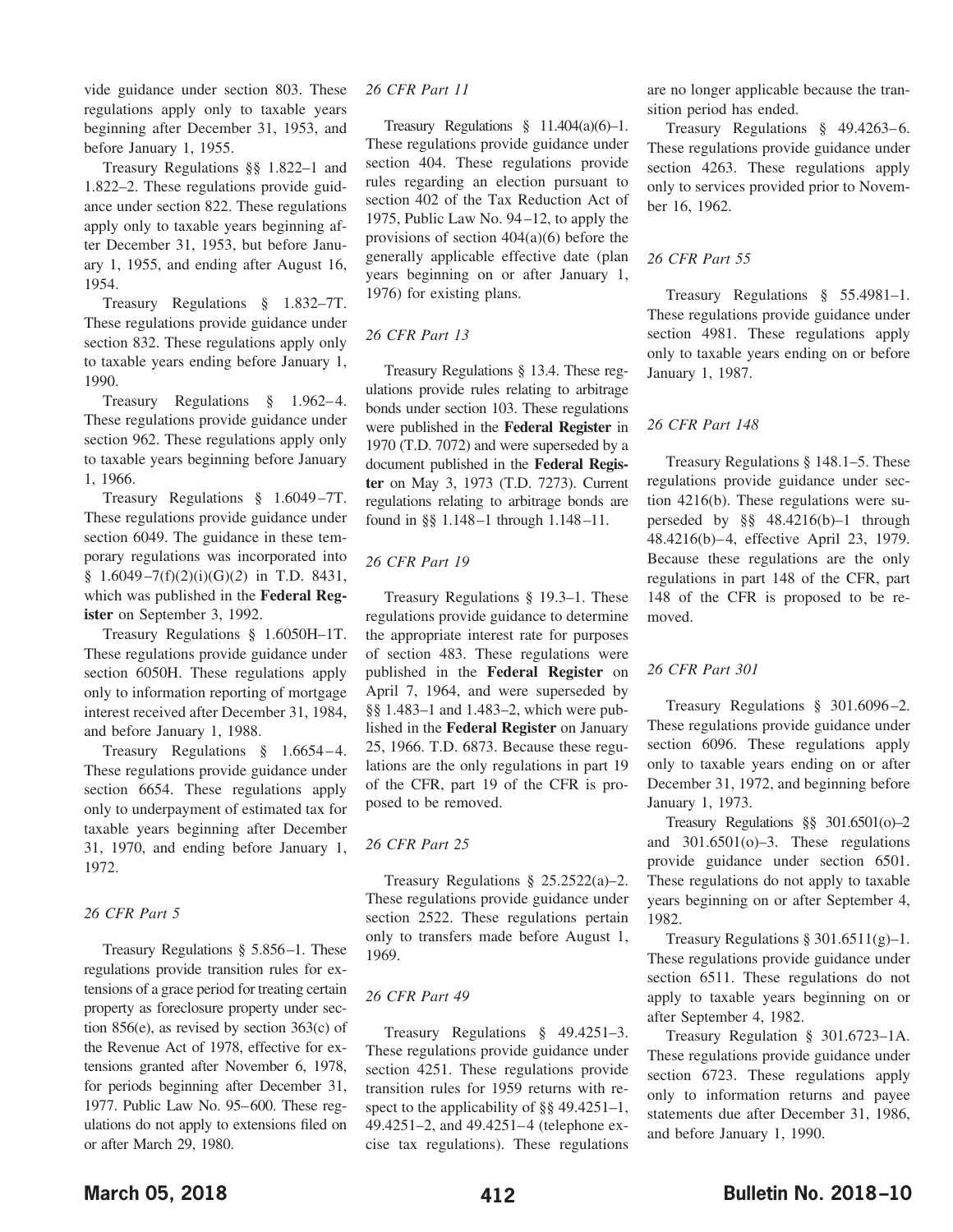#### IV. Proposed Applicability Date

The removal of these regulations is proposed to be applicable as of the date the Treasury decision adopting this notice of proposed rulemaking is published in the **Federal Register**.

#### **Special Analyses**

These regulations propose to remove regulations that have no current or future applicability. Therefore, the regulations will have no economic effect and do not impose a collection of information on small entities. An economic analysis under E.O. 12866 and an analysis under the Regulatory Flexibility Act (5 U.S.C. chapter 6) are not required. Pursuant to section 7805(f) of the Code, this notice of proposed rulemaking has been submitted to the Chief Counsel for Advocacy of the Small Business Administration for comment on its impact on small business.

#### **Comments and Requests for Public Hearing**

Before these proposed regulations are adopted as final regulations, consideration will be given to any comments that are timely submitted to the IRS as prescribed in the preamble under the "ADDRESSES" section. The Treasury Department and the IRS request comments on all aspects of these proposed regulations, including whether any of the regulations proposed to be removed continue to serve any useful purpose and should not be removed and whether there are other regulations that no longer serve a useful purpose and should be removed. All comments submitted will be made available at *www.regulations.gov* or upon request. A public hearing may be scheduled if requested in writing by any person that timely submits written comments. If a public hearing is scheduled, notice of the date, time, and place for the hearing will be published in the **Federal Register**.

#### **Drafting Information**

The principal author of these proposed regulations is Mark A. Bond of the Office of the Associate Chief Counsel (Procedure and Administration). \*\*\*\*\*

#### **Proposed Amendments to the Regulations**

Accordingly, 26 CFR parts 1, 5, 5c, 5f, 7, 11, 13, 16, 19, 20, 25, 31, 48, 49, 54, 55, 148, 301, 404, 601, and 602 are proposed to be amended as follows:

#### PART 1—INCOME TAXES

Paragraph 1. The authority citation for part 1 is amended by:

1. Removing the entries for §§ 1.23–1 through 1.23–6, 1.42–2, 1.56–1, 1.58–9, 1.61–2T, and 1.132–0 through 1.132–8T;

2. Adding entries in alphabetical order for §§ 1.132–0 through 1.132–8; and

3. Removing the entries for §§ 1.168(f) (8)–1T, 1.179A–1, 1.401–12, 1.475(b)–4, 1.809–10, 1.924(c)–1, 1.924(d)–1, 1.924(e)– 1, 1.925(a)–1, 1.925(a)–1T, 1.925(b)–1T, 1.927(d)–1, 1.927(e)–1, 1.927(e)–2T, 1.927(f)–1, "1.6035–1 through 1.6035– 3", and 1.6050H–1T to read in part as follows:

Authority: 26 U.S.C. 7805 \* \* \* Sections 1.132–0 through 1.132–8 also issued under 26 U.S.C. 132.\*\*\*

*§§ 1.23–1 through 1.23–6 [Removed]*

Par. 2. Sections 1.23–1 through 1.23–6 are removed.

#### *§ 1.42–2 [Removed and Reserved]*

Par. 3. Section 1.42–2 is removed and reserved.

*§ 1.46–11 [Removed]*

Par. 4. Section 1.46–11 is removed.

*§ 1.56–1 [Removed]*

Par. 5. Section 1.56–1 is removed.

*§ 1.56(g)–1 [Amended]*

Par. 6. In  $\S$  1.56(g)-1, paragraph  $(d)(2)(ii)(A)$  is removed and reserved.

*§§ 1.56A–1 through 1.56A–5 [Removed]*

Par. 7. Sections 1.56A–1 through 1.56A–5 are removed.

*§ 1.58–1 [Removed and Reserved]*

Par. 8. Section 1.58–1 is removed and reserved.

*§ 1.58–9 [Removed]*

Par. 9. Section 1.58–9 is removed.

*§ 1.61–2T [Removed]*

Par. 10. Section 1.61–2T is removed.

*§ 1.61–21 [Amended]*

Par. 11. Section 1.61–21 is amended by removing the last sentence in paragraph  $(a)(6)$ .

#### *§ 1.72–15 [Amended]*

Par. 12. Section 1.72–15 is amended by removing the last sentence in paragraph (g).

#### *§ 1.72–17A [Amended]*

Par. 13. Section 1.72–17A is amended by removing the last sentence in paragraph  $(e)(2)(v)$ .

#### *§ 1.72–18 [Amended]*

Par. 14. Section 1.72–18 is amended by removing the last sentence in paragraph  $(b)(1)(iii)$ .

#### *§ 1.78–1 [Amended]*

Par. 15. Section 1.78–1 is amended by: 1. In paragraph (a), removing the fifth sentence.

2. In paragraph (f), removing "§ 1.902–1, § 1.904–5, § 1.960–3, § 1.960–4, and § 1.963–4" and adding "§§ 1.902–1, 1.904–5, 1.960–3, and 1.960–4".

#### *§ 1.101–5 [Removed and Reserved]*

Par. 16. Section 1.101–5 is removed and reserved.

#### *§ 1.101–6(a) [Amended]*

Par. 17. Section  $1.101-6(a)$  is amended by removing the words "1.101–4, and 1.101–5" from the first sentence and add-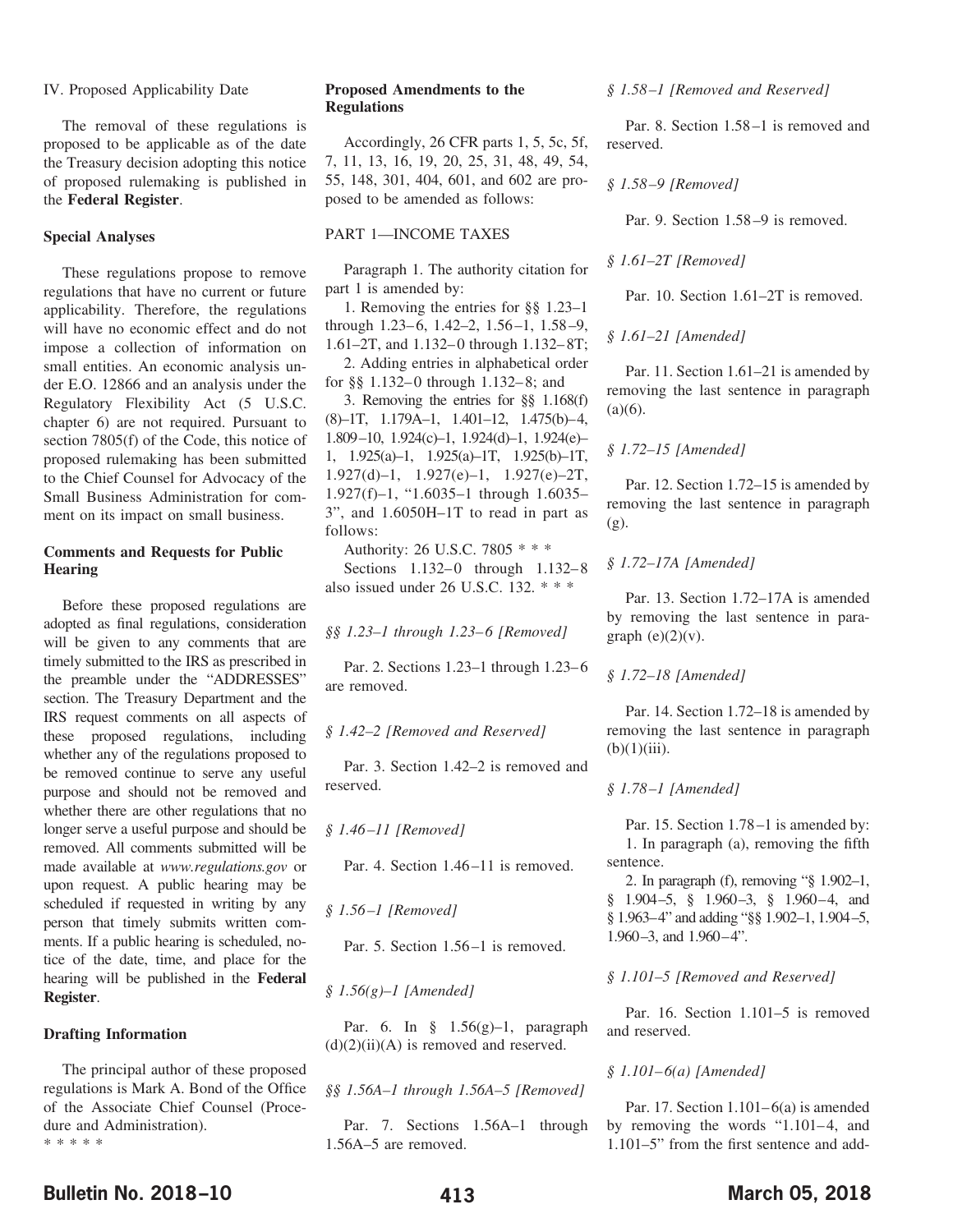ing in their place the words "and 1.101– *§ 1.166–4 [Amended]* 4".

*§§ 1.103–2 through 1.103–6 [Removed and Reserved]*

Par. 18. Sections 1.103–2 through 1.103–6 are removed and reserved.

*§§ 1.103(n)–1T through 1.103(n)–7T [Removed]*

Par. 19. Sections 1.103(n)–1T through 1.103(n)–7T are removed.

*§ 1.132–1 [Amended]*

Par. 20. Section 1.132–1 is amended by removing the last sentence of paragraph (g).

*§§ 1.132–1T, 1.132–2T, 1.132–3T, 1.132– 4T, 1.132–5T, 1.132–6T, 1.132–7T, and 1.132–8T [Removed]*

Par. 21. Sections 1.132–1T, 1.132–2T, 1.132–3T, 1.132–4T, 1.132–5T, 1.132– 6T, 1.132–7T, and 1.132–8T are removed.

*§§ 1.148–1A through 1.148–6A, 1.148– 9A, and 1.148–10A [Removed and Reserved]*

Par. 22. Sections 1.148–1A through 1.148–6A, 1.148–9A, and 1.148–10A are removed and reserved.

*§ 1.149(d)–1A [Removed]*

Par. 23. Section 1.149(d)–1A is removed.

*§ 1.150–1A [Removed]*

Par. 24. Section 1.150–1A is removed.

*§ 1.162–25T [Amended]*

Par. 25. Section 1.162–25T is amended by removing the language "1.61–2T" and adding " $1.61-21(d)$ " in its place in the fourth sentence in Example 1 of paragraph (c).

*§ 1.165–13T [Removed]*

Par. 26. Section 1.165–13T is removed.

Par. 27. Section 1.166–4 is amended by:

1. Removing paragraphs (d)(2) and (3). 2. Removing the designation "(1)" after the heading of paragraph (d).

*§ 1.168(f)(8)–1T [Removed]*

Par. 28. Section 1.168(f)(8)–1T is removed.

*§ 1.177–1 [Removed]*

Par. 29. Section 1.177–1 is removed.

*§§ 1.178–2 and 1.178–3 [Removed]*

Par. 30. Sections 1.178–2 and 1.178–3 are removed.

*§ 1.179A–1 [Removed and Reserved]*

Par. 31. Section 1.179A–1 is removed and reserved.

*§§ 1.244–1 and 1.244–2 [Removed]*

Par. 32. Sections 1.244–1 and 1.244–2 are removed.

*§ 1.274–6T [Amended]*

Par. 33. Section 1.274–6T is amended by:

1. Removing the reference "§ 1.61–  $2T(f)$  (5) and (6)" and adding in its place " $\frac{1.61-21(f)(5)}{2}$  and (6)" in paragraphs  $(a)(3)(i)(E)$  and  $(a)(3)(ii)(E)$ .

2. Removing the reference "§ 1.61–  $2T(f)(3)$ " and adding in its place "§ 1.61–  $21(f)(3)$ " in paragraphs  $(a)(3)(i)(F)$ ,  $(a)(3)$ (ii) introductory text, and  $(a)(3)(ii)(F)$ .

3. Removing the reference "§ 1.61–  $2T(d)(1)(ii)$ " and adding in its place " $\frac{1.61-21(d)(1)(ii)}{i}$  in paragraphs  $(a)(3)(i)(E)$ ,  $(a)(3)(ii)(E)$ , and  $(e)(3)$ .

4. Removing the reference "§ 1.61–  $2T(e)(2)$ " and adding in its place "§ 1.61–  $21(e)(2)$ " in paragraph (e)(4).

5. Removing the reference "§ 1.132–  $5T(g)$ " and adding in its place "§ 1.132–  $5(g)$ " in the last sentence in paragraph  $(b)(1)$ .

6. Removing the reference "§ 1.132–  $5T(g)(3)$ " and adding in its place

" $\frac{1.132-5(g)(3)}{h}$  in the last sentence in paragraph (b)(3).

*§§ 1.341–1 through 1.341–7 [Removed]*

Par. 34. Sections 1.341–1 through 1.341–7 are removed.

#### *§ 1.381(c)(11)–1 [Amended]*

Par. 35. Section 1.381(c)(11)–1 is amended by:

1. Removing "and § 1.404(a)–9" in the second sentence in paragraph (b)(1).

2. Removing "and § 1.401–5" in the last sentence in paragraph (b)(2).

3. Removing "§ 1.404(a)–7, paragraph (e) of  $\S$  1.404(a)–9, and" in the parenthetical of the second sentence of paragraph  $(d)(2)$ .

4. Removing "computed in accordance with the rules in paragraph  $(e)(2)$  of § 1.404(a)–9 for computing limitations when a profit-sharing plan has terminated" in the third sentence of paragraph  $(d)(4)$ .

5. Removing "and § 1.404(a)–9" in the second sentence in paragraph (i).

Par. 36. Section 1.401–1 is amended by:

1. Removing "(see paragraph (e) of § 1.401–11)" in paragraph  $(a)(3)(iii)$ .

2. Removing "and, in addition, see § 1.401–12 for special rules as to plans covering owner-employees" in the parenthetical in paragraph  $(a)(3)(v)$ .

3. Removing "§ 1.401–4" and adding "§§ 1.401(a)(4)–0 through 1.401(a)(4)– 13" in its place in paragraph  $(a)(3)(vi)$ .

4. Revising the last sentence in paragraph  $(a)(4)$ .

5. Removing "1.401–4" and adding "1.401(a)(4)–0 through  $1.401(a)(4)$ –13" in its place in the fifth sentence of para $graph (b)(1)(ii)$ .

6. Removing ", 1.404(a)–2A," from the last sentence in paragraph (e)(2).

The revision reads as follows:

*§ 1.401–1 Qualified pension, profitsharing, and stock bonus plans.*

(a) \* \* \* (4) \* \* \* See, generally, § 1.401–10. \*\*\*\*\*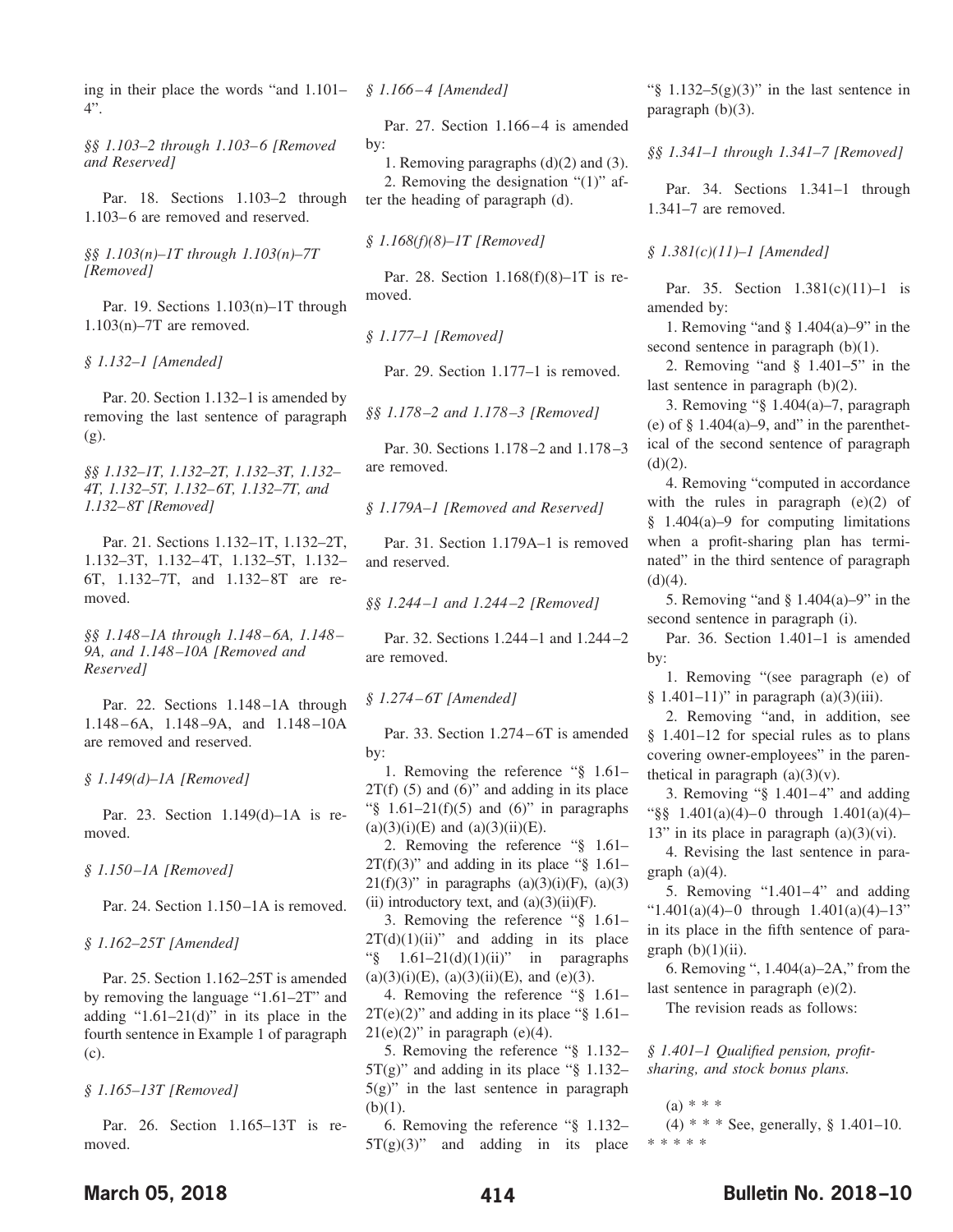#### *§ 1.401–3 [Amended]*

Par. 37. Section 1.401–3 is amended by:

1. Removing "(see § 1.401–12)" in the last sentence of paragraph (a)(1).

2. Adding "of the Treasury Regulations in effect on April 1, 2017" to the end of paragraph (e)(5).

*§§ 1.401–4 and 1.401–5 [Removed and Reserved]*

Par. 38. Sections 1.401–4 and 1.401–5 are removed and reserved.

*§ 1.401–6 [Amended]*

Par. 39. Section 1.401–6 is amended by removing "(see paragraph (c) of  $§ 1.401-4$ " in paragraph (d).

#### *§ 1.401–8 [Removed and Reserved]*

Par. 40. Section 1.401–8 is removed and reserved.

*§ 1.401–10 [Amended]*

Par. 41. Section 1.401–10 is amended by removing the third through seventh sentences in paragraph (a)(1).

*§§ 1.401–11 through 1.401–13 [Removed and Reserved]*

Par. 42. Sections 1.401–11 through 1.401–13 are removed and reserved.

*§§ 1.401(e)–1 through 1.401(e)–6 [Removed]*

Par. 43. Sections 1.401(e)–1 through 1.401(e)–6 are removed.

#### *§ 1.401(f)–1 [Amended]*

Par. 44. Section 1.401(f)–1 is amended by removing the last sentence in paragraph (a).

#### *§ 1.402(a)–1 [Amended]*

Par. 45. Section 1.402(a)–1 is amended by:

1. Removing and reserving paragraph  $(a)(6)(v).$ 

2. Removing the last sentence in paragraph  $(a)(6)(vi)$ .

*§ 1.402(e)–1 [Removed and Reserved]*

Par. 46. Section  $1.402(e)-1$  is removed and reserved.

*§ 1.403(a)–1 [Amended]*

Par. 47. Section 1.403(a)–1 is amended by removing "through 1.401–13" in the last sentence in paragraph (f).

*§ 1.404(a)–1 [Amended]*

Par. 48. Section 1.404(a)–1 is amended by removing "and  $\S$  1.404(e)–1" from the last sentence in paragraph (a)(1).

*§ 1.404(a)–2 [Amended]*

Par. 49. Section 1.404(a)–2 is amended by removing "see  $§$  1.404(a)–2A" and adding "and before December 31, 1975, see § 1.404(a)–2A of the Treasury Regulations in effect on April 1, 2017" in its place in the second sentence in paragraph (i).

*§ 1.404(a)–2A [Removed]*

Par. 50. Section 1.404(a)–2A is removed.

#### *§ 1.404(a)–3 [Amended]*

Par. 51. Section 1.404(a)–3 is amended in paragraph (a) by removing the tenth sentence and removing "(see § 1.404(a)-4)" in the last sentence.

*§§ 1.404(a)–4 through 1.404(a)–7 [Removed and Reserved]*

Par. 52. Sections 1.404(a)–4 through 1.404(a)–7 are removed and reserved.

*§ 1.404(a)–8 [Amended]*

Par. 53. Section 1.404(a)–8 is amended by removing the second sentence in paragraph (b).

*§ 1.404(a)–9 [Removed and Reserved]*

Par. 54. Section 1.404(a)–9 is removed and reserved.

Par. 55. Section 1.404(a)–10 is amended by:

1. Removing "and § 1.404(a)–9" in the three places it appears in paragraph (b).

2. Removing the second sentence in paragraph (b).

#### *§ 1.404(a)(8)–1T [Removed]*

Par. 56. Section 1.404(a)(8)–1T is removed.

*§ 1.404(e)–1 [Removed and Reserved]*

Par. 57. Section 1.404(e)–1 is removed and reserved.

#### *§ 1.404(e)–1A [Amended]*

Par. 58. Section 1.404(e)–1A is amended by removing the third sentence in paragraph (a).

*§§ 1.405–1 through 1.405–3 [Removed]*

Par. 59. Sections 1.405–1 through 1.405–3 are removed.

#### *§ 1.410(a)–1 [Amended]*

Par. 60. Section 1.410(a)–1 is amended by:

1. Removing "§ 1.410(b)–1" and adding "§§ 1.410(b)–2 through 1.410(b)–10" in its place in paragraph (a)(3).

2. Removing "Section 1.410(b)–1 provides" and adding "Sections 1.410(b)–2 through  $1.410(b) - 10$  provide" in its place in paragraph (b)(8).

3. Removing the second sentence in paragraph  $(c)(2)$ .

#### *§ 1.410(b)–0 [Amended]*

Par. 61. Section 1.410(b)–0 is amended by:

1. Removing "§§ 1.410(b)–1" and adding "§§ 1.410(b)–2" in its place in the introductory text.

2. Removing the listing for "§ 1.410(b)–1" and each of its paragraphs.

#### *§ 1.410(b)–1 [Removed and Reserved]*

Par. 62. Section 1.410(b)–1 is removed and reserved.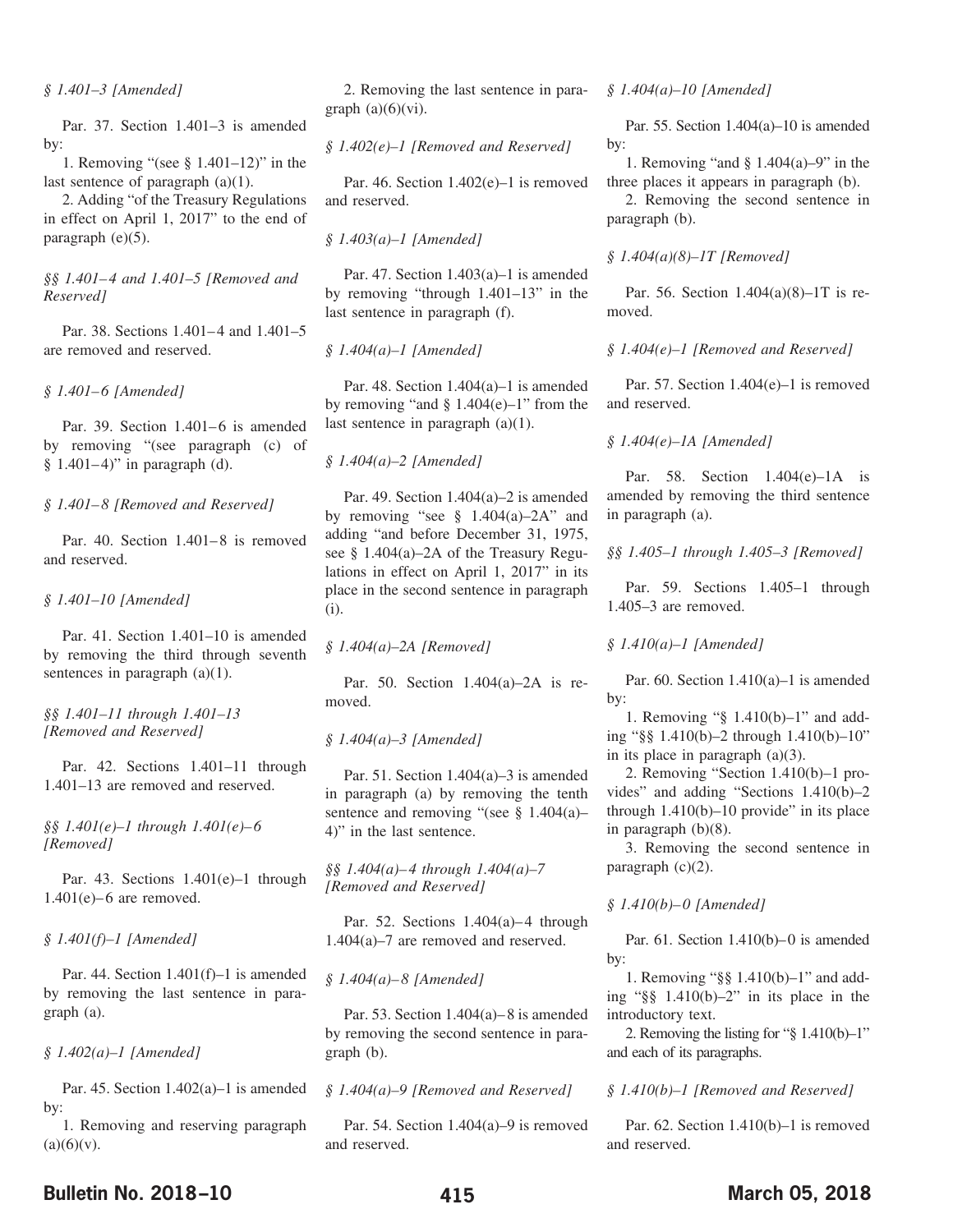Par. 63. Section 1.411(a)–1 is amended by removing and reserving paragraph  $(b)(9)$ .

*§ 1.411(a)–5 [Amended]*

Par. 64. Section  $1.411(a)$ –5 is amended by removing the last sentence in paragraph (b)(6) introductory text.

*§ 1.411(a)–9 [Removed and Reserved]*

Par. 65. Section  $1.411(a)$ –9 is removed and reserved.

*§ 1.411(d)–2 [Amended]*

Par. 66. Section 1.411(d)–2 is amended by removing the last sentence in paragraph (e).

*§ 1.411(d)–5 [Removed and Reserved]*

Par. 67. Section 1.411(d)–5 is removed and reserved.

*§ 1.412(b)–5 [Removed]*

Par. 68. Section 1.412(b)–5 is removed.

*§ 1.412(c)(1)–3T [Removed]*

Par. 69. Section 1.412(c)(1)–3T is removed.

*§ 1.412(l)(7)–1 [Removed]*

Par. 70. Section 1.412(l)(7)–1 is removed.

*§ 1.414(r)–8 [Amended]*

Par. 71. Section  $1.414(r) - 8$  is amended by:

1. Removing "§§ 1.410(b)–1" and adding "1.410(b)–2" in its place in the second sentence of paragraph  $(b)(2)(i)$ .

2. Removing "§§ 1.410(b)–1" and adding "1.410(b)–2" in its place in the first sentence of paragraph (b)(3).

*§ 1.416–1 [Amended]*

Par. 72. Section 1.416–1 is amended by removing " $§$  1.410(b)-1(d)(3)" and

adding " $§$  1.410(b)–7(d)" in its place in the last sentence of Example 1 of Q&A  $T-6$ .

*§ 1.441–1 [Amended]*

Par. 73. In § 1.441–1, paragraph  $(b)(2)(i)(A)$  is removed and reserved.

*§§ 1.453–4 through 1.453–6 and 1.453– 10 [Removed and Reserved]*

Par. 74. Sections 1.453–4 through 1.453–6 and 1.453–10 are removed and reserved.

*§ 1.453A–0 [Amended]*

Par. 75. Section 1.453A–0 is amended by removing the listing for § 1.453A–2 and each of its paragraphs.

*§ 1.453A–1 [Amended]*

Par. 76. Section 1.453A–1(a) is amended by removing the last sentence.

*§ 1.453A–2 [Removed and Reserved]*

Par. 77. Section 1.453A–2 is removed and reserved.

*§ 1.475–0 [Amended]*

Par. 78. Section 1.475–0 is amended by removing "1.475(b) $-4$ ," from the introductory text and by removing the listing for § 1.475(b)–4 and each of its paragraphs.

*§ 1.475(b)–4 [Removed]*

Par. 79. Section 1.475(b)–4 is removed.

*§ 1.475(g)–1 [Amended]*

Par. 80. In § 1.475(g)–1, paragraph (h) is removed and reserved.

*§ 1.501(c)(17)–1 [Amended]*

Par. 81. Section 1.501(c)(17)–1 is amended by removing "1.401–4" and adding "1.401(a)(4)–0 through 1.401(a)(4)–13" in its place in the second sentence in paragraph  $(a)(5)$ .

#### *§ 1.501(c)(18)–1 [Amended]*

Par. 82. Section 1.501(c)(18)–1 is amended by removing "1.401–4" and adding "1.401(a)(4)–0 through 1.401(a)(4)–13" in its place in the second sentence in paragraph  $(b)(6)$ .

#### *§ 1.501(k)–1 [Removed]*

Par. 83. Section 1.501(k)–1 is removed.

*§ 1.503(c)–1 [Amended]*

Par. 84. Section 1.503(c)–1 is amended by removing the last sentence from paragraph (d).

#### *§ 1.503(e)–4 [Removed]*

Par. 85. Section 1.503(e)–4 is removed.

*§§ 1.551–3 through 1.551–5 [Removed]*

Par. 86. Sections 1.551–3 through 1.551–5 are removed.

*§§ 1.552–1 through 1.552–5 [Removed]*

Par. 87. Sections 1.552–1 through 1.552–5 are removed.

*§ 1.553–1 [Removed]*

Par. 88. Section 1.553–1 is removed.

*§ 1.554–1 [Removed]*

Par. 89. Section § 1.554–1 is removed.

*§§ 1.555–1 and 1.555–2 [Removed]*

Par. 90. Sections 1.555–1 and 1.555–2 are removed.

*§§ 1.556–1 through 1.556–3 [Removed]*

Par. 91. Sections 1.556–1 through 1.556–3 are removed.

*§§ 1.586–1 and 1.586–2 [Removed]*

Par. 92. Sections 1.586–1 and 1.586–2 are removed.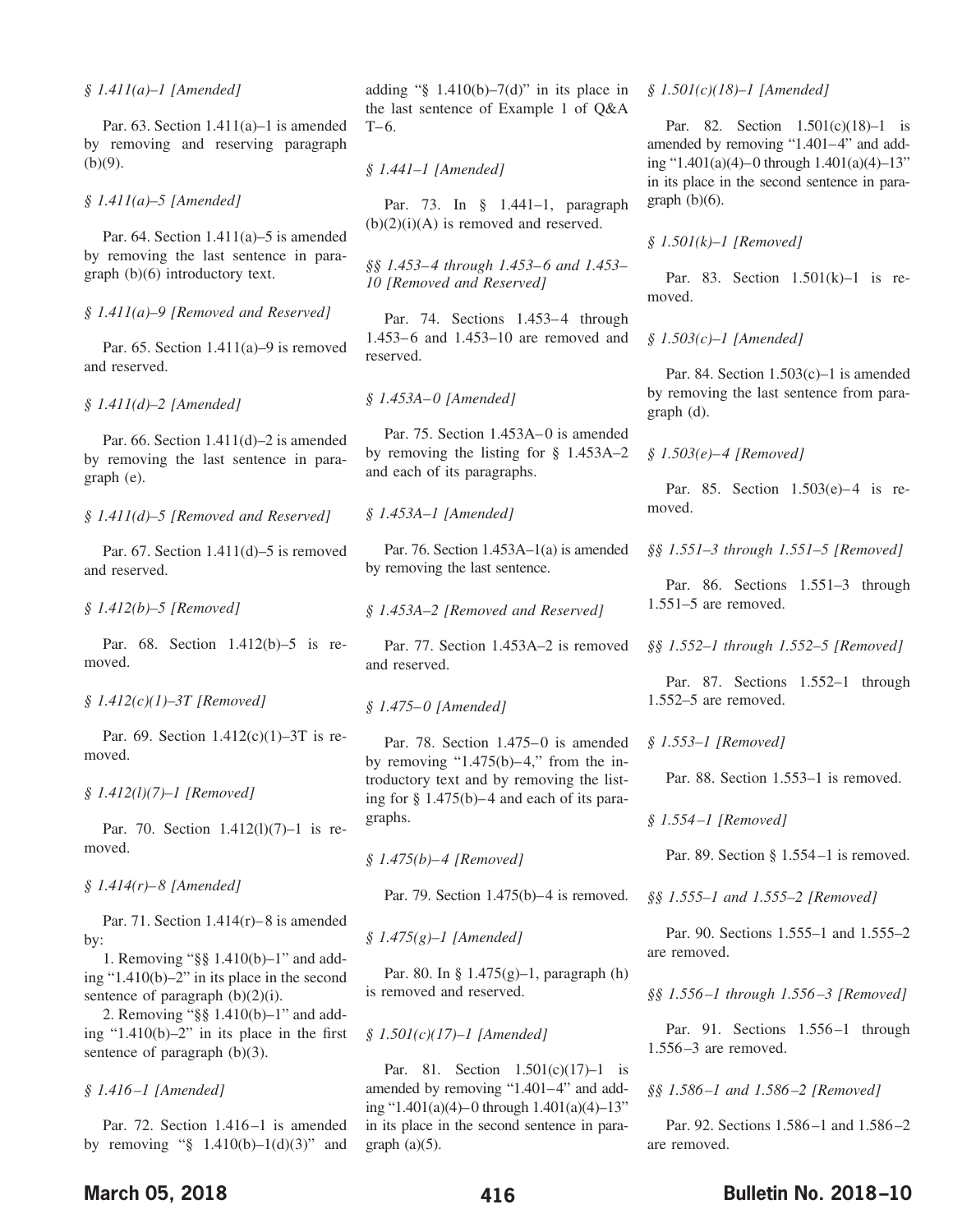*§§ 1.593–1 through* 1.593–8, 1.593–10, and *1.593–11 [Removed]*

Par. 93. Sections 1.593–1 through 1.593–8, 1.593–10, and 1.593–11 are removed.

*§ 1.595–1 [Removed]*

Par. 94. Section 1.595–1 is removed.

*§ 1.596–1 [Amended]*

Par. 95. Section 1.596–1 is amended by removing the last sentence of paragraph (a).

*§ 1.621–1 [Removed]*

Par. 96. Section 1.621–1 is removed. Par. 97. Section 1.643(d)–1 is amended by revising the last sentence of paragraph (a) to read as follows:

*§ 1.643(d)–1 Definition of "foreign trust created by a United States person"*.

(a)  $* * *$  For provisions relating to the information returns which are required to be filed with respect to the creation of or transfers to foreign trusts, see section 6048. \*\*\*\*\*

*§ 1.665(f)–1A [Removed and Reserved]*

Par. 98. Section 1.665(f)–1A is removed and reserved.

*§ 1.665(g)–1A [Removed and Reserved]*

Par. 99. Section 1.665(g)–1A is removed and reserved.

*§ 1.667(a)–1A [Removed and Reserved]*

Par. 100. Section 1.667(a)–1A is removed and reserved.

*§ 1.669(a)–1A [Removed]*

Par. 101. Section 1.669(a)–1A is removed.

*§ 1.669(b)–1A [Removed]*

Par. 102. Section 1.669(b)–1A is removed.

*§§ 1.669(c)–1A through 1.669(c)–3A [Removed]*

Par. 103. Sections 1.669(c)–1A through  $1.669(c) - 3A$  are removed.

*§ 1.669(d)–1A [Removed]*

Par. 104. Section 1.669(d)–1A is removed.

*§ 1.669(e)–1A [Removed]*

Par. 105. Section 1.669(e)–1A is removed.

*§ 1.669(e)–2A [Removed]*

Par. 106. Section 1.669(e)–2A is removed.

*§§ 1.669(f)–1A and 1.669(f)–2A [Removed]*

Par. 107. Sections 1.669(f)–1A and 1.669(f)–2A are removed.

*§ 1.802–2 [Removed and Reserved]*

Par. 108. Section 1.802–2 is removed and reserved.

*§ 1.802–3 [Amended]*

Par. 109. Section 1.802–3 is amended by:

1. Removing the words "and paragraph (a) of § 1.802–4" from the first sentence in paragraph (a).

2. Removing the words "and paragraph (a) of  $\S$  1.802–5" from paragraph (e).

*§§ 1.802–4 and 1.802–5 [Removed]*

Par. 110. Sections 1.802–4 and 1.802–5 are removed.

*§ 1.802(b)–1 [Removed and Reserved]*

Par. 111. Section 1.802(b)–1 is removed and reserved.

*§§ 1.803–1 through 1.803–7 [Removed]*

Par. 112. Sections 1.803–1 through 1.803–7 are removed.

*§§ 1.806–1 and 1.806–2 [Removed and Reserved]*

Par. 113. Sections 1.806–1 and 1.806–2 are removed and reserved.

*§ 1.809–1 [Removed and Reserved]*

Par. 114. Section 1.809–1 is removed and reserved.

*§ 1.809–2 [Amended]*

Par. 115. Section 1.809–2 is amended by removing the words "and paragraphs (a) and (b) of  $\S$  1.809–3, respectively" from the second sentence in paragraph (a).

*§ 1.809–3 [Removed and Reserved]*

Par. 116. Section 1.809–3 is removed and reserved.

*§ 1.809–5 [Amended]*

Par. 117. Section 1.809–5 is amended by:

1. Removing the last sentence in paragraph  $(a)(3)$ .

2. Removing paragraph (a)(5)(vi).

3. Removing "and § 1.809–7" from the first sentence in paragraph  $(a)(6)(ii)$  and removing the second sentence in paragraph  $(a)(6)(ii)$ .

4. Removing paragraph (a)(6)(iv).

5. Removing and reserving paragraph  $(a)(11)$ .

*§§ 1.809–7 through 1.809–10 [Removed]*

Par. 118. Sections 1.809–7 through 1.809–10 are removed.

*§ 1.810–1 [Removed and Reserved]*

Par. 119. Section 1.810–1 is removed and reserved.

*§ 1.810–2 [Amended]*

Par. 120. Section 1.810–2 is amended by removing "and § 1.810–4" from the first sentence in paragraph  $(c)(4)$ .

*§ 1.810–4 [Removed]*

Par. 121. Section 1.810–4 is removed.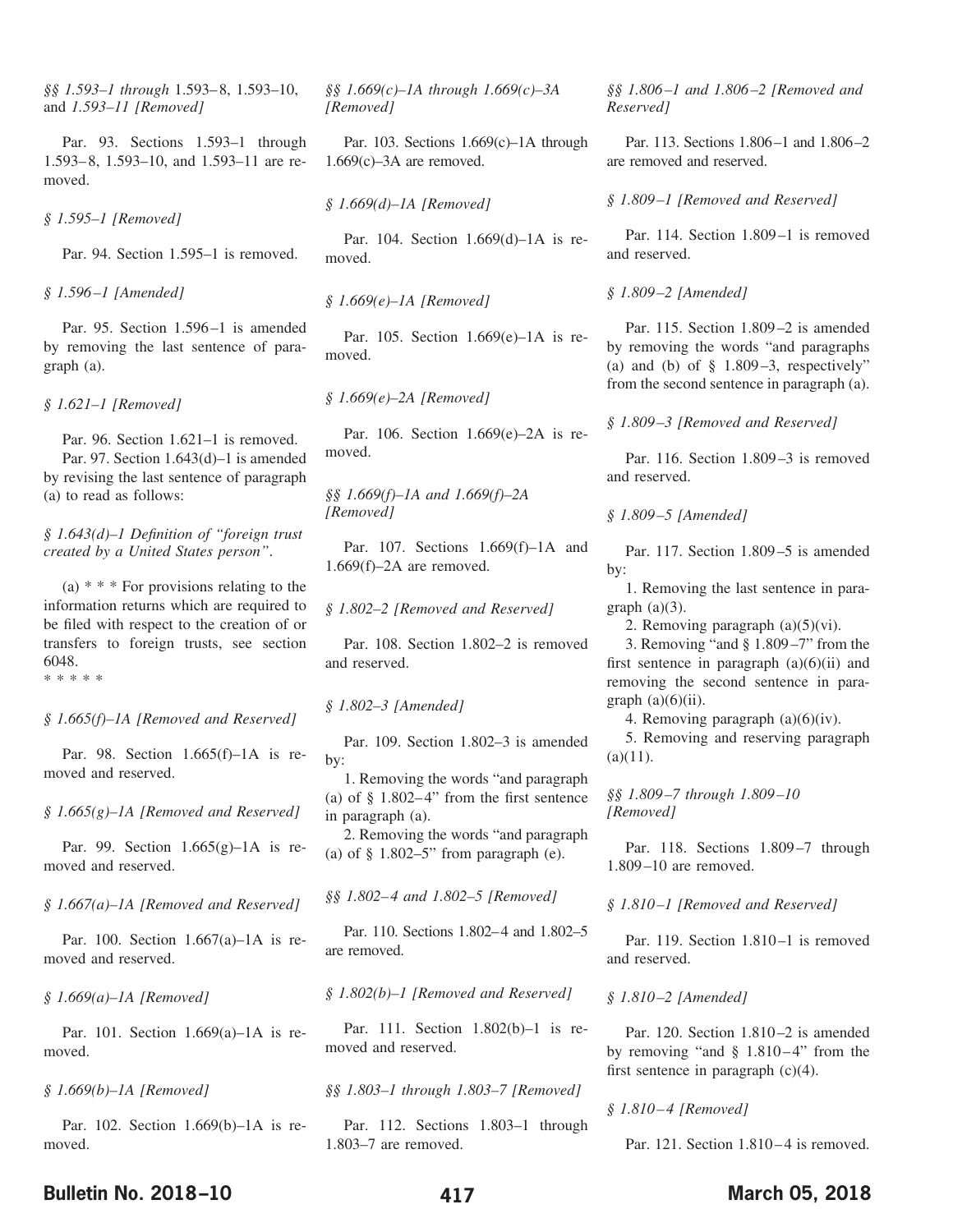*§ 1.815–4 [Amended]*

Par. 122. Paragraph (e) of § 1.815–4 is amended by removing "and § 1.802–5".

*§ 1.815–5 [Amended]*

Par. 123. Section 1.815–5 is amended by removing "and § 1.802–5" from the second sentence.

*§§ 1.821–1 through 1.821–5 [Removed]*

Par. 124. Sections 1.821–1 through 1.821–5 are removed.

*§§ 1.822–1 and 1.822–2 [Removed and Reserved]*

Par. 125. Sections 1.822–1 and 1.822–2 are removed and reserved.

*§ 1.822–3 [Amended]*

Par. 126. Section 1.822–3 is amended by removing "and shall be determined in accordance with § 1.803–6" from the second sentence.

*§ 1.822–4 [Amended]*

Par. 127. Section 1.822–4 is amended by removing "Sections" from the first sentence and adding in its place "Section" and by removing "1.822–1 through" in the first sentence.

*§ 1.822–8 [Amended]*

Par. 128. Section 1.822–8 is amended by removing "and paragraph (a) of § 1.825–1" from the sixth sentence in paragraph (a)(1).

*§ 1.822–12 [Amended]*

Par. 129. Section 1.822–12 is amended by removing "and paragraph (c)(2) of § 1.823–6" from the seventh sentence in paragraph (a).

*§§ 1.823–1 through 1.823–8 [Removed]*

Par. 130. Sections 1.823–1 through 1.823–8 are removed.

*§§ 1.825–1 through 1.825–3 [Removed]*

Par. 131. Sections 1.825–1 through 1.825–3 are removed.

*§ 1.831–2 [Amended]*

Par. 132. Section 1.831–2 is amended by removing the last sentence.

*§ 1.831–4 [Removed]*

Par. 133. Section 1.831–4 is removed.

*§ 1.832–7T [Removed]*

Par. 134. Section 1.832–7T is removed.

*§ 1.861–9T [Amended]*

Par. 135. In § 1.861–9T, paragraph  $(b)(3)(ii)$  is amended by:

1. Removing "See § 1.924(a)–1T(g)(7)." that follows the third sentence.

2. Removing the third sentence.

*§ 1.871–1 [Amended]*

Par. 136. In § 1.871–1, paragraph (a) is amended by:

1. In the fifth sentence, removing "Chapters 1, 5, and 24" and adding "Chapters 1 and 24" in its place.

2. In the sixth sentence, removing "and §§ 1.1491–1 through 1.1494–1".

*§ 1.902–3 [Amended]*

Par. 137. In § 1.902–3, paragraph  $(g)(2)$  is removed and reserved.

*§§ 1.921–1T, 1.921–2, and 1.921–3T [Removed]*

Par. 138. Sections 1.921–1T, 1.921–2, and 1.921–3T are removed.

*§ 1.922–1 [Removed]*

Par. 139. Section 1.922–1 is removed.

*§ 1.923–1T [Removed]*

Par. 140. Section 1.923–1T is removed.

*§ 1.924(a)–1T [Removed]*

Par. 141. Section 1.924(a)–1T is removed.

#### *§ 1.924(c)–1 [Removed]*

Par. 142. Section 1.924(c)–1 is removed.

*§ 1.924(d)–1 [Removed]*

Par. 143. Section 1.924(d)–1 is removed.

*§ 1.924(e)–1 [Removed]*

Par. 144. Section 1.924(e)–1 is removed.

*§§ 1.925(a)–1 and 1.925(a)–1T [Removed]*

Par. 145. Sections 1.925(a)–1 and  $1.925(a) - 1T$  are removed.

*§ 1.925(b)–1T [Removed]*

Par. 146. Section 1.925(b)–1T is removed.

*§ 1.926(a)–1 [Removed]*

Par. 147. Section 1.926(a)–1 is removed.

*§ 1.926(a)–1T [Removed]*

Par. 148. Section 1.926(a)–1T is removed.

#### *§ 1.927(b)–1T [Removed and Reserved]*

Par. 149. Section 1.927(b)–1T is removed and reserved.

*§ 1.927(d)–1 [Removed and Reserved]*

Par. 150. Section 1.927(d)–1 is removed and reserved.

*§§ 1.927(e)–1 and 1.927(e)–2T [Removed]*

Par. 151. Sections 1.927(e)–1 and 1.927(e)–2T are removed.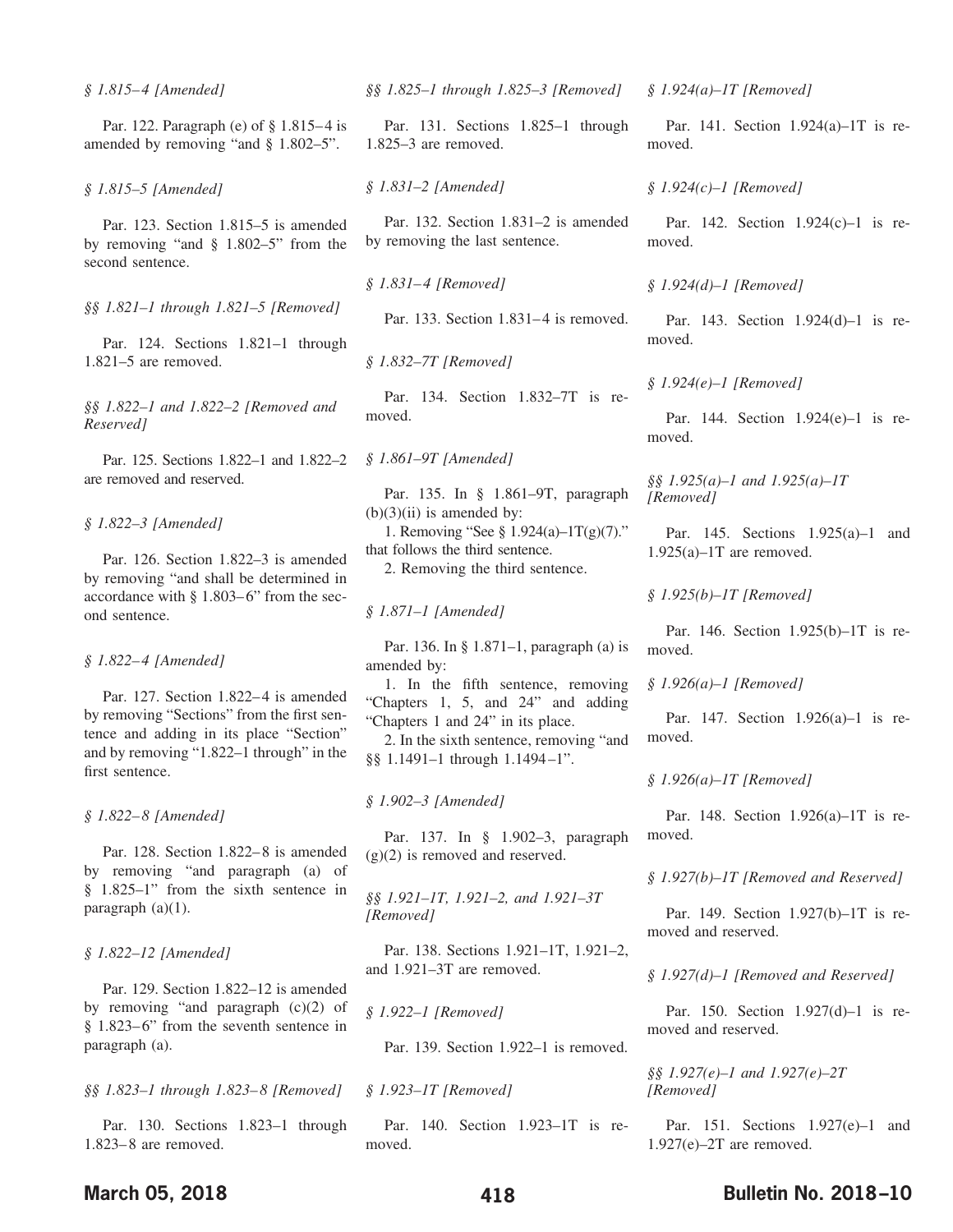*§ 1.927(f)–1 [Removed]*

Par. 152. Section 1.927(f)–1 is removed.

*§§ 1.941–1 through 1.941–3 [Removed]*

Par. 153. Sections 1.941–1 through 1.941–3 are removed.

*§ 1.943–1 [Removed]*

Par. 154. Section 1.943–1 is removed.

*§ 1.951–2 [Removed and Reserved]*

Par. 155. Section 1.951–2 is removed and reserved.

*§ 1.962–1 [Amended]*

Par. 156. Section 1.962–1 is amended by removing the last sentence of the undesignated paragraph following paragraph  $(a)(2)$ .

*§ 1.962–2 [Amended]*

Par. 157. Section 1.962–2 is amended by:

1. Removing "Except as provided in  $§ 1.962-4$ , a" and adding in its place "A" in the first sentence of paragraph (b).

2. Removing "and § 1.962–4" in paragraph  $(c)(1)$ .

*§ 1.962–4 [Removed]*

Par. 158. Section 1.962–4 is removed.

*§§ 1.963–1, 1.963–4, and 1.963–5 [Removed and reserved]*

Par. 159. Sections 1.963–1, 1.963–4, and 1.963–5 are removed and reserved.

*§§ 1.963–7 and 1.963–8 [Removed]*

Par. 160. Sections 1.963–7 and 1.963–8 are removed.

*§ 1.964–4(e) [Removed and Reserved]*

Par. 161. In § 1.964–4, paragraph (e) is removed and reserved.

*§ 1.1034–1 [Removed]*

Par. 162. Section 1.1034–1 is removed.

*§ 1.1038–1 [Amended]*

Par. 163. Section 1.1038–1 is amended by removing the second sentence in paragraph  $(a)(5)$ .

*§ 1.1223–1 [Amended]*

Par. 164. Paragraph (g) of § 1.1223–1 is amended by removing "See § 1.1034– 1." after the first sentence.

*§ 1.1232–1 [Amended]*

Par. 165. Section 1.1232–1 is amended by removing "§§ 1.1232–2 through 1.1232–4" in paragraphs (a),  $(c)(1)$ , and (d) and adding in their place "§§ 1.1232–3 and 1.1232–3A".

*§ 1.1232–2 [Removed and Reserved]*

Par. 166. Section 1.1232–2 is removed and reserved.

*§ 1.1232–4 [Removed]*

Par. 167. Section 1.1232–4 is removed.

*§§ 1.1247–1 through 1.1247–5 [Removed]*

Par. 168. Sections 1.1247–1 through 1.1247–5 are removed.

*§ 1.1402(e)(4)–1 [Amended]*

Par. 169. Section 1.1402(e)(4)–1 is amended by removing "§§ 31.3121(b) (8)–1 and 31.3121(k)–1" and adding "§ 31.3121(b)(8)–1" in its place in the last sentence.

*§ 1.1402(g)–1 [Amended]*

Par. 170. Section 1.1402(g)–1 is amended by removing the first sentence in paragraph (c).

*§ 1.1491–1 [Removed]*

Par. 171. Section 1.1491–1 is removed.

*§ 1.1492–1 [Removed]*

Par. 172. Section 1.1492–1 is removed.

#### *§ 1.1493–1 [Removed]*

Par. 173. Section 1.1493–1 is removed.

#### *§§ 1.1494–1 and 1.1494–2 [Removed]*

Par. 174. Sections 1.1494–1 and 1.1494–2 are removed.

Par. 175. Section 1.6012–2 is amended by revising paragraph (k) to read as follows:

*§ 1.6012–2 Corporations required to make returns of income*.

\*\*\*\*\*

(k) *Other provisions*. For returns by fiduciaries or corporations, see § 1.6012–3. For information returns by corporations regarding payments of dividends, see §§ 1.6042–1 to 1.6042–3, inclusive; regarding corporate dissolutions or liquidations, see § 1.6043–1; regarding distributions in liquidation, see § 1.6043–2; regarding payments of patronage dividends, see §§ 1.6044–1 to 1.6044–4, inclusive; and regarding certain payments of interest, see §§ 1.6049–1 and 1.6049–1. For returns as to formation or reorganization of foreign corporations, see §§ 1.6046–1 to 1.6046–3, inclusive.

\*\*\*\*\*

#### *§ 1.6012–4 [Amended]*

Par. 176. Section 1.6012–4 is amended by removing the third sentence.

#### *§ 1.6035–1 [Removed and Reserved]*

Par. 177. Section 1.6035–1 is removed and reserved.

*§ 1.6035–3 [Removed]*

Par. 178. Section 1.6035–3 is removed.

#### *§ 1.6049–7T [Removed]*

Par. 179. Section 1.6049–7T is removed.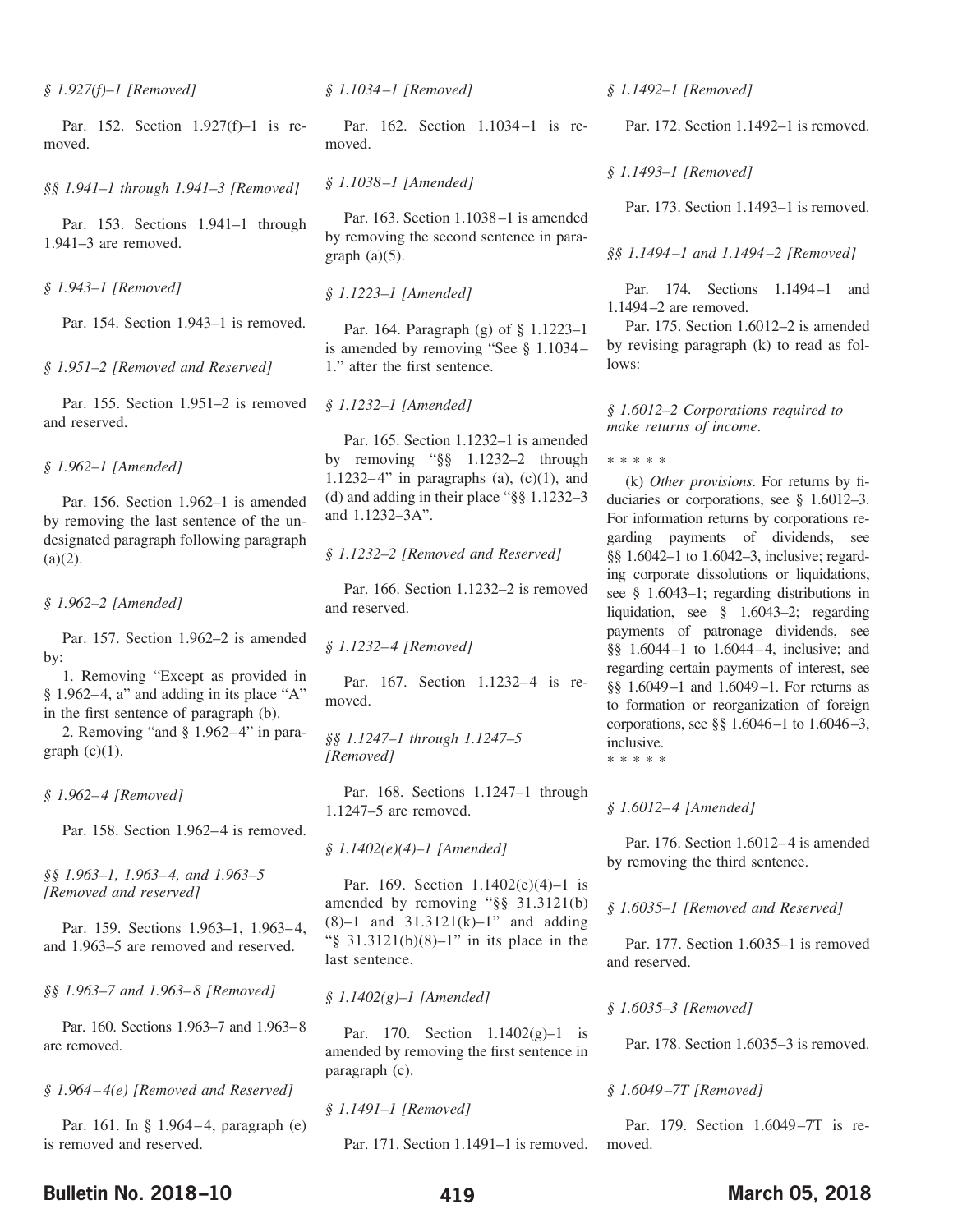Par. 180. Section 1.6050H–1 is amended by removing the second sentence in paragraph  $(g)(1)$ .

*§ 1.6050H–1T [Removed]*

Par. 181. Section 1.6050H–1T is removed.

*§ 1.6050H–2 [Amended]*

Par. 182. Section 1.6050H–2 is amended by removing the second sentence in paragraph  $(g)(1)$ .

*§ 1.6071–1 [Amended]*

Par. 183. In § 1.6071–1, paragraph (c)(5) is removed and reserved.

*§ 1.6072–4 [Amended]*

Par. 184. In § 1.6072–4, paragraph (b) is removed and reserved.

*§ 1.6091–1 [Amended]*

Par. 185. In § 1.6091–1, paragraph (b)(5) is removed and reserved.

*§ 1.6654–4 [Removed and Reserved]*

Par. 186. Section 1.6654–4 is removed and reserved.

PART 5—TEMPORARY INCOME TAX REGULATIONS UNDER THE REVENUE ACT OF 1978

Par. 187. The authority citation for part 5 continues to read as follows: Authority: 26 U.S.C. 7805.

*§ 5.856–1 [Removed]*

Par. 188. Section 5.856–1 is removed.

PART 5c—TEMPORARY INCOME TAX REGULATIONS UNDER THE ECONOMIC RECOVERY TAX ACT OF 1981

Par. 189. The authority citation for part 5c continues to read as follows:

Authority: 26 U.S.C. 168(f)(8)(G) and 7805.

*§§ 5c.103–1 through 5c.103–3 [Removed]*

Par. 190. Sections 5c.103–1 through 5c.103–3 are removed.

*§§ 5c.168(f)(8)–1 through 5c.168(f)(8)– 11 [Removed]*

Par. 191. Sections 5c.168(f)(8)–1 through  $5c.168(f)(8)-11$  are removed.

PART 5f—TEMPORARY INCOME TAX REGULATIONS UNDER THE TAX EQUITY AND FISCAL RESPONSIBILITY ACT OF 1982

Par. 192. The authority citation for part 5f continues to read in part as follows: Authority: 26 U.S.C. 7805 \* \* \*

*§ 5f.103–3 [Removed]*

Par. 193. Section 5f.103–3 is removed.

*§ 5f.168(f)(8)–1 [Removed]*

Par. 194. Section 5f.168(f)(8)–1 is removed.

PART 7—TEMPORARY INCOME TAX REGULATIONS UNDER THE TAX REFORM ACT OF 1976

Par. 195. The authority citation for part 7 continues to read as follows: Authority: 26 U.S.C. 7805, unless otherwise stated.

*§§ 7.105–1 and 7.105–2 [Removed]*

Par. 196. Sections 7.105–1 and 7.105–2 are removed.

*§ 7.704–1 [Removed]*

Par. 197. Section 7.704–1 is removed.

PART 11—TEMPORARY INCOME TAX REGULATIONS UNDER THE EMPLOYEE RETIREMENT INCOME SECURITY ACT OF 1974

Par. 198. The authority citation for part 11 continues to read as follows:

Authority: 26 U.S.C. 7805 of the Internal Revenue Code of 1954 (68A Stat. 917; 26 U.S.C. 7805), unless otherwise noted.

*§ 11.401(d)(1)–1 [Removed]*

Par. 199. Section 11.401(d)(1)–1 is removed.

#### *§ 11.402(e)(4)(A)–1 [Removed]*

Par. 200. Section 11.402(e)(4)(A)–1 is removed.

*§ 11.402(e)(4)(B)–1 [Removed]*

Par. 201. Section 11.402(e)(4)(B)–1 is removed.

*§ 11.404(a)(6)–1 [Removed]*

Par. 202. Section 11.404(a)(6)–1 is removed.

PART 13—TEMPORARY INCOME TAX REGULATIONS UNDER THE TAX REFORM ACT OF 1969

Par. 203. The authority citation for part 13 continues to read as follows: Authority: 26 U.S.C. 7805.

*§ 13.4 [Removed and Reserved]*

Par. 204. Section 13.4 is removed and reserved.

PART 16—[REMOVED]

Par. 205. Under the authority of 26 U.S.C. 7805, part 16 is removed.

PART 19—TEMPORARY REGULATIONS UNDER THE REVENUE ACT OF 1964

Par. 206. Under the authority of 26 U.S.C. 7805, part 19 is removed.

PART 20—ESTATE TAX; ESTATES OF DECEDENTS DYING AFTER AUGUST 16, 1954

Par. 207. The authority citation for part 20 continues to read in part as follows: Authority: 26 U.S.C. 7805 \* \* \*

*§ 20.0–1 [Amended]*

Par. 208. In § 20.0–1, paragraph (b)(3) is amended by removing "§§ 20.2201–1 to" and adding "§§ 20.2203–1 to" in its place.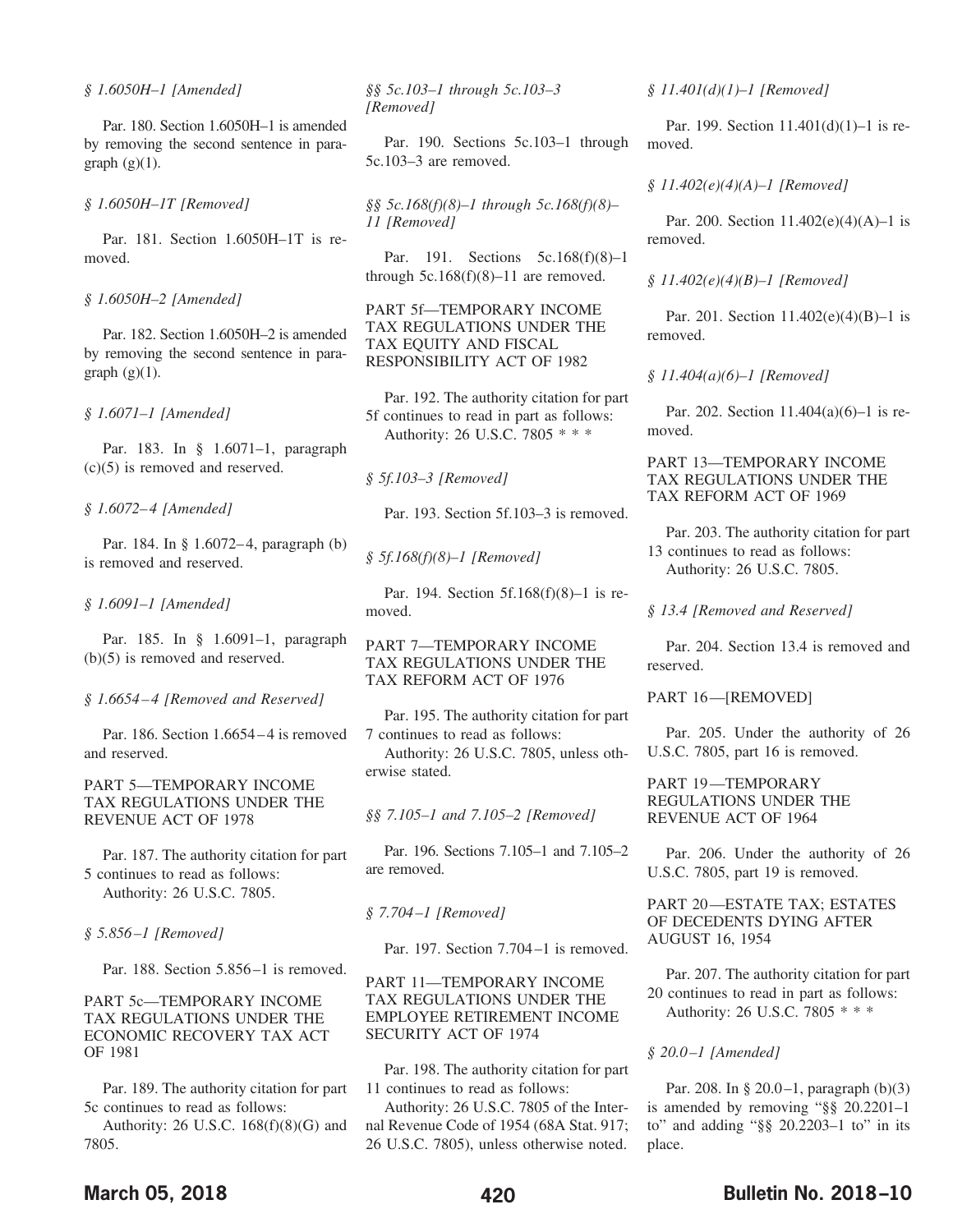#### *§ 20.2201–1 [Removed]*

Par. 209. Section 20.2201–1 is removed.

#### PART 25—GIFT TAX; GIFTS MADE AFTER DECEMBER 31, 1954

Par. 210. The authority citation for part 25 continues to read in part as follows: Authority: 26 U.S.C. 7805 \* \* \*

#### *§ 25.2522(a)–2 [Removed]*

Par. 211. Section 25.2522(a)–2 is removed.

#### PART 31—EMPLOYMENT TAXES AND COLLECTION OF INCOME TAX AT SOURCE

Par. 212. The authority citation for part 31 continues to read in part as follows: Authority: 26 U.S.C. 7805 \* \* \*

#### *§ 31.0–3 [Amended]*

Par. 213. Section 31.0–3 is amended by:

1. Removing "(1)" from the fourth sentence in paragraph (a).

2. Removing ", and (2) to the extent provided in §  $31.3121(k)-3$ , to services performed before 1955 the remuneration for which was paid before 1955" from the fourth sentence in paragraph (a).

#### *§ 31.3121(a)(9)–1 [Removed and Reserved]*

Par. 214. Section 31.3121(a)(9)–1 is removed and reserved.

#### *§ 31.3121(b)(8)–2 [Removed]*

Par. 215. Section 31.3121(b)(8)–2 is removed.

#### *§ 31.3121(b)(10)–1 [Amended]*

Par. 216. Section 31.3121(b)(10)–1 is amended by removing "§ 31.3121(b) (8)–2, relating to services performed in the employ of religious, charitable, educational, and certain other organizations exempt from income tax;" from paragraph (b).

*§§ 31.3121(k)–1 through 31.3121(k)–4 [Removed]*

Par. 217. Sections 31.3121(k)–1 through 31.3121(k)–4 are removed.

*§ 31.3121(r)–1 [Amended]*

Par. 218. Section 31.3121(r)–1 is amended by removing paragraph (e).

#### *§ 31.3501(a)–1T [Amended]*

Par. 219. Section 31.3501(a)–1T is amended by:

1. Removing "§ 1.61–2T and § 1.132– 1T" and adding "§§ 1.61–21 and 1.132–1" in its place in the first sentence in A–7.

2. Removing "Q/A–11 of § 1.61–2T" and adding "§ 1.61–21" in its place in the first parenthetical in A–7.

3. Removing "§ 1.61–2T" and adding "§ 1.61–21" in its place wherever it appears in the third sentence in A–7.

4. Removing "§ 1.61–2T" and adding "§ 1.61–21" in its place wherever it appears in Q–8.

PART 48—MANUFACTURERS AND RETAILERS EXCISE TAXES

Par. 220. The authority citation for part 48 continues to read in part as follows: Authority: 26 U.S.C. 7805, unless oth-

erwise noted. \* \* \*

#### *§ 48.4041–18 [Removed and Reserved]*

Par. 221. Section 48.4041–18 is removed and reserved.

*§ 48.4091–3 [Removed and Reserved]*

Par. 222. Section 48.4091–3 is removed and reserved.

#### PART 49—FACILITIES AND SERVICES EXCISE TAXES

Par. 223. The authority citation for part 49 continues to read in part as follows: Authority: 26 U.S.C. 7805 \* \* \*

#### *§ 49.4251–3 [Removed and Reserved]*

Par. 224. Section 49.4251–3 is removed and reserved.

*§§ 49.4252–1 and 49.4252–3 [Removed and Reserved]*

Par. 225. Sections 49.4252–1 and 49.4252–3 are removed and reserved.

#### *§§ 49.4252–6 and 49.4252–7 [Removed]*

Par. 226. Sections 49.4252–6 and 49.4252–7 are removed.

*§§ 49.4253–8 and 49.4253–9 [Removed and Reserved]*

Par. 227. Sections 49.4253–8 and 49.4253–9 are removed and reserved.

*§§ 49.4263–1 through 49.4263–4 [Removed and Reserved]*

Par. 228. Sections 49.4263–1 through 49.4263–4 are removed and reserved.

*§ 49.4263–6 [Removed]*

Par. 229. Section 49.4263–6 is removed.

#### PART 54—PENSION EXCISE TAXES

Par. 230. The authority citation for part 54 continues to read in part as follows:

Authority: 26 U.S.C. 7805, unless otherwise noted. \* \* \*

#### *§ 54.4972–1 [Removed]*

Par. 231. Section 54.4972–1 is removed.

#### *§ 54.4981A–1T [Removed]*

Par. 232. Section 54.4981A–1T is removed.

#### PART 55—EXCISE TAX ON REAL ESTATE INVESTMENT TRUSTS AND REGULATED INVESTMENT COMPANIES

Par. 233. The authority citation for part 55 is amended by removing the entry for § 55.4981–1 to read in part as follows: Authority: 26 U.S.C. 6001, 6011, 6071, 6091, and 7805 \* \* \*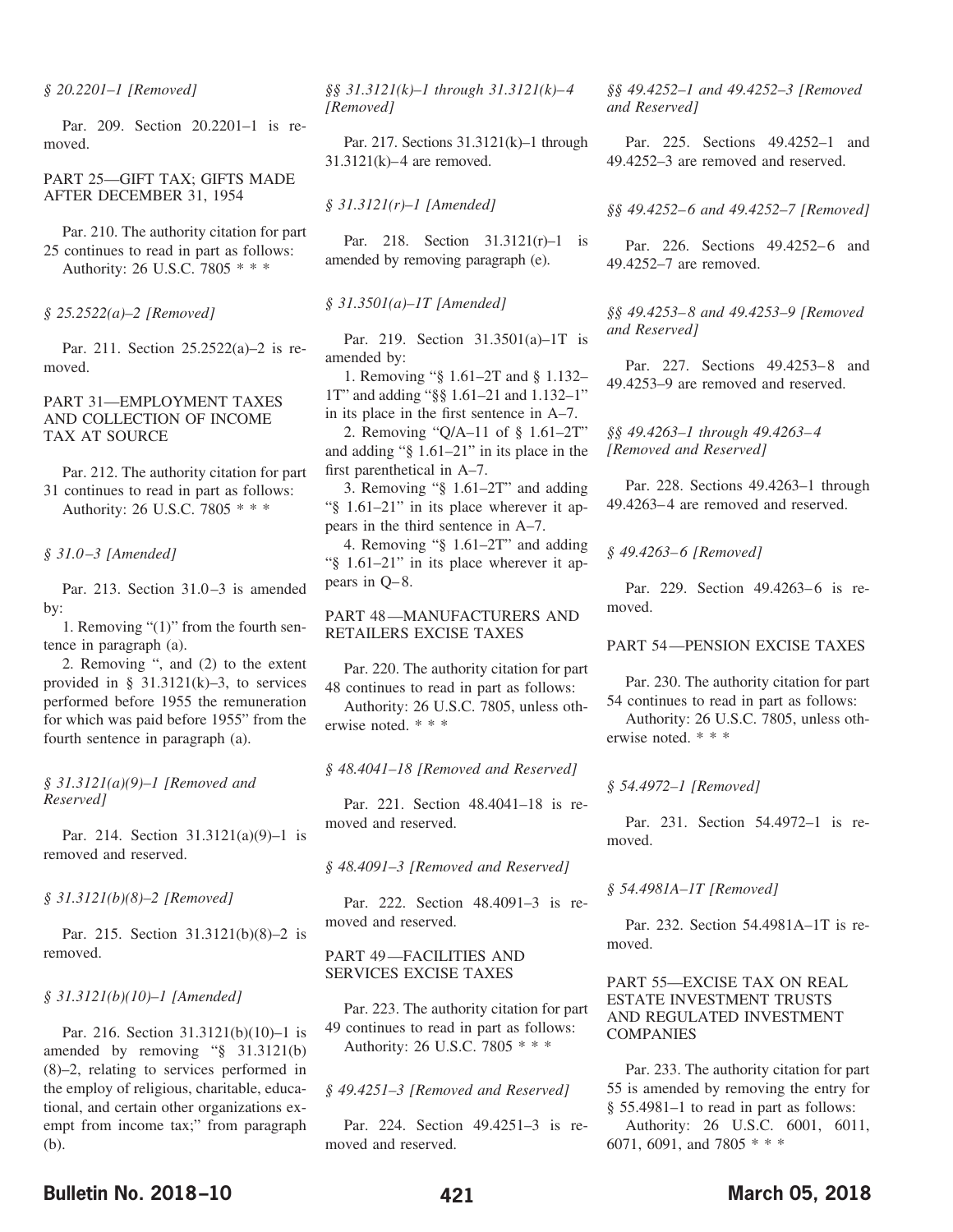*§ 55.4981–1 [Removed and Reserved]*

Par. 234. Section 55.4981–1 is removed and reserved.

*§ 55.4981–2 [Amended]*

Par. 235. Section 55.4981–2 is amended by removing the third sentence.

PART 148—CERTAIN EXCISE TAX MATTERS UNDER THE EXCISE TAX TECHNICAL CHANGES ACT OF 1958

Par. 236. Under the authority of 26 U.S.C. 7805, part 148 is removed.

PART 301—PROCEDURE AND ADMINISTRATION

Par. 237. The authority citation for part 301 is amended by removing the entries for §§ 301.6241–1T and 301.6245–1T to read in part as follows:

Authority: 26 U.S.C. 7805 \* \* \*

*§ 301.6035–1 [Removed]*

Par. 238. Section 301.6035–1 is removed.

*§ 301.6048–1 [Removed]*

Par. 239. Section 301.6048–1 is removed.

*§ 301.6096–2 [Removed]*

Par. 240. Section 301.6096–2 is removed.

*§ 301.6241–1T [Removed]*

Par. 241. Section 301.6241–1T is removed.

*§ 301.6245–1T [Removed]*

Par. 242. Section 301.6245–1T is removed.

*§§ 301.6501(o)–1 through 301.6501(o)– 3 [Removed]*

Par. 243. Sections 301.6501(o)–1 through  $301.6501$ (o) $-3$  are removed.

*§ 301.6511(d)–7 [Removed]*

Par. 244. Section 301.6511(d)–7 is removed.

*§ 301.6511(g)–1 [Removed]*

Par. 245. Section 301.6511(g)–1 is removed.

*§ 301.6723–1A [Removed]*

Par. 246. Section 301.6723–1A is removed.

PART 404—TEMPORARY REGULATIONS ON PROCEDURE AND ADMINISTRATION UNDER THE TAX REFORM ACT OF 1976

Par. 247. The authority citation for part 404 continues to read as follows:

Authority: Sec. 7805, Internal Revenue Code of 1954 (68A Stat. 917; 26 U.S.C. 7805).

*§ 404.6048–1 [Removed]*

Par. 248. Section 404.6048–1 is removed.

PART 601—STATEMENT OF PROCEDURAL RULES

Par. 249. The authority citation for part 601 continues to read in part as follows: Authority: 5 U.S.C. 301 and 552.\*\*\*

*§ 601.201 [Amended]*

Par. 250. In § 601.201, paragraph (q)(2)(ii) is amended by removing " $\S$  1.401–4(c)" and adding " $§$  1.401(a)(4)–5" in its place.

PART 602—OMB CONTROL NUMBERS UNDER THE PAPERWORK REDUCTION ACT

Par. 251. The authority citation for part 602 continues to read in part as follows: Authority: 26 U.S.C. 7805 \* \* \*

#### *§ 602.101 [Amended]*

Par. 252. Section 602.101 is amended by removing the entries for §§ 1.23–5, 1.42–2, 1.46–11, 1.56–1, 1.56A–1 through 1.56A–5, 1.58–9(c)(5)(iii)(B),  $1.58-9(e)(3)$ ,  $1.61-$ 2T, 1.103–15AT, 1.103–18, 1.103(n)– 2T, 1.103(n)–4T, 1.132–1T, 1.132–2T, 1.132–5T, 1.168(f)(8)–1T, 1.177–1, 1.341–7, 1.401–12(n), 1.404(a)–4, 1.412(b)–5, 1.453– 10, 1.453A–2, 1.475(b)–4, 1.551–4, 1.552–3 through 1.552–5, 1.556–2, 1.586–2, 1.593–1, 1.593–6, 1.593–6A, 1.593–7, 1.595–1, 1.821–1, 1.821–3, 1.821–4, 1.823–2, 1.823–5, 1.823–6, 1.825–1, 1.831–4, 1.921–1T, 1.921–2, 1.921–3T, 1.923–1T, 1.924(a)–1T, 1.925(a)–1T, 1.925(b)–1T, 1.926(a)–1T, 1.927(b)–1T, 1.927(d)–1, 1.927(e)–1T, 1.927(e)–2T, 1.927(f)–1, 1.962–4, 1.1034–1, 1.1247–1, 1.1247–2, 1.1247–4, 1.1247–5, 1.1492–1, 1.1494–1, 1.6035–1, 1.6035–3, 1.6049–7T, 1.6050H–1T, 1.6654–4, 5c.168(f)(8)–1, 5c.168(f)(8)–2, 5c.168(f)(8)– 6, 5c.168(f)(8)– 8, 5f.103–3, 16.3–1, 31.3121(k)–4, 48.4041–18, 48.4091–3, 54.4972–1, 54.4981A–1T, 301.6035–1, 301.6241–1T, 301.6501(o)–2, 301.6723– 1A(d), and 404.6048–1.

#### Kirsten Wielobob,

*Deputy Commissioner for Services and Enforcement.*

(Filed by the Office of the Federal Register on February 13, 2018, 8:45 a.m., and published in the issue of the Federal Register for February 15, 2018, 83 F.R. 6806)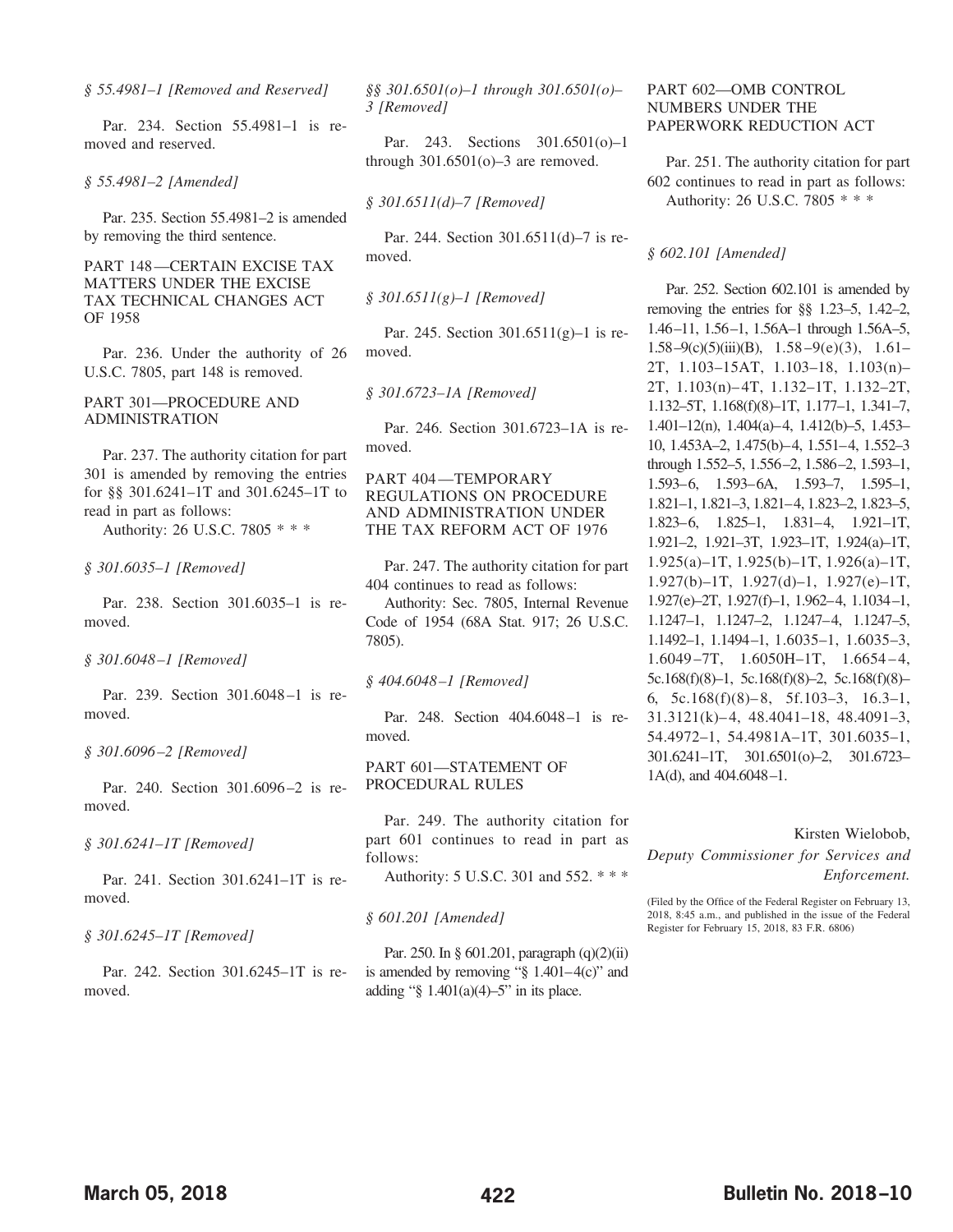# Definition of Terms

*Revenue rulings and revenue procedures (hereinafter referred to as "rulings") that have an effect on previous rulings use the following defined terms to describe the effect:*

*Amplified* describes a situation where no change is being made in a prior published position, but the prior position is being extended to apply to a variation of the fact situation set forth therein. Thus, if an earlier ruling held that a principle applied to A, and the new ruling holds that the same principle also applies to B, the earlier ruling is amplified. (Compare with *modified*, below).

*Clarified* is used in those instances where the language in a prior ruling is being made clear because the language has caused, or may cause, some confusion. It is not used where a position in a prior ruling is being changed.

*Distinguished* describes a situation where a ruling mentions a previously published ruling and points out an essential difference between them.

*Modified* is used where the substance of a previously published position is being changed. Thus, if a prior ruling held that a principle applied to A but not to B, and the new ruling holds that it applies to both A

# **Abbreviations**

*The following abbreviations in current use and formerly used will appear in material published in the Bulletin.*

*A*—Individual. *Acq.*—Acquiescence. *B*—Individual. *BE*—Beneficiary. *BK*—Bank. *B.T.A.*—Board of Tax Appeals. *C*—Individual. *C.B.*—Cumulative Bulletin. *CFR*—Code of Federal Regulations. *CI*—City. *COOP*—Cooperative. *Ct.D.*—Court Decision. *CY*—County. *D*—Decedent. *DC*—Dummy Corporation. *DE*—Donee. *Del. Order*—Delegation Order. *DISC*—Domestic International Sales Corporation. *DR*—Donor. *E*—Estate. *EE*—Employee. *E.O.*—Executive Order. *ER*—Employer.

and B, the prior ruling is modified because it corrects a published position. (Compare with *amplified* and *clarified*, above).

*Obsoleted* describes a previously published ruling that is not considered determinative with respect to future transactions. This term is most commonly used in a ruling that lists previously published rulings that are obsoleted because of changes in laws or regulations. A ruling may also be obsoleted because the substance has been included in regulations subsequently adopted.

*Revoked* describes situations where the position in the previously published ruling is not correct and the correct position is being stated in a new ruling.

*Superseded* describes a situation where the new ruling does nothing more than restate the substance and situation of a previously published ruling (or rulings). Thus, the term is used to republish under the 1986 Code and regulations the same position published under the 1939 Code and regulations. The term is also used when it is desired to republish in a single ruling a series of situations, names, etc., that were previously published over a period of time in separate rulings. If the new ruling does more than restate the sub-

*ERISA*—Employee Retirement Income Security Act. *EX*—Executor. *F*—Fiduciary. *FC*—Foreign Country. *FICA*—Federal Insurance Contributions Act. *FISC*—Foreign International Sales Company. *FPH*—Foreign Personal Holding Company. *F.R.*—Federal Register. *FUTA*—Federal Unemployment Tax Act. *FX*—Foreign corporation. *G.C.M.*—Chief Counsel's Memorandum. *GE*—Grantee. *GP*—General Partner. *GR*—Grantor. *IC*—Insurance Company. *I.R.B.*—Internal Revenue Bulletin. *LE*—Lessee. *LP*—Limited Partner. *LR*—Lessor. *M*—Minor. *Nonacq.*—Nonacquiescence. *O*—Organization. *P*—Parent Corporation. *PHC*—Personal Holding Company. *PO*—Possession of the U.S. *PR*—Partner.

stance of a prior ruling, a combination of terms is used. For example, *modified* and *superseded* describes a situation where the substance of a previously published ruling is being changed in part and is continued without change in part and it is desired to restate the valid portion of the previously published ruling in a new ruling that is self contained. In this case, the previously published ruling is first modified and then, as modified, is superseded.

*Supplemented* is used in situations in which a list, such as a list of the names of countries, is published in a ruling and that list is expanded by adding further names in subsequent rulings. After the original ruling has been supplemented several times, a new ruling may be published that includes the list in the original ruling and the additions, and supersedes all prior rulings in the series.

*Suspended* is used in rare situations to show that the previous published rulings will not be applied pending some future action such as the issuance of new or amended regulations, the outcome of cases in litigation, or the outcome of a Service study.

*PTE*—Prohibited Transaction Exemption. *Pub. L.*—Public Law. *REIT*—Real Estate Investment Trust. *Rev. Proc.*—Revenue Procedure. *Rev. Rul.*—Revenue Ruling. *S*—Subsidiary. *S.P.R.*—Statement of Procedural Rules. *Stat.*—Statutes at Large. *T*—Target Corporation. *T.C.*—Tax Court. *T.D.*—Treasury Decision. *TFE*—Transferee. *TFR*—Transferor. *T.I.R.*—Technical Information Release. *TP*—Taxpayer. *TR*—Trust. *TT*—Trustee. *U.S.C.*—United States Code. *X*—Corporation. *Y*—Corporation. *Z*—Corporation.

## **Bulletin No. 2018–10 March 05, 2018 i**

*PRS*—Partnership.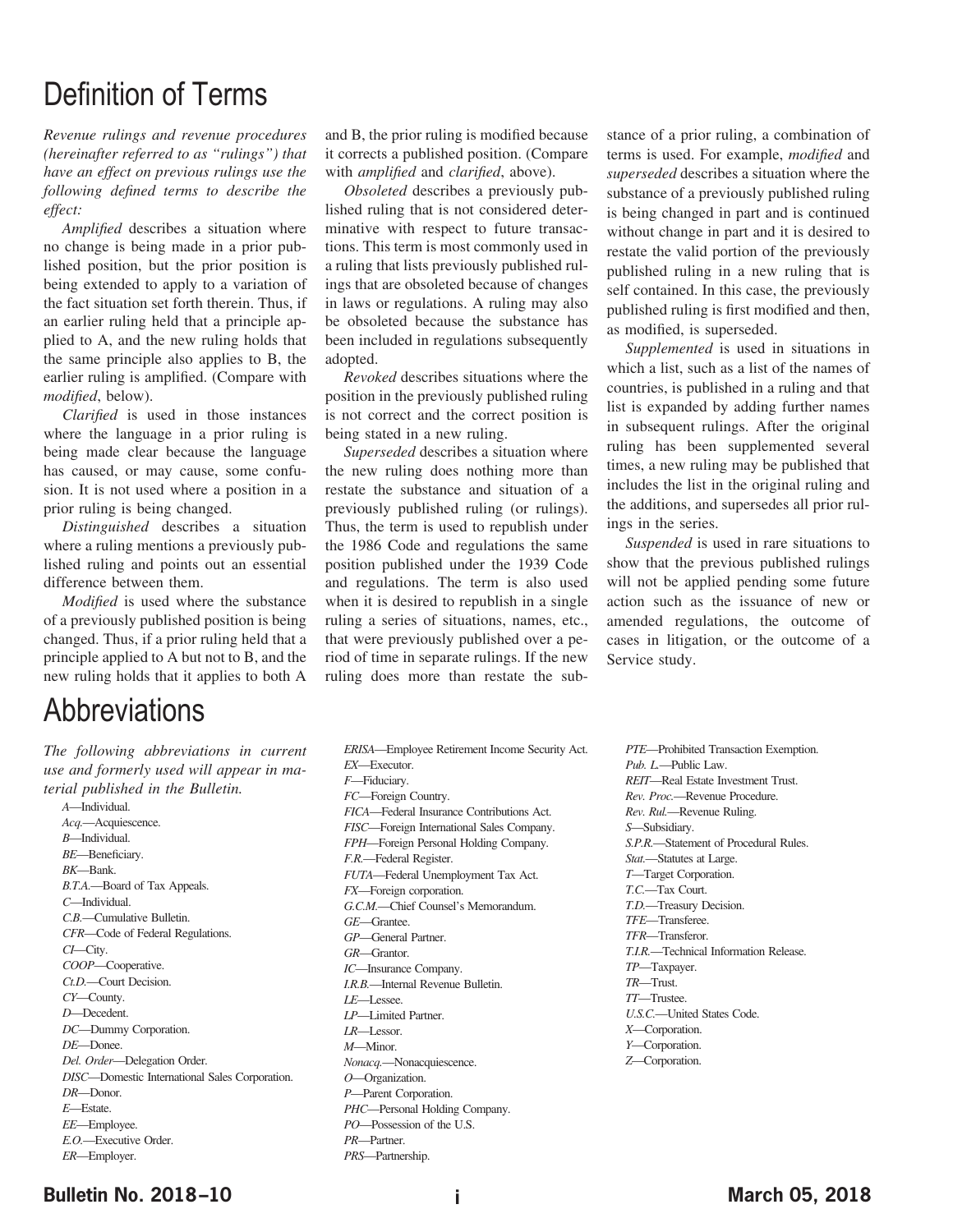#### **Numerical Finding List<sup>1</sup>**

Bulletin 2018–1 through 2018–10

**Treasury Decisions:**

9829, 2018-04 I.R.B. *308*

#### **Announcements:**

2018-01, 2018-9 I.R.B. *387* 2018-02, 2018-9 I.R.B. *387* 2018-03, 2018-9 I.R.B. *387* 2018-04, 2018-10 I.R.B. *[401](#page-17-0)*

#### **Notices:**

2018-01, 2018-3 I.R.B. *285* 2018-02, 2018-2 I.R.B. *281* 2018-03, 2018-2 I.R.B. *285* 2018-05, 2018-6 I.R.B. *341* 2018-06, 2018-3 I.R.B. *300* 2018-07, 2018-4 I.R.B. *317* 2018-08, 2018-7 I.R.B. *352* 2018-10, 2018-8 I.R.B. *359* 2018-13, 2018-6 I.R.B. *341* 2018-14, 2018-7 I.R.B. *353* 2018-15, 2018-9 I.R.B. *376* 2018-16, 2018-10 I.R.B. *[390](#page-6-0)* 2018-17, 2018-9 I.R.B. *376*

#### **Proposed Regulations:**

REG-119514-15, 2018-04 I.R.B. *325* REG-118067-17, 2018-08 I.R.B. *360* REG-132197-17, 2018-10 I.R.B. *[404](#page-20-0)*

#### **Revenue Procedures:**

2018-1, 2018-1 I.R.B. *1* 2018-2, 2018-1 I.R.B. *106* 2018-3, 2018-1 I.R.B. *130* 2018-4, 2018-1 I.R.B. *146* 2018-5, 2018-1 I.R.B. *244* 2018-7, 2018-1 I.R.B. *282* 2018-8, 2018-2 I.R.B. *286* 2018-9, 2018-2 I.R.B. *290* 2018-10, 2018-7 I.R.B. *355* 2018-11, 2018-5 I.R.B. *334* 2018-12, 2018-6 I.R.B. *349* 2018-13, 2018-7 I.R.B. *356* 2018-14, 2018-9 I.R.B. *378* 2018-15, 2018-9 I.R.B. *379* 2018-16, 2018-9 I.R.B. *383* 2018-17, 2018-9 I.R.B. *384* 2018-18, 2018-10 I.R.B. *[392](#page-8-0)*

#### **Revenue Rulings:**

2018-01, 2018-2 I.R.B. *275* 2018-02, 2018-2 I.R.B. *277* 2018-03, 2018-2 I.R.B. *278* 2018-04, 2018-4 I.R.B. *304* 2018-05, 2018-6 I.R.B. *339* 2018-06, 2018-10 I.R.B. *[388](#page-4-0)*

## **March 05, 2018 ii ii Bulletin No. 2018–10 ii**

<sup>&</sup>lt;sup>1</sup>A cumulative list of all revenue rulings, revenue procedures, Treasury decisions, etc., published in Internal Revenue Bulletins 2017-27 through 2017-52 is in Internal Revenue Bulletin 2017–52, dated December 27, 2017.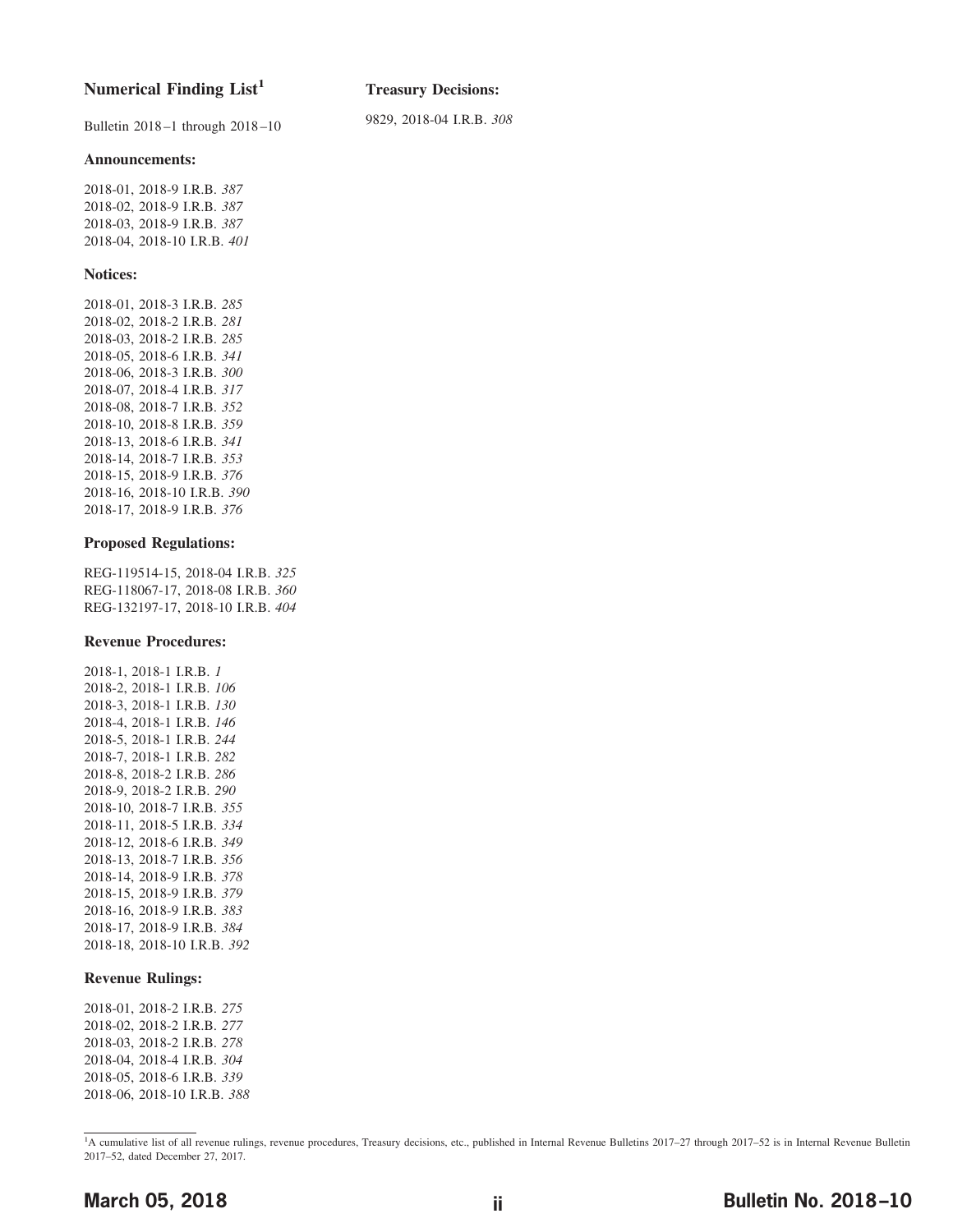#### **Finding List of Current Actions on Previously Published Items1**

Bulletin 2018–1 through 2018–10

<sup>&</sup>lt;sup>1</sup>A cumulative list of all revenue rulings, revenue procedures, Treasury decisions, etc., published in Internal Revenue Bulletins 2017-27 through 2017-52 is in Internal Revenue Bulletin 2017–52, dated December 27, 2017.